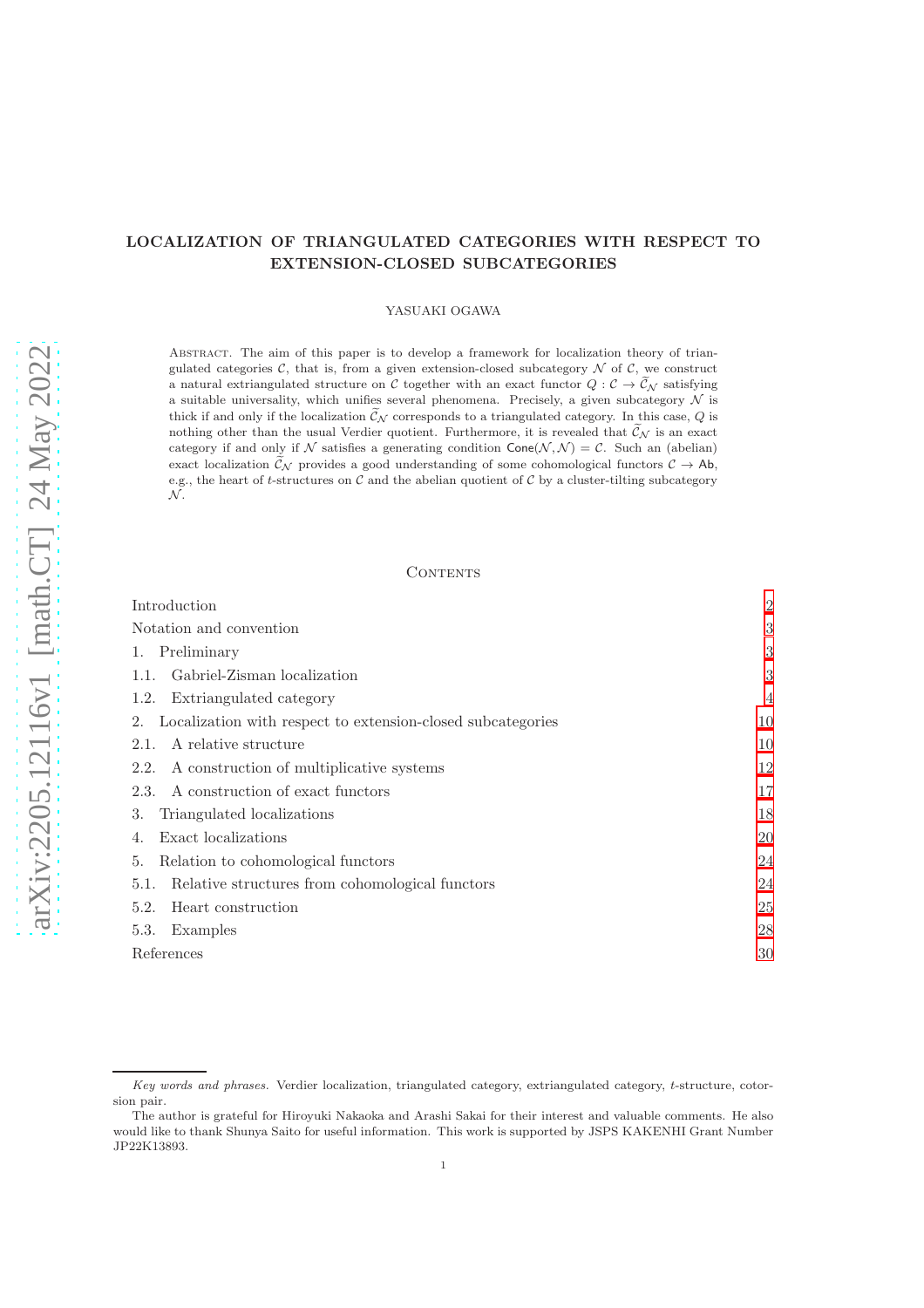## <span id="page-1-0"></span>**INTRODUCTION**

The triangulated category was introduced by Grothendieck and Verdier to formulate the derived category through a more conceptual construction, what we call, the Verdier quotient [\[Ver\]](#page-30-0), which has had an impact not only on the representation theory but also the algebraic geometry and many other mathematical fields. The Verdier quotient is a triangulated analogue of the Serre quotient of abelian categories [\[Gab\]](#page-30-1). Both of them are formulated as the Gabriel-Zisman localization with respect to the class  $\mathscr{S}_{N}$  of morphisms determined by a given thick/Serre subcategory N such that  $\mathscr{S}_{\mathcal{N}}$  forms a multiplicative system, and thus the localization  $\mathcal{C}[\mathscr{S}_{\mathcal{N}}^{-1}]$  becomes easy to handle [\[GZ\]](#page-30-2). Recently, the notion of extriangulated category was introduced by Nakaoka and Palu [\[NP\]](#page-30-3) as a unification of triangulated and exact categories. The localization theory of extriangulated categories was developed in the pursuit of unification of Verdier/Serre quotients [\[NOS\]](#page-30-4), which tells us that an exact functor  $(Q, \mu) : (\mathcal{C}, \mathbb{E}, \mathfrak{s}) \to (\widetilde{\mathcal{C}}, \widetilde{\mathbb{E}}, \widetilde{\mathfrak{s}})$  of extriangulated categories with suitable universality can be established from an extriangulated category  $(C, \mathbb{E}, \mathfrak{s})$  and a certain thick subcategory  $\mathcal{N} \subseteq \mathcal{C}$ . The aim of this article is, as an application of such extriangulated localizations, to construct a new framework for localization theory of triangulated categories  $\mathcal{C}$ , that is, from a given extension-closed subcategory  $\mathcal{N} \subseteq \mathcal{C}$ , we construct an "exact" functor  $Q: \mathcal{C} \to \mathcal{C}_{\mathcal{N}}$  enjoying expected properties. More precisely, our main results are summarized as follows.

**Theorem A** (Theorem [2.15,](#page-16-1) [3.2,](#page-18-0) [4.2\)](#page-19-1). Let C be a triangulated category and regard it as a natural extriangulated category  $(C, \mathbb{E}, \mathfrak{s})$ . Assume that a full subcategory N of C is closed under direct summands and isomorphisms.

- (0) If N is extension-closed in the triangulated category  $(C, \mathbb{E}, \mathfrak{s})$ , then N naturally defines a relative extriangulated structure  $(C, \mathbb{E}_N, \mathfrak{s}_N)$ .
- (1) If N is extension-closed in the triangulated category  $(C, \mathbb{E}, \mathfrak{s})$ , then N is thick with respect to the relative structure  $(C, \mathbb{E}_{\mathcal{N}}, \mathfrak{s}_{\mathcal{N}})$ . Moreover, we have an extriangulated localization  $(Q, \mu) : (\mathcal{C}, \mathbb{E}_{\mathcal{N}}, \mathfrak{s}_{\mathcal{N}}) \to (\widetilde{\mathcal{C}}_{\mathcal{N}}, \widetilde{\mathbb{E}}_{\mathcal{N}}, \widetilde{\mathfrak{s}}_{\mathcal{N}}).$
- (2) Suppose that N is extension-closed. Then, N is thick in the triangulated category  $(C, \mathbb{E}, \mathfrak{s})$ if and only if N is biresolving with respect to the relative structure  $(C, \mathbb{E}_N, \mathfrak{s}_N)$ . In this case, the localization  $(Q, \mu)$  is nothing but the Verdier quotient.
- (3) Suppose that N is extension-closed and functorially finite. Then, N satisfies  $Cone(N, N)$ C in the triangulated category  $(C, \mathbb{E}, \mathfrak{s})$  if and only if N is Serre with respect to the relative structure  $(C, \mathbb{E}_{\mathcal{N}}, \mathfrak{s}_{\mathcal{N}})$ . In this case, the resulting category  $\widetilde{C}_{\mathcal{N}}$  is abelian. Furthermore, the functor  $Q: (\mathcal{C}, \mathbb{E}, \mathfrak{s}) \to \widetilde{\mathcal{C}}_{\mathcal{N}}$  from the original triangulated category is cohomological.

|                                        | extension-closed | thick        | $=\mathcal{C}$<br>Cone( $\mathcal N\, ,\mathcal N\, '$ | in $(C, \mathbb{E}, \mathfrak{s})$ |
|----------------------------------------|------------------|--------------|--------------------------------------------------------|------------------------------------|
|                                        | chick            | biresolving  | Serre                                                  | ın                                 |
| $\tilde{a}$<br>$\mathcal{L}_{\Lambda}$ | extriangulated   | triangulated | abelian                                                |                                    |

Our construction simultaneously contains the Verdier quotient and certain types of cohomological functors as mentioned below.

Other than the Verdier/Serre quotient, the localization with respect to a multiplicative system appears in various contexts. Rump showed that, as for an integral preabelian category  $\mathcal{C}$ , the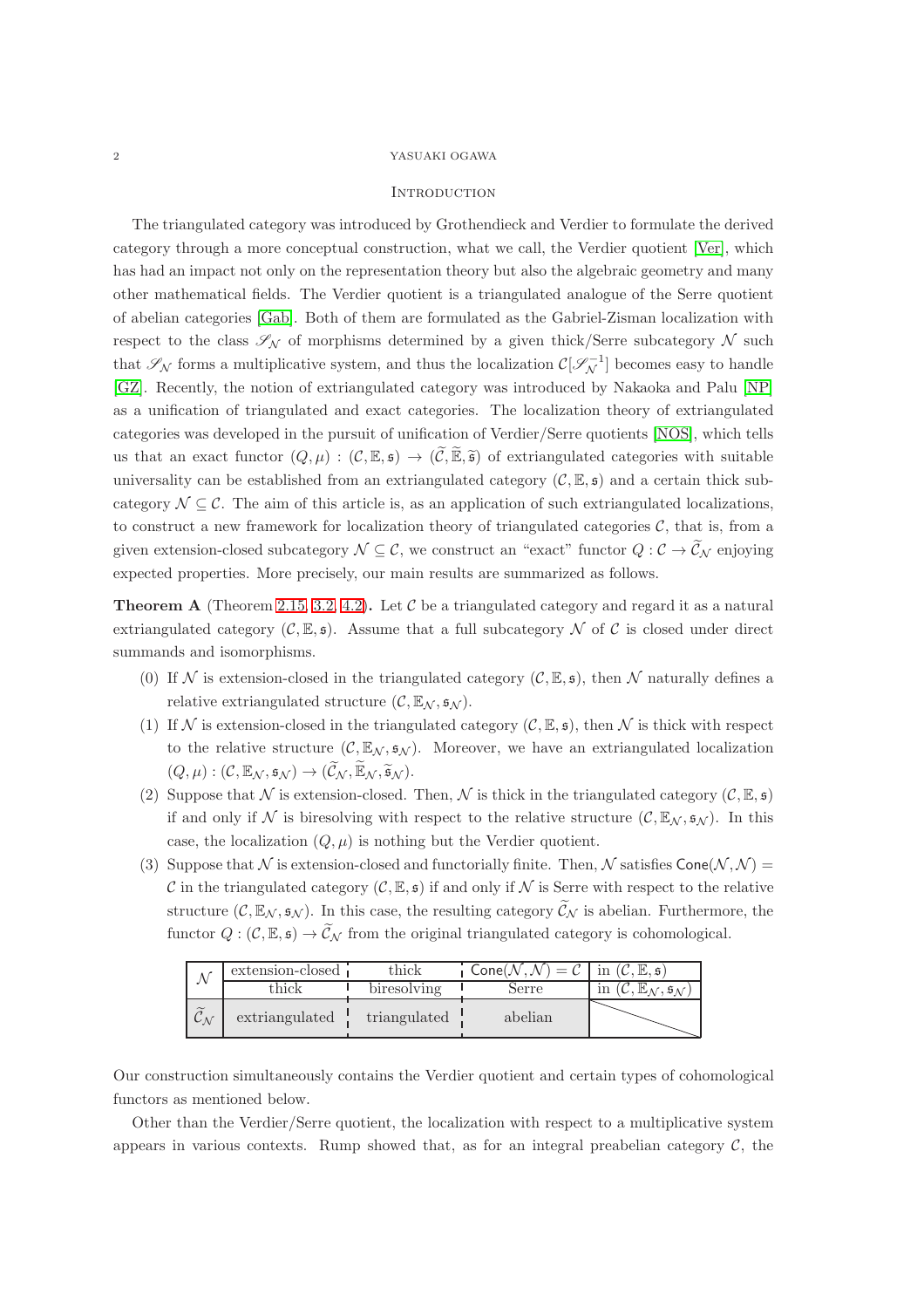class  $\mathscr S$  of monic and epic morphisms forms a multiplicative system and the localization  $\mathcal C[\mathscr S^{-1}]$ is abelian [\[Rum1\]](#page-30-5). In view of Rump's localization, Beligiannis and Buan-Marsh investigated the natural cohomological functor  $\mathcal{C}(T,-): \mathcal{C} \to \text{mod} \operatorname{End}_{\mathcal{C}}(T)$  for a rigid object T in a triangulated category C. They proved that the extension-closed subcategory  $\mathcal{N} := \text{Ker } \mathcal{C}(T, -)$  of C naturally determines a class  $\mathscr{S}_{\mathcal{N}}$  of morphisms and there exists a natural equivalence  $\mathcal{C}[\mathscr{S}_{\mathcal{N}}^{-1}] \simeq \text{mod} \operatorname{End}_{\mathcal{C}}(T)$ . They also proved that, although  $\mathscr{S}_{\mathcal{N}}$  is not a multiplicative system in C, but  $\overline{\mathscr{S}_{\mathcal{N}}}$  becomes a multiplicative system in  $\overline{C} := \mathcal{C}/|\mathcal{N}|$  the ideal quotient by the morphisms factoring through objects in  $\mathcal N$  [\[Bel2,](#page-29-1) [BM1,](#page-29-2) [BM2\]](#page-29-3). Many authors push this perspective further in various directions by using Abe-Nakaoka's heart of (twin) cotorsion pairs [\[Nak2,](#page-30-6) [LN,](#page-30-7) [Liu,](#page-30-8) [HS,](#page-30-9) [Oga2\]](#page-30-10). Whereas Jørgensen, Palu and Shah investigated relations between a relative extriangulated structure on  $\mathcal C$  determined by N and an abelian exact structure on mod  $\text{End}_{\mathcal{C}}(T)$  in terms of the Grothendieck group [\[JP,](#page-30-11) [JS\]](#page-30-12) (see also [\[Pal,](#page-30-13) [PPPP\]](#page-30-14)). Our localization recovers and strengthens the results in the sense that it explains how the abelian exact structure on  $mod$  End<sub>C</sub>(T) inherits from the triangulated category C. In fact, it also streamlines the constructions of a wider class of cohomological functors containing the above mentioned ones.

This article is organized as follows. The first section is devoted to recall needed foundations of the localization theory of extriangulated categories. In Section 2, we formulate our extriangulated localization  $\widetilde{\mathcal{C}}_{\mathcal{N}}$  of a triangulated category C with respect to an extension-closed subcategory  $\mathcal{N} \subset \mathcal{C}$ . In Section 3 and 4, we reveal necessary and sufficient conditions for the resulting category  $\widetilde{\mathcal{C}}_N$  to be triangulated and exact. In Section 5, we demonstrate the relevance of our localization for some cohomological functors.

<span id="page-2-0"></span>Notation and convention. All categories and functors in this article are always assumed to be additive (except for Subsection 1.1). For an additive category C, the set of morphisms  $A \to B$  in C is denoted by  $\mathcal{C}(A, B)$  or more simply denoted by  $(A, B)$  if there is no confusion. The classes of objects and morphisms in  $\mathcal C$  are denoted by Ob  $\mathcal C$  and Mor  $\mathcal C$ , respectively. The symbol  $\mathcal C^{op}$  stands for the opposite category of C. All subcategory  $\mathcal{U} \subset \mathcal{C}$  is always assumed to be full, additive and closed under isomorphisms. For  $X \in \mathcal{C}$ , if  $\mathcal{C}(U, X) = 0$  for any  $U \in \mathcal{U}$ , we write abbreviately  $\mathcal{C}(\mathcal{U}, X) = 0$ . Similar notations will be used in obvious meanings.

## 1. Preliminary

<span id="page-2-2"></span><span id="page-2-1"></span>1.1. Gabriel-Zisman localization. Since we are interested in Gabriel-Zisman localizations of extriangulated categories which are still equipped with extriangulated structures, in this subsection, we recall the definition of the Gabriel-Zisman localization, following [\[Fri\]](#page-30-15) (see also [\[GZ,](#page-30-2) Section I.2]).

**Definition 1.1.** Let C and D be categories and  $\mathscr{S}$  a class of morphisms in C. A functor  $Q: \mathcal{C} \to \mathcal{D}$ is called a *Gabriel-Zisman localization of*  $\mathcal C$  *with respect to*  $\mathcal S$  if the following universality holds:

- (1)  $Q(s)$  is an isomorphism in D for any  $s \in \mathscr{S}$ ;
- (2) For any functor  $F: \mathcal{C} \to \mathcal{D}'$  which sends each morphism in  $\mathcal{S}$  to an isomorphism in  $\mathcal{D}'$ , there uniquely exists a functor  $F': \mathcal{D} \to \mathcal{D}'$  such that  $F = F' \circ Q$ .

In this case, we denote by  $Q: \mathcal{C} \to \mathcal{C}[\mathcal{S}^{-1}].$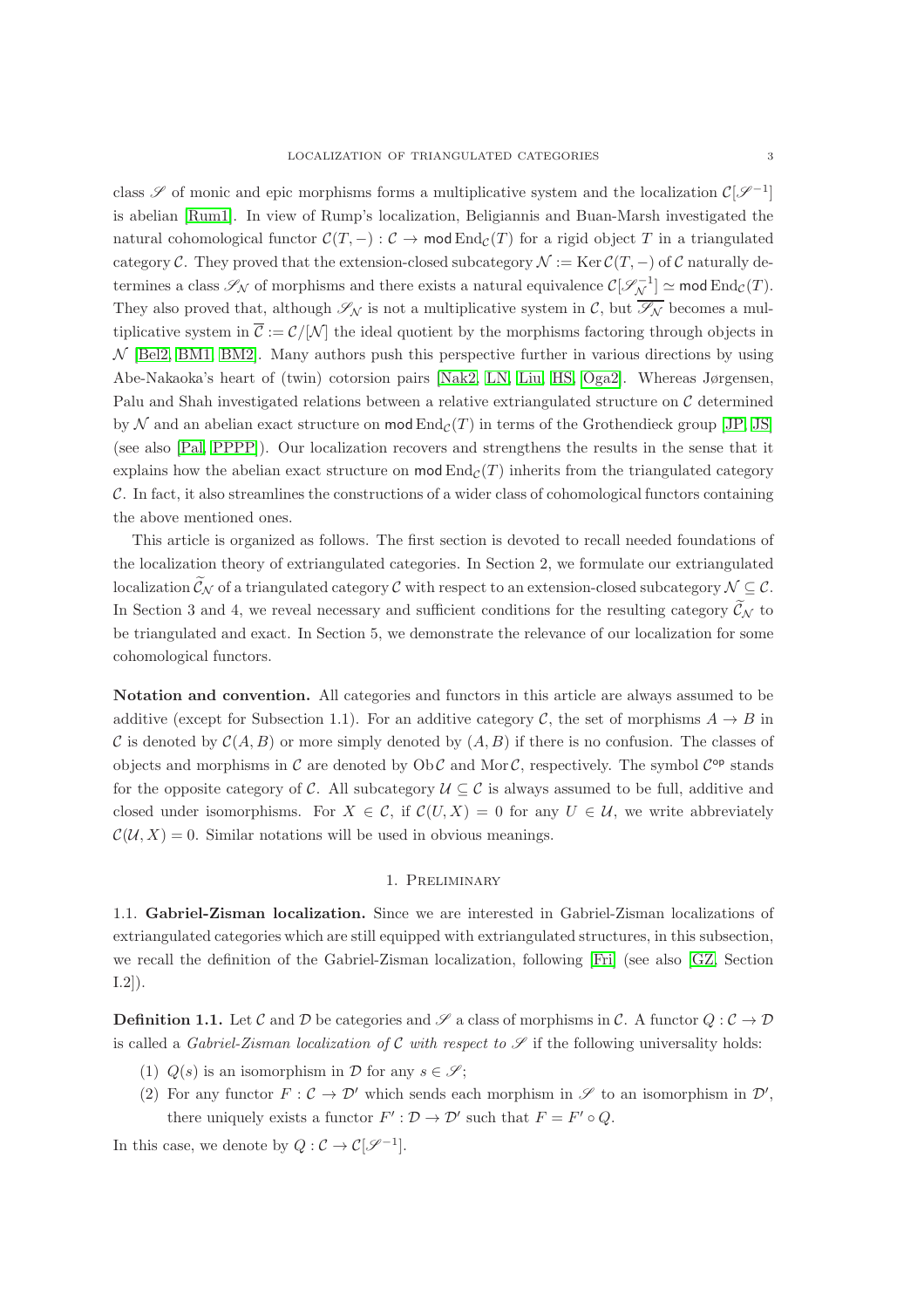Since the Gabriel-Zisman localization  $\mathcal{C}[\mathscr{S}^{-1}]$  always exists provided there are no set-theoretic obstructions, whenever we consider the Gabriel-Zisman localization of  $\mathcal{C}$ , we assume that  $\mathcal{C}$  is skeletally small. Morphisms in the category  $\mathcal{C}[\mathscr{S}^{-1}]$  can be regarded as compositions of the original morphisms and the formal inverses, see [\[Fri,](#page-30-15) Thm. 2.1] for the details. However such a description is hard to control. If the class  $\mathscr S$  satisfies the following conditions and its dual, any morphism in  $\mathcal{C}[\mathscr{S}^{-1}]$  has a very nice description.

**Definition 1.2.** Let  $\mathscr S$  be a class of morphisms in an additive category  $\mathscr C$ .

- (MS0) The identity morphisms of C lie in  $\mathscr S$  and  $\mathscr S$  is closed under composition. Also,  $\mathscr S$ is closed under taking finite direct sums. Namely, if  $f_i \in \mathscr{S}(X_i, Y_i)$  for  $i = 1, 2$ , then  $f_1 \oplus f_2 \in \mathscr{S}(X_1 \oplus X_1, Y_1 \oplus Y_2).$
- (MS1) Any diagram of the form

$$
\begin{array}{c}\n B \\
\downarrow f \\
\xrightarrow{s} D\n \end{array}
$$

 $\overline{C}$ 

with  $s \in \mathscr{S}$  can be completed in a commutative square

$$
A \xrightarrow{s'} B
$$
  

$$
f' \downarrow \qquad f
$$
  

$$
C \xrightarrow{s} D
$$

with  $s' \in \mathscr{S}$ .

(MS2) If  $s: Y \to Y'$  in  $\mathscr S$  and  $f, f': X \to Y$  are morphisms such that  $sf = sf'$ , then there exists  $s': X' \to X$  in  $\mathscr{S}$  such that  $fs' = f's'.$ 

If the above conditions and the dual are satisfied,  $\mathscr S$  is called a *multiplicative system* of  $\mathcal C$ . Furthermore, we say that the localization Q *admits a calculus of left and right fractions*. It is known that the resulting category  $\mathcal{C}[\mathscr{S}^{-1}]$  is still additive.

Remark 1.3. The condition (MS0) is a bit different from the original one defined in [\[GZ\]](#page-30-2). However, since all categories considered in this article are additive, the difference does not effect on the formulation of the category  $\mathcal{C}[\mathscr{S}^{-1}].$ 

As is well-known, the Verdier localization of a triangulated category  $\mathcal C$  with respect to its thick subcategory  $\mathcal N$  is defined to be a Gabriel-Zisman localization which admits a calculus of left and right fractions. In fact, it is the localization of C with respect to the multiplicative system  $\mathscr{S}_{\mathcal{N}}$ consisting of morphisms whose cones belong to  $\mathcal{N}$  (e.g. [\[Nee\]](#page-30-16)). The aim of this article is to expand the Verdier localization to a wider case that a given subcategory  $\mathcal N$  is not thick but still extension-closed.

<span id="page-3-0"></span>1.2. Extriangulated category. This subsection is devoted to recall the localization theory of extriangulated category with respect to a suitable class of morphisms which was introduced in [\[NOS\]](#page-30-4), in the pursuit of unifying the Verdier and Serre quotients. First we briefly recall some terminology and basic results on extriangulated categories. All extriangulated categories we consider in this article arise from a given triangulated category  $\mathcal C$  as a relative theory [\[INP\]](#page-30-17) or a localization [\[NOS\]](#page-30-4) of  $\mathcal{C}$ . So, in fact, we do not use the axioms of extriangulated categories and we do not include all the details (see [\[NP,](#page-30-3) Section 2]). An *extriangulated category* is defined to be a triple  $(C, \mathbb{E}, \mathfrak{s})$  of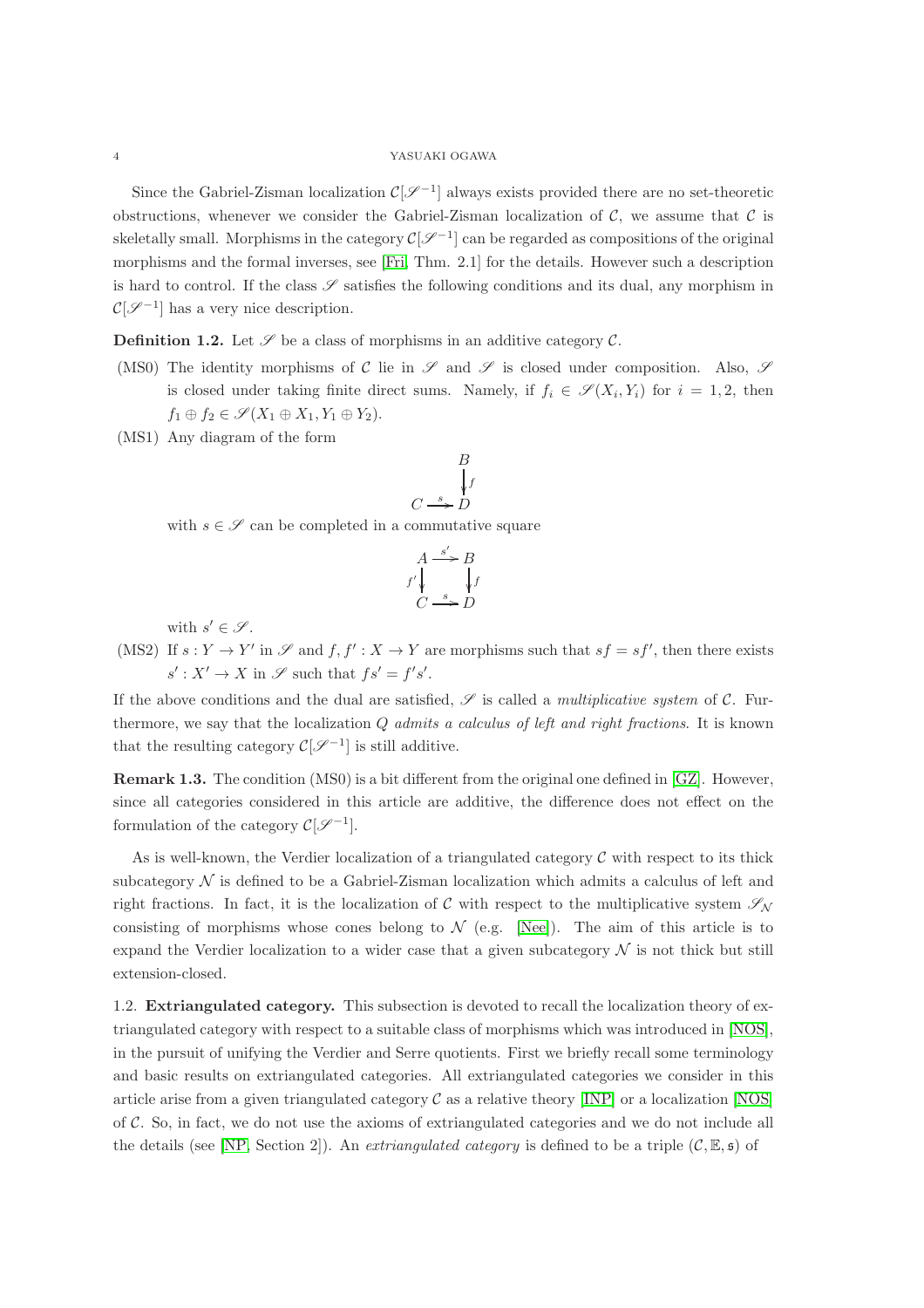- an additive category  $C$ ;
- an additive bifunctor  $\mathbb{E}: C^{op} \times C \to Ab$ , where Ab is the category of abelian groups;
- a correspondence  $\mathfrak s$  which associates each equivalence class of a sequence  $A \longrightarrow B \longrightarrow C$ in C to an element in  $\mathbb{E}(C, A)$  for any  $C, A \in \mathcal{C}$ ,

which satisfies some 'additivity' and 'compatibility'. An equivalence class of  $A \longrightarrow B \longrightarrow C$  is denoted by  $[A \longrightarrow B \longrightarrow C]$ . An extriangulated category  $(C, \mathbb{E}, \mathfrak{s})$  is simply denoted by C if there is no confusion. We also recall the following basic terminology which will be used in many places.

**Definition 1.4.** Let  $(C, \mathbb{E}, \mathfrak{s})$  be an extriangulated category.

- (1) We call an element  $\delta \in \mathbb{E}(C, A)$  an  $\mathbb{E}$ -extension, for any  $A, C \in \mathcal{C}$ ;
- (2) A sequence  $A \stackrel{f}{\longrightarrow} B \stackrel{g}{\longrightarrow} C$  corresponding to an E-extension  $\delta \in \mathbb{E}(C, A)$  is called an  $\mathfrak{s}$ *conflation*. In addition, f and g are called an  $\mathfrak{s}\text{-}inflation$  and an  $\mathfrak{s}\text{-}deflation$ , respectively. A pair  $\langle A \stackrel{f}{\longrightarrow} B \stackrel{g}{\longrightarrow} C, \delta \rangle$  of E-extension  $\delta$  and a corresponding s-conflation is also denoted by  $A \longrightarrow B \longrightarrow C \longrightarrow$  and we call it an  $\mathfrak{s}\text{-}triangle$ .

Keeping in mind the triangulated case, we introduce the following notions.

**Proposition 1.5.** *Let* C *be an extriangulated category. For an*  $\mathfrak{s}\text{-}$ *inflation*  $f \in \mathcal{C}(A, B)$ *, there exists* an  $\mathfrak{s}\text{-}$ *conflation*  $A \xrightarrow{f} B \xrightarrow{g} C$ *. Then we call* C *a* cone *of* f *and put*  $\text{Cone}(f) := C$ *. Similarly, we denote the object* A *by*  $\text{CoCone}(g)$  *and call it a* cocone *of* g. For a given  $\mathfrak{s}\text{-}inflation$  f,  $\text{Cone}(f)$  *is uniquely determined up to isomorphism. A dual statement holds for*  $CoCone(g)$ *.* 

For any subcategories U and V in C, we denote by  $Cone(\mathcal{V}, \mathcal{U})$  the subcategory consisting of objects X appearing in an  $\mathfrak{s}$ -conflation  $V \longrightarrow U \longrightarrow X$  with  $U \in \mathcal{U}$  and  $V \in \mathcal{V}$ . A subcategory  $CoCone(\mathcal{V}, \mathcal{U})$  is defined similarly. Next, we recall the notion of weak pullback in extriangulated categories. Consider an  $\mathfrak{s}$ -conflation  $A \stackrel{f}{\longrightarrow} B \stackrel{g}{\longrightarrow} C$  corresponding to an E-extension  $\delta \in \mathbb{E}(C, A)$ and a morphism  $c: C' \to C$ . Put  $c^* \delta := \mathbb{E}(c, A)(\delta)$  and let  $A \xrightarrow{f'} E \xrightarrow{g'} C'$  be a corresponding s-conflation. Then, there exists a commutative diagram of the following shape

$$
A \xrightarrow{f'} E \xrightarrow{g'} C'
$$
  
\n
$$
\parallel \qquad b \parallel \qquad (\text{Pb}) \qquad \parallel c
$$
  
\n
$$
A \xrightarrow{f} B \xrightarrow{g} C
$$

The commutative square (Pb) is called a *weak pullback of* g *along* c which is a simultaneous generalization of the pullback in exact categories and the homotopy pullback in triangulated categories. Furthermore, the weak pullback (Pb) induces an  $\mathfrak{s}$ -conflation  $E \stackrel{(-b)}{\longrightarrow} B \oplus C' \stackrel{(g-c)}{\longrightarrow} C$ . Therefore, if we have morphisms  $B \stackrel{y}{\leftarrow} D \stackrel{x}{\rightarrow} C'$  which forms a commutative square of  $c \circ x = g \circ y$ , there exists a morphism  $z: D \to E$  which makes the following diagram commutative.

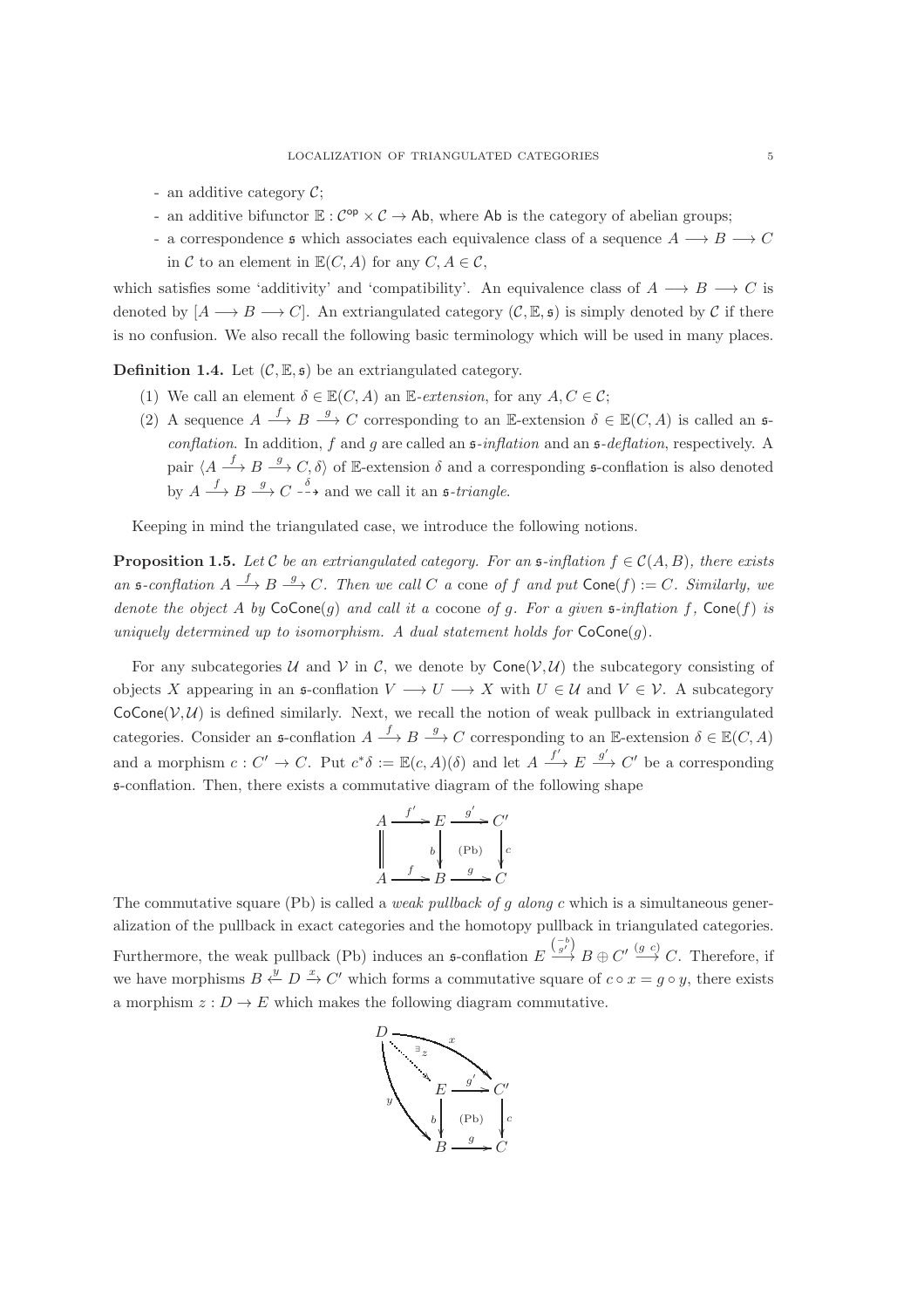The dual notion *weak pushout* exists and it will be denoted by (Po) (see [\[NP,](#page-30-3) Cor. 3.16] for details). Similarly, for any morphism  $a: A \to A'$ , we put  $a_*\delta := \mathbb{E}(C, a)(\delta)$ .

Triangulated/exact structures on an additive category  $\mathcal C$  naturally give rise to extriangulated structures. In this case, we say that the extriangulated category *corresponds to a triangulated/exact category* (see [\[NP,](#page-30-3) Prop. 3.22, Example 2.13] for details). Moreover, there exist useful criteria for an extriangulated category to correspond to a triangulated/exact category.

**Proposition 1.6.** Let  $(C, \mathbb{E}, \mathfrak{s})$  be an extriangulated category, in which any morphisms are  $\mathfrak{s}$ *inflations and* s*-deflations. Then, it corresponds to a triangulated category. In this case, for any triangle*  $A \xrightarrow{f} B \xrightarrow{g} C \xrightarrow{h} A[1]$ , we denote by  $A \xrightarrow{f} B \xrightarrow{g} C \xrightarrow{h}$  the corresponding  $\mathfrak{s}\text{-}triangle$ .

*Proof.* It directly follows from [\[NP,](#page-30-3) Thm. 6.20] and [NP, Cor. 7.6].

<span id="page-5-0"></span>**Proposition 1.7.** [\[NP,](#page-30-3) Cor. 3.18] *Let*  $(C, \mathbb{E}, \mathfrak{s})$  *be an extriangulated category, in which any*  $\mathfrak{s}$ *inflation is monic and any* s*-deflation is epic. Then, it corresponds to an exact category.*

One of the advantage of revealing an extriangulated structure lies in the fact that it is closed under certain basic operations: extension-closed subcategories; relative theory; localization.

1.2.1. *Extension-closed subcategories.* The first one says that extension-closed subcategory of an extriangulated category is still equipped with an extriangulated structure.

**Proposition 1.8.** [\[NP,](#page-30-3) Rem. 2.18] Let  $(C, \mathbb{E}, \mathfrak{s})$  be an extriangulated category and N an extension*closed subcategory of* C. If we define  $\mathbb{E}|_{\mathcal{N}}$  to be the restriction of  $\mathbb{E}$  to  $\mathcal{N}^{\mathsf{op}} \times \mathcal{N}$ , and similarly *consider*  $\mathfrak{s}|_{\mathcal{N}} := \mathfrak{s}|_{\mathbb{E}|_{\mathcal{N}}},$  *then*  $(\mathcal{N}, \mathbb{E}|_{\mathcal{N}}, \mathfrak{s}|_{\mathcal{N}})$  *becomes an extriangulated category.* 

1.2.2. *Relative theory.* The second one is a relative structure of an extriangulated category. A "weaken" structure with respect to a given triangulated/exact category is considered in various contexts, e.g., [\[Bel1,](#page-29-4) [Kra\]](#page-30-18) for triangulated cases and [\[AS,](#page-29-5) [DRSSK\]](#page-30-19) for exact cases. These concepts are generalized in terms of extriangulated categories as below.

Proposition 1.9. [\[HLN,](#page-30-20) Prop. 3.16] *Let us consider an extriangulated category* (C, E, s)*. The following conditions are equivalent for an additive subfunctor*  $\mathbb{F} \subseteq \mathbb{E}$ *.* 

- (1)  $(C, \mathbb{F}, \mathfrak{s}_{\mathbb{F}})$  *forms an extriangulated category, where*  $\mathfrak{s}_{\mathbb{F}}$  *is the restriction of*  $\mathfrak{s}$  *to*  $\mathbb{F}$ *.*
- (2) s|F*-inflations are closed under compositions.*
- (3) s|F*-deflations are closed under compositions.*

*If* F *satisfies the above equivalent conditions, it is called a* closed *subfunctor of* E*. Furthermore, we say that the extriangulated structure*  $(C, \mathbb{F}, \mathfrak{s} | \mathbb{F})$  *is relative to*  $(C, \mathbb{E}, \mathfrak{s})$  *or a relative theory of*  $(C, \mathbb{E}, \mathfrak{s})$ .

1.2.3. *Localization.* The third operation is a certain localization which is instrumental to formulate our statements. In advance, we recall from [\[NOS,](#page-30-4) Def. 2.11] the definition of exact functors between extriangulated categories.

**Definition 1.10.** Let  $(C, \mathbb{E}, \mathfrak{s})$ ,  $(C', \mathbb{E}', \mathfrak{s}')$  and  $(C'', \mathbb{E}'', \mathfrak{s}'')$  be extriangulated categories.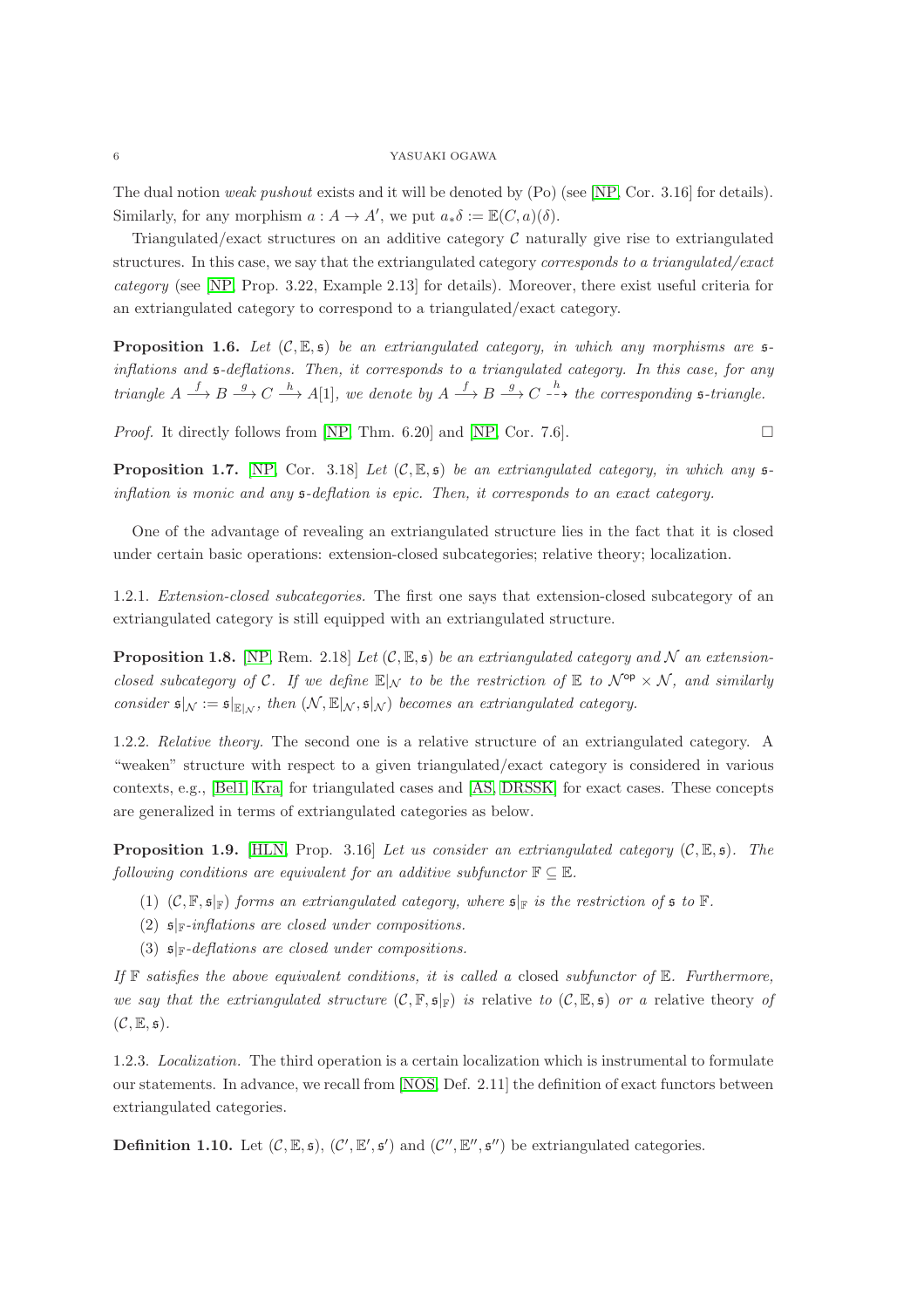(1) ([\[B-TS,](#page-29-6) Def. 2.23]) An *exact functor*  $(F, \phi) : (\mathcal{C}, \mathbb{E}, \mathfrak{s}) \to (\mathcal{C}', \mathbb{E}', \mathfrak{s}')$  is a pair of an additive functor  $F: \mathcal{C} \to \mathcal{C}'$  and a natural transformation  $\phi: \mathbb{E} \to \mathbb{E}' \circ (F^{\mathsf{op}} \times F)$  which satisfies

$$
\mathfrak{s}'(\phi_{C,A}(\delta)) = [F(A) \xrightarrow{F(x)} F(B) \xrightarrow{F(y)} F(C)]
$$

for any  $\mathfrak{s}\text{-triangle }A \stackrel{x}{\longrightarrow} B \stackrel{y}{\longrightarrow} C \stackrel{\delta}{\dashrightarrow} \text{in } C.$ 

(2) For exact functors  $(F, \phi) : (\mathcal{C}, \mathbb{E}, \mathfrak{s}) \to (\mathcal{C}', \mathbb{E}', \mathfrak{s}')$  and  $(F', \phi') : (\mathcal{C}', \mathbb{E}', \mathfrak{s}') \to (\mathcal{C}'', \mathbb{E}'', \mathfrak{s}'')$ , their composition  $(F'', \phi'') = (F' \phi') \circ (F, \phi)$  is defined to be the pair of  $F'' = F' \circ F$  and  $\phi'' = (\phi' \circ (F^{\text{op}} \times F)) \cdot \phi$ . The situation is depicted as follows.



(3) Let  $(F, \phi), (G, \psi) : (C, \mathbb{E}, \mathfrak{s}) \to (C', \mathbb{E}', \mathfrak{s}')$  be exact functors. A *natural transformation*  $\eta: (F, \phi) \to (G, \psi)$  *of exact functors* is a natural transformation  $\eta: F \to G$  of additive functors, which satisfies

$$
(\eta_A)_*\phi_{C,A}(\delta) = (\eta_C)^*\psi_{C,A}(\delta)
$$

for any  $\delta \in \mathbb{E}(C, A)$ .

- (4) ([\[NOS,](#page-30-4) Prop. 2.13]) An exact functor  $(F, \phi) : (\mathcal{C}, \mathbb{E}, \mathfrak{s}) \to (\mathcal{C}', \mathbb{E}', \mathfrak{s}')$  is called an *exact equivalence*, if there exists an exact functor  $(G, \psi) : (\mathcal{C}', \mathbb{E}', \mathfrak{s}') \to (\mathcal{C}, \mathbb{E}, \mathfrak{s})$  and a natural isomorphisms  $\eta : (G, \psi) \circ (F, \phi) \cong id_{\mathcal{C}}$  and  $\eta' : (F, \phi) \circ (G, \psi) \cong id_{\mathcal{C}}$ .
- Remark 1.11. (1) The notion of an exact functor coincides with the usual ones when both of  $(C, \mathbb{E}, \mathfrak{s})$  and  $(C', \mathbb{E}', \mathfrak{s}')$  correspond to exact or triangulated categories.
	- (2) A triangle equivalence of triangulated categories gives rise to an exact equivalence with respect to the corresponding extriangulated structures.
	- (3) Similarly, an equivalence of abelian categories can be regarded as an exact equivalence in an obvious way.

Extension-closedness and the relative theory provide typical examples of exact functors.

**Example 1.12.** For an extriangulated category  $(C, \mathbb{E}, \mathfrak{s})$ :

- (1) we consider an extension-closed subcategory  $\mathcal N$  and a natural extriangulated structure  $(\mathcal{N}, \mathbb{E}|_{\mathcal{N}}, \mathfrak{s}|_{\mathcal{N}})$ . Then, the inclusion inc :  $(\mathcal{N}, \mathbb{E}|_{\mathcal{N}}, \mathfrak{s}|_{\mathcal{N}}) \rightarrow (\mathcal{C}, \mathbb{E}, \mathfrak{s})$  is an exact functor;
- (2) we consider a closed subfunctor  $\mathbb{F} \subseteq \mathbb{E}$  and a relative theory  $(\mathcal{C}, \mathbb{F}, \mathfrak{s} |_{\mathbb{F}})$ . Then, the identity  $id : (\mathcal{C}, \mathbb{F}, \mathfrak{s} |_{\mathbb{F}}) \to (\mathcal{C}, \mathbb{E}, \mathfrak{s})$  is an exact functor.

In the rest of this section, we recall the main result of [\[NOS\]](#page-30-4) which provides a sufficient condition for an extriangulated category C and a class  $\mathscr S$  of morphisms to impose a natural extriangulated structure on the Gabriel-Zisman localization  $\tilde{\mathcal{C}} := \mathcal{C}[\mathcal{S}^{-1}]$ . We fix a class  $\mathcal S$  of morphisms in  $\mathcal C$ which satisfies (MS0) and associate a full subcategory  $\mathcal{N}_{\mathscr{S}} \subseteq \mathcal{C}$  as below.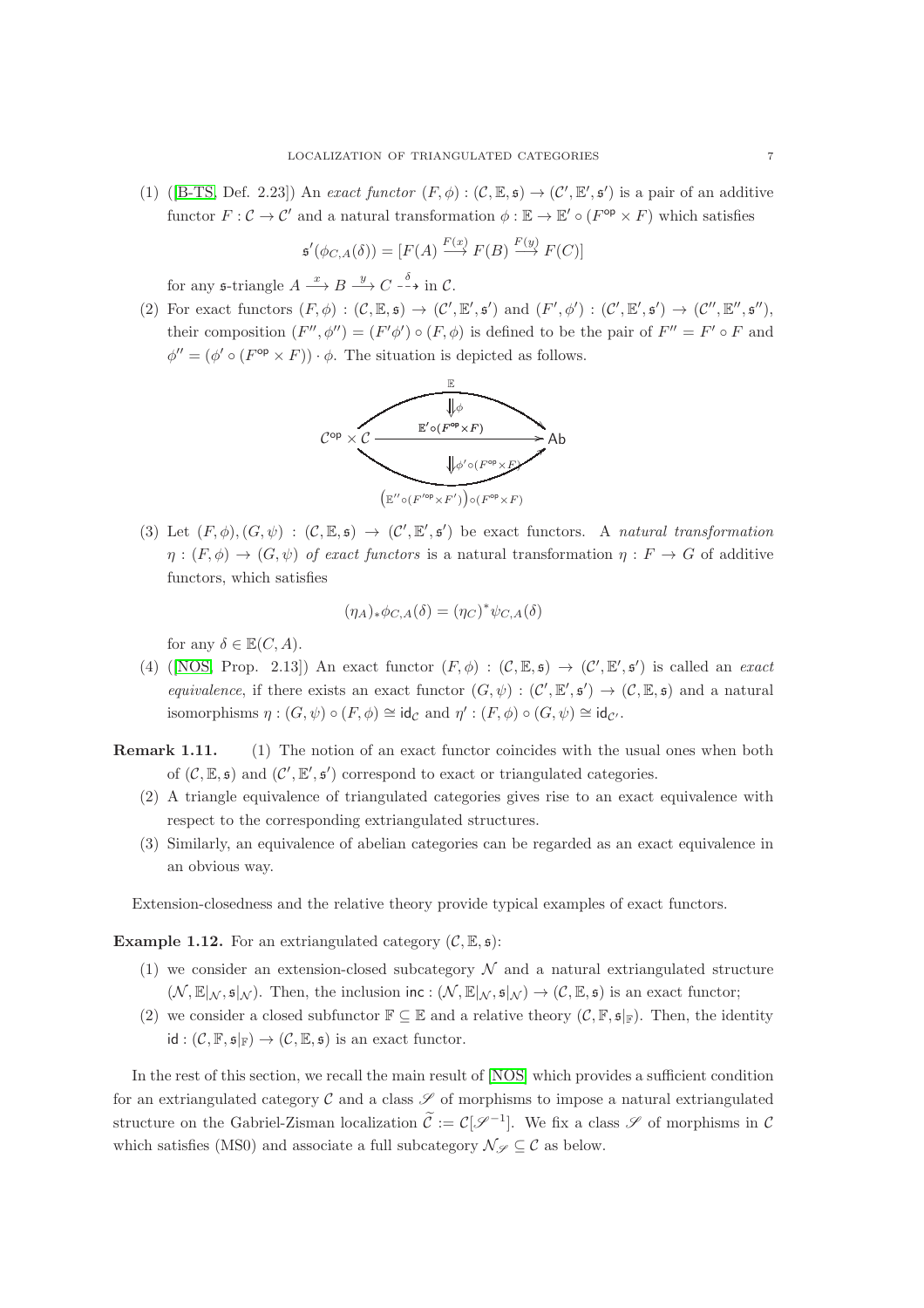**Definition 1.13.** Let  $\mathscr S$  be the above. Define  $\mathcal N_{\mathscr S} \subseteq \mathcal C$  to be the full subcategory consisting of objects  $N \in \mathcal{C}$  such that both  $N \to 0$  and  $0 \to N$  belong to  $\mathcal{S}$ . It is obvious that  $\mathcal{N}_{\mathcal{S}} \subset \mathcal{C}$  is an additive subcategory.

For any subcategory  $\mathcal{N} \subseteq \mathcal{C}$ , we will denote the ideal quotient by  $p : \mathcal{C} \to \overline{\mathcal{C}} = \mathcal{C}/|\mathcal{N}|$ , and  $\overline{f}$ will denote a morphism in  $\overline{\mathcal{C}}$  represented by  $f \in \mathcal{C}(X, Y)$ . We put  $\overline{\mathscr{S}} := \{\overline{f} \mid f \in \text{Mor }\mathcal{C}\}$ . Note that  $\overline{f} = 0$  if and only if f factors through an object in N. Also, let  $\overline{\mathscr{S}}^*$  be the closure of  $\overline{\mathscr{S}}$  with respect to compositions with isomorphisms in  $\overline{\mathcal{C}}$ .

<span id="page-7-0"></span>**Theorem 1.14.** [\[NOS,](#page-30-4) Thm. 3.5] Let  $\mathcal{S}$  be a class of morphisms with (MS0) and consider the *ideal quotient*  $p: \mathcal{C} \to \overline{\mathcal{C}} := \mathcal{C}/[\mathcal{N}_{\mathscr{S}}]$  and the localization  $Q: \mathcal{C} \to \mathcal{C}[\mathcal{S}^{-1}] =: \widetilde{\mathcal{C}}$ . We assume that  $\overline{\mathscr{S}} = \overline{\mathscr{S}}^*$  holds.

- (1) *Suppose that*  $\overline{\mathscr{S}}$  *satisfies the following conditions* (MR1),..., (MR4). Then we obtain an *extriangulated category*  $(\widetilde{C}, \widetilde{\mathbb{E}}, \widetilde{\mathfrak{s}})$  *together with an exact functor*  $(Q, \mu) : (C, \mathbb{E}, \mathfrak{s}) \to (\widetilde{C}, \widetilde{\mathbb{E}}, \widetilde{\mathfrak{s}})$ . (MR1)  $\overline{\mathscr{S}}$  *satisfies* 2-*out-of-3 with respect to compositions in*  $\overline{C}$ *, i.e., for any composed morphism*  $q \circ f$ , *if two of*  $\{f, q, q \circ f\}$  *belong to*  $\overline{\mathscr{S}}$ , *then so does the third.* 
	- (MR2)  $\overline{\mathscr{S}}$  *is a multiplicative system in*  $\overline{\mathcal{C}}$ *.*
	- (MR3) Let  $\langle A \stackrel{x}{\longrightarrow} B \stackrel{y}{\longrightarrow} C, \delta \rangle$ ,  $\langle A' \stackrel{x'}{\longrightarrow} B' \stackrel{y'}{\longrightarrow} C', \delta' \rangle$  be any pair of  $\mathfrak{s}\text{-triangles}$ , and *let*  $a \in C(A, A'), c \in C(C, C')$  *be any pair of morphisms satisfying*  $a_*\delta = c^* \delta'.$  *If*  $\overline{a}$ *and*  $\overline{c}$  *belong to*  $\overline{S}$ *, then there exists*  $\overline{b} \in \overline{S}(B, B')$  *which satisfies*  $\overline{b} \circ \overline{x} = \overline{x}' \circ \overline{a}$  *and*  $\overline{c} \circ \overline{y} = \overline{y}' \circ \overline{b}.$
	- (MR4)  $\overline{\mathcal{M}}_{\text{inf}} := \{ \overline{v} \circ \overline{x} \circ \overline{u} \mid x \text{ is an } \mathfrak{s}\text{-inflation}, \overline{u}, \overline{v} \in \overline{\mathscr{S}} \}$  *is closed under composition in*  $\overline{\mathcal{C}}$ *. Dually,*  $\overline{\mathcal{M}}_{\text{def}} := \{ \overline{v} \circ \overline{y} \circ \overline{u} \mid y \text{ is an } \mathfrak{s}\text{-deflation}, \overline{u}, \overline{v} \in \mathcal{F} \}$  is closed under compositions.
- (2) The exact functor  $(Q, \mu) : (\mathcal{C}, \mathbb{E}, \mathfrak{s}) \to (\widetilde{\mathcal{C}}, \widetilde{\mathbb{E}}, \widetilde{\mathfrak{s}})$  obtained in (1) is characterized by the *following universality.*
	- (i) *For any exact functor*  $(F, \phi) : (\mathcal{C}, \mathbb{E}, \mathfrak{s}) \to (\mathcal{D}, \mathbb{F}, \mathfrak{t})$  *such that*  $F(s)$  *is an isomorphism for any*  $s \in \mathscr{S}$ , *there exists a unique exact functor*  $(\widetilde{F}, \widetilde{\phi}) : (\widetilde{C}, \widetilde{\mathbb{E}}, \widetilde{\mathfrak{s}}) \to (\mathcal{D}, \mathbb{F}, \mathfrak{t})$  *with*  $(F, \phi) = (\widetilde{F}, \widetilde{\phi}) \circ (Q, \mu).$
	- (ii) *For any pair of exact functors*  $(F, \phi), (G, \psi) : (\mathcal{C}, \mathbb{E}, \mathfrak{s}) \to (\mathcal{D}, \mathbb{F}, \mathfrak{t})$  *which send any*  $s \in \mathscr{S}$  *to isomorphisms, let*  $(\widetilde{F}, \widetilde{\phi}), (\widetilde{G}, \widetilde{\psi}) : (\widetilde{C}, \widetilde{\mathbb{E}}, \widetilde{\mathfrak{s}}) \to (\mathcal{D}, \mathbb{F}, \mathfrak{t})$  *be the exact functors obtained in* (i). Then for any natural transformation  $\eta : (F, \phi) \to (G, \psi)$  of exact *functors, there uniquely exists a natural transformation*  $\tilde{\eta}: (\tilde{F}, \tilde{\phi}) \to (\tilde{G}, \tilde{\psi})$  *of exact functors satisfying*  $\eta = \tilde{\eta} \circ (Q, \mu)$ *.*

*The exact functor*  $(Q, \mu) : (\mathcal{C}, \mathbb{E}, \mathfrak{s}) \to (\widetilde{\mathcal{C}}, \widetilde{\mathbb{E}}, \widetilde{\mathfrak{s}})$  *or the resulting category*  $(\widetilde{\mathcal{C}}, \widetilde{\mathbb{E}}, \widetilde{\mathfrak{s}})$  *obtained in* (1) *is called an* extriangulated localization of C with respect to  $\mathscr{S}$ .

We refer to [\[NOS,](#page-30-4) Sec. 3] for an explicit forms of  $\widetilde{\mathbb{E}}$  and  $\widetilde{\mathfrak{s}}$ . By definition, any  $\widetilde{\mathfrak{s}}$ -inflation (resp.  $\widetilde{\mathfrak{s}}$ deflation) comes from an  $\mathfrak{s}$ -inflation (resp.  $\mathfrak{s}$ -deflation) in the original category  $(\mathcal{C}, \mathbb{E}, \mathfrak{s})$ . Moreover, we have the lemma below.

<span id="page-7-1"></span>**Lemma 1.15.** [\[NOS,](#page-30-4) Lem. 3.32] *The following holds for any morphism*  $\alpha$  *in*  $(\widetilde{C}, \widetilde{\mathbb{E}}, \widetilde{\mathfrak{s}})$ .

(1)  $\alpha$  *is an*  $\tilde{\mathfrak{s}}$ -inflation in  $\tilde{\mathfrak{C}}$  if and only if  $\alpha = \beta \circ Q(f) \circ \gamma$  holds for some  $\mathfrak{s}$ -inflation f in C *and isomorphisms*  $\beta$ ,  $\gamma$  *in*  $\tilde{C}$ *.*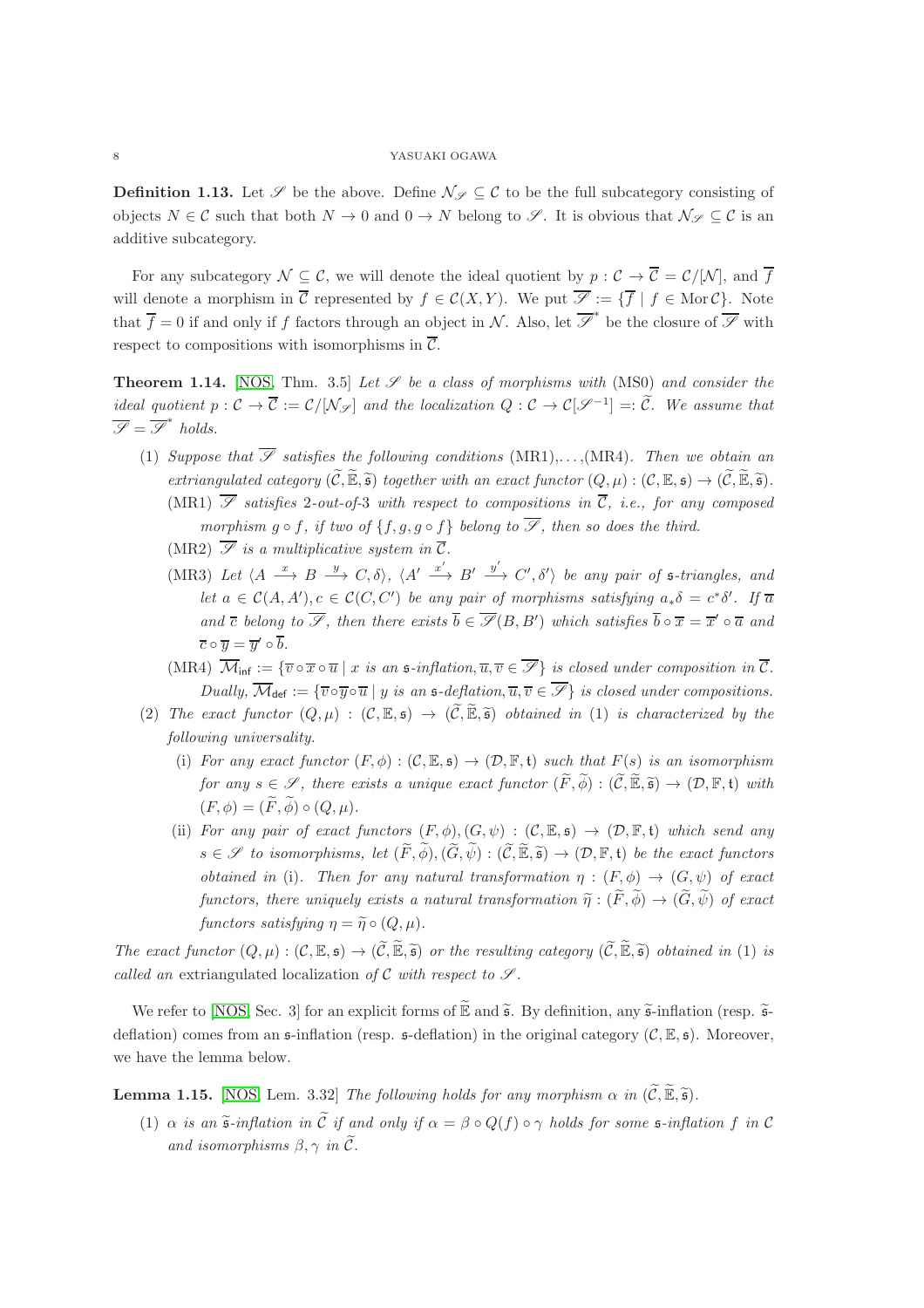(2)  $\alpha$  *is an*  $\tilde{\mathfrak{s}}$ -deflation in  $\tilde{\mathfrak{C}}$  *if and only if*  $\alpha = \beta \circ Q(f) \circ \gamma$  *holds for some*  $\mathfrak{s}$ -deflation f *in* C *and isomorphisms*  $\beta$ ,  $\gamma$  *in*  $\tilde{C}$ *.* 

From a certain subcategory  $\mathcal{N} \subseteq \mathcal{C}$ , we can construct a class  $\mathscr{S}_{\mathcal{N}}$  of morphisms which satisfies  $(MR1), \ldots, (MR4)$ . Before listing such subcategories N, we introduce the notion of a thick subcategory of an extriangulated category [\[NOS,](#page-30-4) Def. 4.1].

**Definition 1.16.** A full subcategory  $N$  of  $C$  is called a *thick* subcategory if it satisfies the following conditions.

- (1)  $\mathcal N$  is closed under direct summands and isomorphisms.
- (2) N satisfies 2-out-of-3 for  $\mathfrak s$ -conflations. Namely, for any  $\mathfrak s$ -conflation  $A \longrightarrow B \longrightarrow C$ , if two of  $\{A, B, C\}$  belong to N, then so does the third.

Moreover, a thick subcategory  $\mathcal N$  is said to be:

- *biresolving*, if, for any object  $C \in \mathcal{C}$ , there exist an  $\mathfrak{s}\text{-inflation } C \rightarrow N$  and an  $\mathfrak{s}\text{-deflation}$  $N' \to C$  with  $N, N' \in \mathcal{N}$ ;
- *Serre*, if there exists an  $\mathfrak{s}$ -conflation  $A \longrightarrow B \longrightarrow C$  with  $B \in \mathcal{N}$ , then we have  $A, C \in \mathcal{N}$ .

Note that, in the case  $\mathcal C$  corresponds to a triangulated category, the notion of thick subcategory coincides with the usual one. Similarly, in the case that  $C$  corresponds to an exact category, the notion of biresolving (resp. Serre) subcategory coincides with the one defined in [\[Rum2,](#page-30-21) p. 403] (resp. [\[C-E,](#page-29-7) 4.0.35]).

<span id="page-8-0"></span>**Definition 1.17.** For a thick subcategory  $\mathcal{N}$ , we associate the following classes of morphisms.

- (1)  $\mathcal{L} = \{f \in \text{Mor }\mathcal{C} \mid f \text{ is an } \mathfrak{s}\text{-inflation with } \text{Cone}(f) \in \mathcal{N}\}.$
- (2)  $\mathcal{R} = \{g \in \text{Mor }\mathcal{C} \mid g \text{ is an } \mathfrak{s}\text{-definition with } \text{CoCone}(g) \in \mathcal{N}\}.$

Define  $\mathscr{S}_{N}$  to be the smallest subclass closed by compositions containing both  $\mathcal{L}$  and  $\mathcal{R}$ . It is obvious that  $\mathscr{S}_{\mathcal{N}}$  satisfies condition (MS0).

The following is a list of subcategories  $\mathcal N$  which induces an extriangulated localization with respect to  $\mathscr{S}_{\mathcal{N}}$ .

- **Example 1.18.** (1) (Verdier quotient.) Let C be a triangulated category and N a thick subcategory of C. Then, the associated class  $\mathcal{S}_{\mathcal{N}}$  of morphisms satisfies (MS0), (MR1),  $\cdots$ , (MR4) and  $\mathscr{S}_{N} = \mathcal{L} = \mathcal{R}$ . The extriangulated localization Q is nothing but the usual Verdier quotient.
	- (2) (Serre quotient.) Let C be an abelian category and  $\mathcal N$  a Serre subcategory of C. Then, we have  $\mathscr{S}_{\mathcal{N}} = \mathcal{L} \circ \mathcal{R}$  which admits an extriangulated localization Q. Such a localization is nothing but the usual Serre quotient.
	- (3) (Biresolving quotient.) Let C be an extriangulated category and  $\mathcal N$  a biresolving subcategory of C. Then, we have  $\mathscr{S}_{N} = \mathcal{L} = \mathcal{R}$  which admits an extriangulated localization Q. In this case, the resulting category  $(\widetilde{\mathcal{C}}, \widetilde{\mathbb{E}}, \widetilde{\mathfrak{s}})$  corresponds to a triangulated category [\[NOS,](#page-30-4) Corollary 4.27], which is an extriangulated version of [\[Rum2,](#page-30-21) Thm. 5].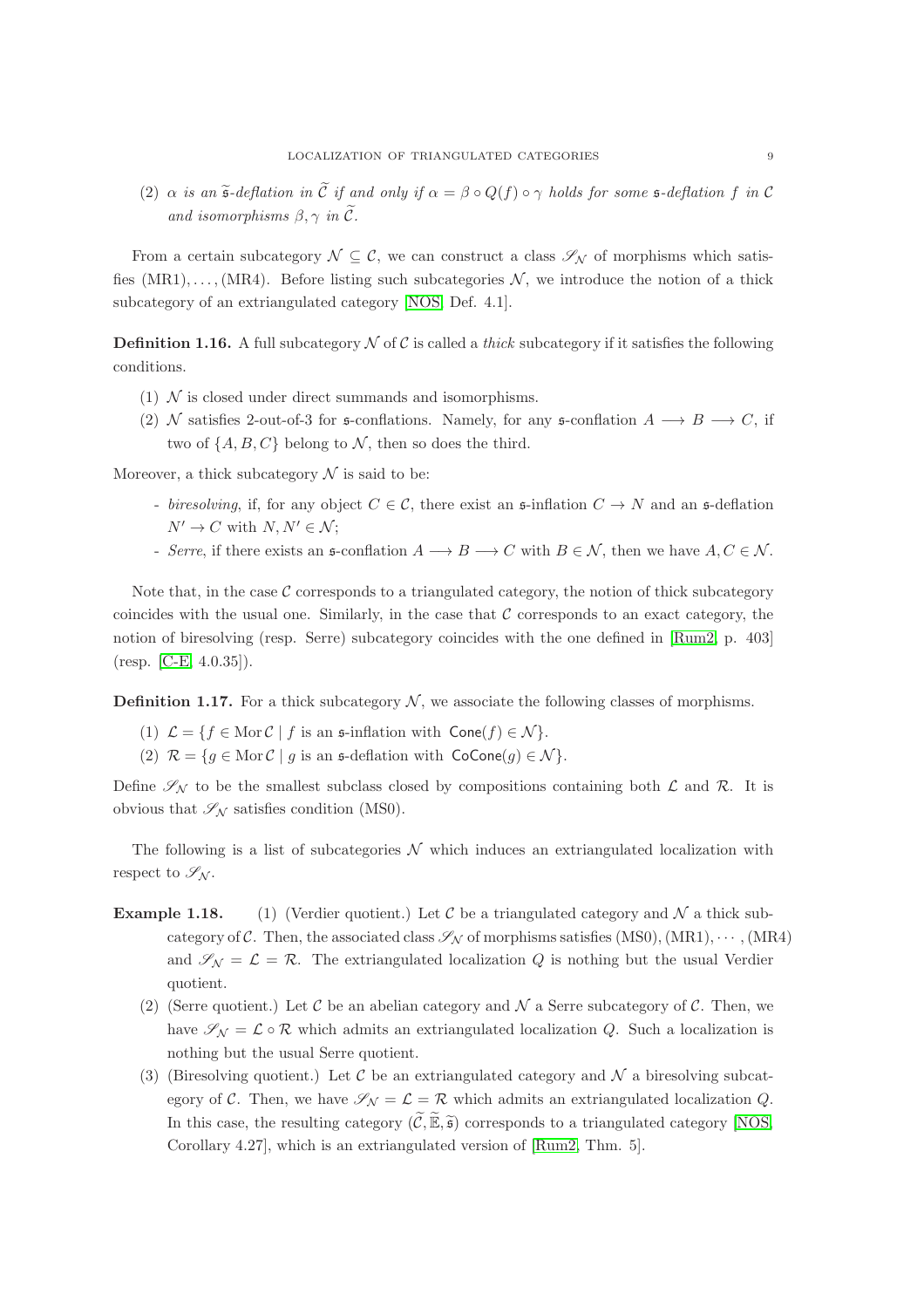2. Localization with respect to extension-closed subcategories

<span id="page-9-0"></span>*In the rest, let* C *be a triangulated category and* N *a full subcategory of* C *which is closed under direct summands, isomorphisms and extensions.* This section is devoted to formulate a localization of C with respect to N such that the resulting category  $\widetilde{\mathcal{C}}_N$  inherits a natural extriangulated structure from C.

<span id="page-9-1"></span>2.1. A relative structure. We shall show that there exists a natural extriangulated structure on a triangulated category C determined by an extension-closed subcategory  $\mathcal N$ . First, regarding C as an extriangulated category  $(C, \mathbb{E}, \mathfrak{s})$  which corresponds to the triangulated structure, we consider the following subfunctors  $\mathbb{E}_{\mathcal{N}}^R$  and  $\mathbb{E}_{\mathcal{N}}^L$  of  $\mathbb E$  naturally determined by the subcategory  $\mathcal{N}$ .

<span id="page-9-2"></span>**Proposition 2.1.** Let  $N$  be a full subcategory of  $C$  which is closed under direct summands, iso*morphisms and extensions. For any objects*  $A, C \in \mathcal{C}$ , we define subsets of  $\mathbb{E}(C, A)$  as follows.

- (1) *A subset*  $\mathbb{E}_{\mathcal{N}}^L(C, A)$  *is defined as the set of morphisms*  $h: C \to A[1]$  *satisfying the condition:* (Lex) For any morphism  $N \stackrel{x}{\to} C$  with  $N \in \mathcal{N}$ ,  $h \circ x$  factors through an object in  $\mathcal{N}[1]$ .
- (2) *A* subset  $\mathbb{E}^R_\mathcal{N}(C, A)$  *is defined as the set of morphisms*  $h: C \to A[1]$  *satisfying the condition:* (Rex) For any morphism  $A \xrightarrow{y} N$  with  $N \in \mathcal{N}$ ,  $y \circ h[-1]$  *factors through an object in*  $\mathcal{N}[-1]$ *.*

*The conditions* (Lex) *and* (Rex) *for an*  $\mathfrak{s}\text{-triangle } A \xrightarrow{f} B \xrightarrow{g} C \xrightarrow{h} i\mathfrak{s}$  respectively understood *through the following morphisms of* s*-triangles:*

N[−1] [N] /A f ′ /B′ g ′ /N x A f / y (Po) B g /C <sup>h</sup> /A[1] <sup>C</sup>[−1]<sup>h</sup>[−1] /A f /B g /C (Pb) N f ′′ /B′′ <sup>g</sup> ′′ /C [N] /N[1]

where the arrows labeled with  $[N]$  *factor through objects in*  $N$ *. Then, both*  $\mathbb{E}^L_N$  *and*  $\mathbb{E}^R_N$  *give rise to closed subfunctors of*  $\mathbb{E}$ *. In particular, putting*  $\mathbb{E}_{\mathcal{N}} := \mathbb{E}_{\mathcal{N}}^L \cap \mathbb{E}_{\mathcal{N}}^R$ *, we have three extriangulated structures*

$$
(\mathcal{C}, \mathbb{E}^L_{\mathcal{N}}, \mathfrak{s}^L_{\mathcal{N}}), \quad (\mathcal{C}, \mathbb{E}^R_{\mathcal{N}}, \mathfrak{s}^R_{\mathcal{N}}), \quad (\mathcal{C}, \mathbb{E}_{\mathcal{N}}, \mathfrak{s}_{\mathcal{N}})
$$

*which are relative to*  $(C, \mathbb{E}, \mathfrak{s})$ *. Here*  $\mathfrak{s}_N$  *is a restriction of*  $\mathfrak{s}$  *to*  $\mathbb{E}_N$  *and other symbols are used in similar meanings.*

*Proof.* It is straightforward that both  $\mathbb{E}^L_N$  and  $\mathbb{E}^R_N$  are additive subfunctors of  $\mathbb{E}$ . To confirm the closedness of  $\mathbb{E}^L_N$ , let us consider elements  $h \in \mathbb{E}^L_N(C, A)$  and  $b'' \in \mathbb{E}^L_N(B'', B)$  which correspond to triangles  $C[-1] \stackrel{h[-1]}{\longrightarrow} A \stackrel{f}{\longrightarrow} B \stackrel{g}{\longrightarrow} C$  and  $B''[-1] \stackrel{b''[-1]}{\longrightarrow} B \stackrel{b}{\longrightarrow} B' \stackrel{b'}{\longrightarrow} B''$ , respectively. By the octahedral axiom, the composed morphism  $x := b \circ f$  yields the following commutative diagram of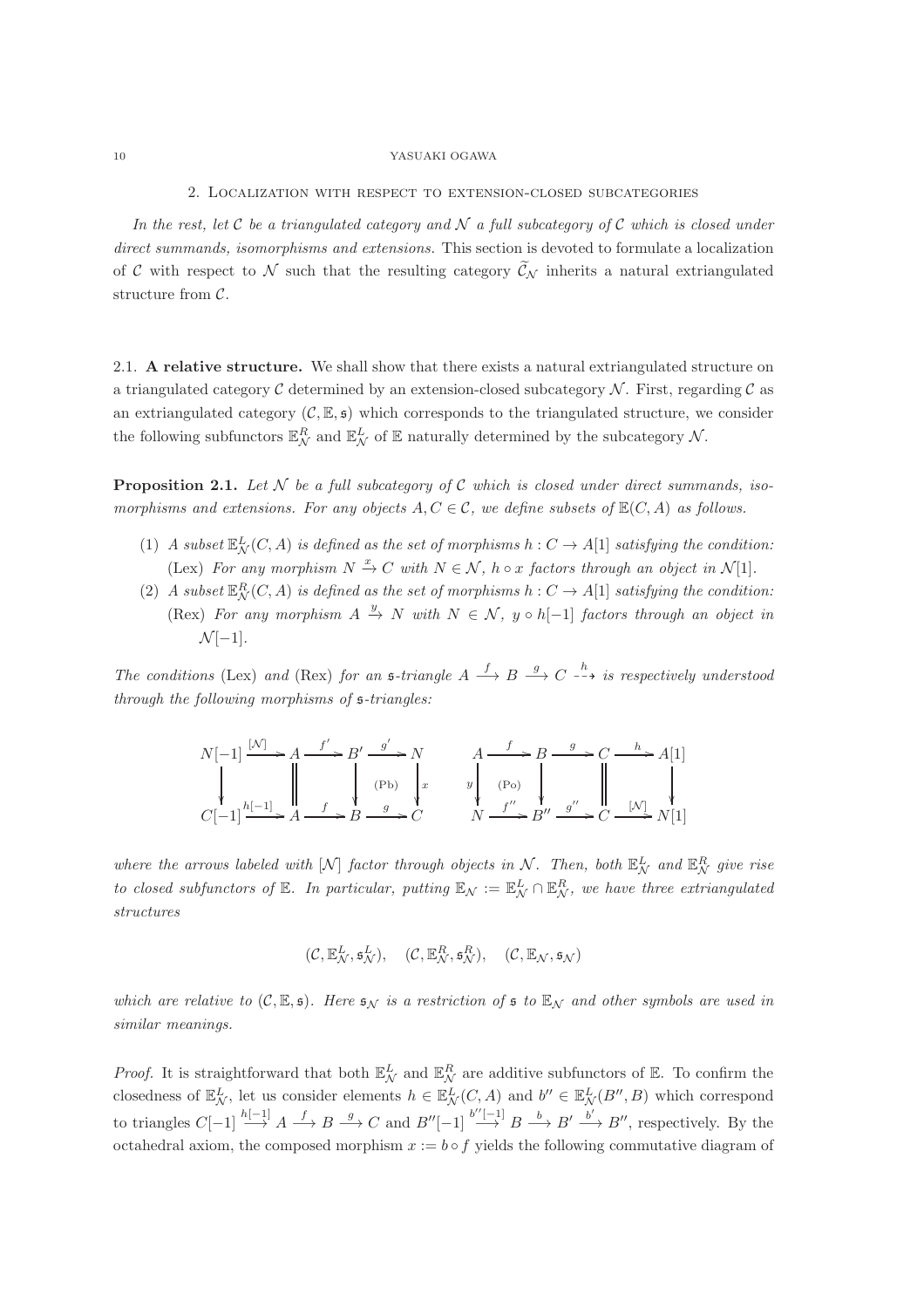solid arrows

$$
C[-1] \xrightarrow{h[-1]} A \xrightarrow{f} B \xrightarrow{g} C
$$
  
\n
$$
N[-1] \xrightarrow{w} C'[-1] \xleftarrow{z[-1]} A \xrightarrow{f} B' \xrightarrow{g} C'
$$
  
\n
$$
\downarrow \qquad \qquad f \qquad \qquad f \qquad \qquad f'
$$
  
\n
$$
B''[-1] \xrightarrow{b} B' \xrightarrow{b'} B''
$$
  
\n
$$
B''[-1] \xrightarrow{f} C \xrightarrow{b'} C' \xrightarrow{h''}
$$

in which all rows are triangles. Let  $w : N[-1] \to C'[-1]$  be a morphism with  $N \in \mathcal{N}$ . We have to only show that the composed morphism  $\phi := z[-1] \circ w$  factors through an object in N. Note that  $b'' \in \mathbb{E}^L_{\mathcal{N}}(B'', B)$  and  $f \circ \phi = c'[-1] \circ b''[-1] \circ w$  factors through an object  $N' \in \mathcal{N}$ . Thus, we get a factorization  $f \circ \phi : N[-1] \xrightarrow{\psi_2} N' \xrightarrow{\psi_1} B$ . Taking a homotopy pullback of f along  $\psi_1$  yields a morphism between the two triangles below in the commutative diagram [\(2.1\)](#page-10-0).

<span id="page-10-0"></span>
$$
N'[-1] \longrightarrow N''[-1] \xrightarrow{\hbar''[-1]} N[-1] \xrightarrow{\psi_2} N'
$$
\n
$$
N'[-1] \xrightarrow{\phi'_1} C[-1] \xrightarrow{\text{(Pb)}} A' \xrightarrow{\phi_1} N'
$$
\n
$$
N'[-1] \xrightarrow{g'[-1]} C[-1] \xrightarrow{\hbar'[-1]} A' \xrightarrow{f'} N'
$$
\n
$$
B[-1] \xrightarrow{g[-1]} C[-1] \xrightarrow{\hbar[-1]} A \xrightarrow{f} A \xrightarrow{f} B
$$
\n(2.1)

By the property of homotopy pullback,  $\phi : N[-1] \to A$  is factorized as  $\phi = \phi_2 \circ \phi_1$ . The morphism between upper triangles in [\(2.1\)](#page-10-0) is obtained by taking homotopy pullback of  $h'[-1]$  along  $\phi_1$ . Since  $h \in \mathbb{E}^L_{\mathcal{N}}(C, A)$  and  $N'' \in \mathcal{N}$ , the morphism  $\phi_2 \circ h'[-1] \circ \phi_1' = \phi \circ h''[-1]$  factors through an object in N, namely,  $\phi \circ h''[-1] = 0$  in  $\overline{\mathcal{C}}$ . By Applying Lemma [2.7](#page-12-0) to the first row in [\(2.1\)](#page-10-0), we conclude that  $h''[-1]$  is an epimorphism in  $\overline{\mathcal{C}}$  and  $\overline{\phi} = 0$ .

The assertion for  $\mathbb{E}_{\mathcal{N}}^R$  can be checked dually. Hence,  $\mathbb{E}_{\mathcal{N}}$  is also a closed subfunctor.

Although the subcategory  $\mathcal N$  is extension-closed in the triangulated category  $\mathcal C$ , it is moreover a thick subcategory with respect to the above extriangulated strucutre  $(C, \mathbb{E}_{\mathcal{N}}, \mathfrak{s}_{\mathcal{N}})$ .

# **Corollary 2.2.** *The subcategory*  $N$  *is a thick subcategory of the extriangulated category*  $(C, \mathbb{E}_N, \mathfrak{s}_N)$ *.*

*Proof.* Let  $A \stackrel{f}{\longrightarrow} B \stackrel{g}{\longrightarrow} C \stackrel{h}{\dashrightarrow}$  be an  $\mathfrak{s}_{\mathcal{N}}$ -triangle of  $(\mathcal{C}, \mathbb{E}_{\mathcal{N}}, \mathfrak{s}_{\mathcal{N}})$ . Suppose that A and B belong to N. By definition of  $\mathfrak{s}_{\mathcal{N}}$ -conflations,  $A \in \mathcal{N}$  implies that  $C \stackrel{h}{\to} A[1]$  factors through an object in N. By Lemma [2.6,](#page-11-1) we get  $C \in \mathcal{N}$ . Similarly,  $B, C \in \mathcal{N}$  implies  $A \in \mathcal{N}$ . As N is extension-closed from the beginning, the assertion have been proved.

We end this subsection by giving an easy observation.

<span id="page-10-1"></span>**Lemma 2.3.** If a given subcategory N is thick in  $(C, \mathbb{E}, \mathfrak{s})$ , then  $\mathbb{E} = \mathbb{E}^L_N = \mathbb{E}^R_N$ . In particular, the *relative structure*  $(C, \mathbb{E}_N, \mathfrak{s}_N)$  *coincides with the original triangulated structure*  $(C, \mathbb{E}, \mathfrak{s})$ *.*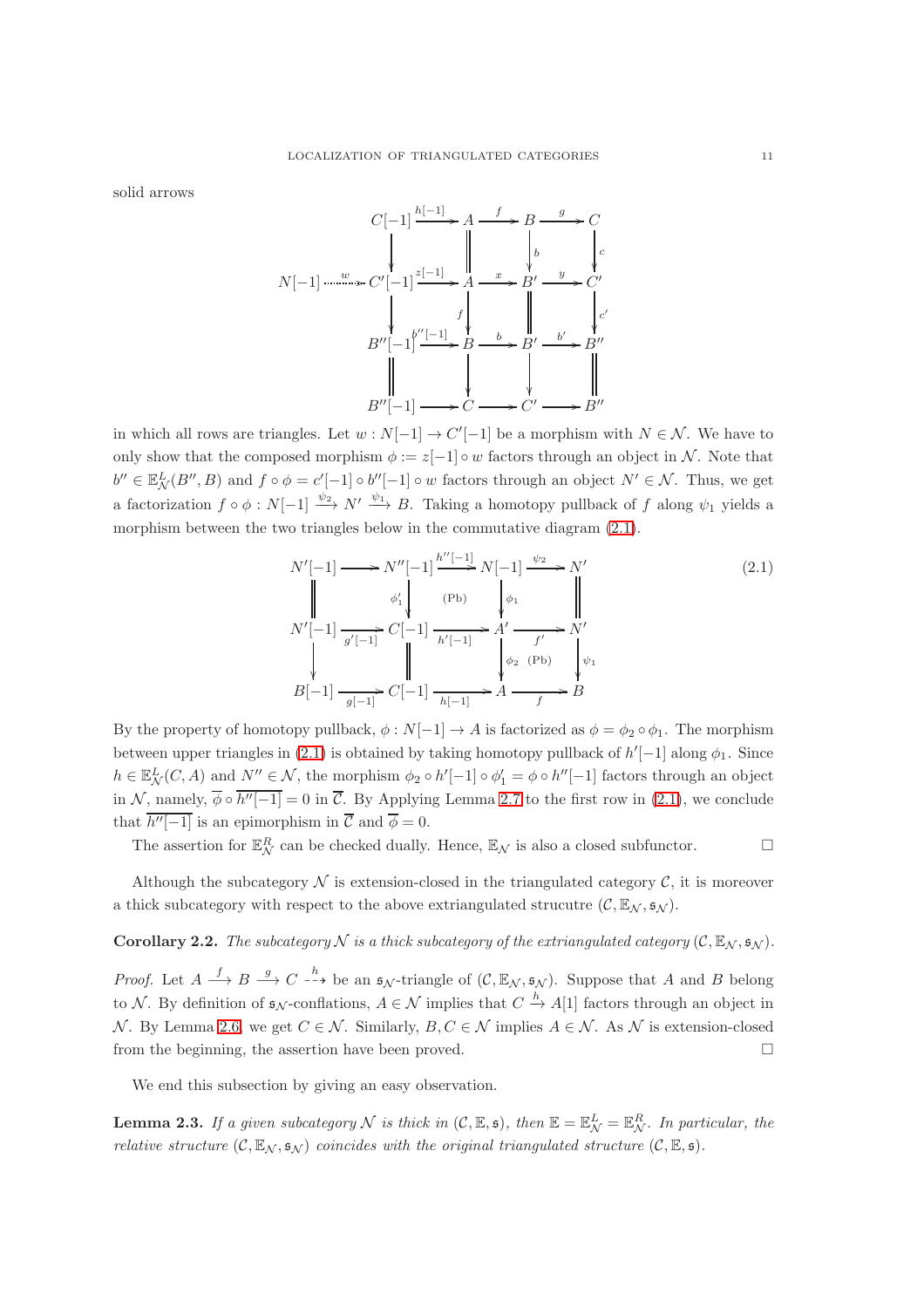<span id="page-11-0"></span>*Proof.* Since  $N$  is thick, the conditions (Rex) and (Lex) in Proposition [2.1](#page-9-2) always hold for any  $\mathfrak{s}\text{-}$ conflation.

2.2. A construction of multiplicative systems. This subsection is devoted to prove that the class  $\mathscr{S}_{\mathcal{N}}$  forms a multiplicative system in the additive quotient  $\mathcal{C}/|\mathcal{N}|$  and define the localization of  $\mathcal C$  with respect to an extension-closed subcategory  $\mathcal N$ .

Recall from the previous subsection that a given pair of a triangulated category  $(C, \mathbb{E}, \mathfrak{s})$  and an extension-closed subcategory N induces a pair of an extriangulated category  $(C, \mathbb{E}_N, s_N)$  and a thick subcategory N. Thus we can consider three classes  $\mathcal{L}, \mathcal{R}$  and  $\mathcal{S}_{\mathcal{N}}$  of morphisms, see Definition [1.17.](#page-8-0) Let us start with easy observations.

**Lemma 2.4.** For the above  $(C, \mathbb{E}_N, \mathfrak{s}_N)$  and N, the following hold.

- (1)  $\mathcal L$  *coincides with the class of morphisms*  $f \in \text{Mor } \mathcal C$  *which is embedded in a triangle*  $A \stackrel{f}{\longrightarrow}$  $B \stackrel{g}{\longrightarrow} N \stackrel{h}{\longrightarrow} A[1]$  *with*  $N \in \mathcal{N}$  *and*  $\overline{h[-1]} = 0$ *.*
- (2) R coincides with the class of morphisms  $g \in \text{Mor } C$  which is embedded in a triangle  $N \stackrel{f}{\longrightarrow}$  $B \stackrel{g}{\longrightarrow} C \stackrel{h}{\longrightarrow} N[1]$  *with*  $N \in \mathcal{N}$  *and*  $\overline{h} = 0$ *.*

*Proof.* We only check the first assertion. Let  $f \in \mathcal{L}$  be given, namely, there exists an  $\mathfrak{s}_N$ -conflation  $A \xrightarrow{f} B \xrightarrow{g} N \xrightarrow{h}$  such that  $N \xrightarrow{h} A[1]$  belongs to  $h \in \mathbb{E}^L_{\mathcal{N}}(N, A)$ . The fact  $N \in \mathcal{N}$  shows that  $h[-1]$  factors through an object in N. The converse is obvious.  $□$ 

The following proposition provides a more explicit form of  $\mathscr{S}_{\mathcal{N}}$ .

<span id="page-11-2"></span>**Proposition 2.5.** We denote by  $\mathscr{S}'_N$  the class of morphisms  $g \in \text{Mor } C$  which induces a triangle  $A \stackrel{f}{\longrightarrow} B \stackrel{g}{\longrightarrow} C \stackrel{h}{\longrightarrow} A[1]$  *with*  $\overline{f} = 0$  *and*  $\overline{h} = 0$ *. Then, we have an equality*  $\mathscr{S}_{\mathcal{N}} = \mathscr{S}'_{\mathcal{N}}$ *.* 

Before proving the above proposition, we list some typical examples of the above  $\mathscr{S}_{N}$  appearing in well-known constructions.

- (1) For a triangulated category  $\mathcal C$  and a thick subcategory  $\mathcal N$  of  $\mathcal C$ , we consider the Verdier quotient Ver :  $C \to C/N$ . The class  $\mathscr{S} := \{ s \in \text{Mor } C \mid \text{Ver}(s) \text{ is an isomorphism} \}$  of morphisms coincides with the above  $\mathscr{S}_{N}$  (Theorem [3.2\)](#page-18-0).
- (2) Let U be a contravariantly finite rigid subcategory of a triangulated category C and consider the associated cohomological functor  $H := \mathcal{C}(\mathcal{U}, -): \mathcal{C} \to \mathsf{mod} \mathcal{U}$  to the category of finitely presented contravariant functors. Note that  $\mathcal{N} := \text{Ker } H$  is extension-closed in C and the extriangulated category  $(C, \mathbb{E}_{\mathcal{N}}, \mathfrak{s}_{\mathcal{N}})$  exists. Then, we have an equality  $\mathscr{S}_{\mathcal{N}} = \{s \in \text{Mor } C \mid$  $H(s)$  is an isomrophism} (Examples [5.14,](#page-28-0) [5.15\)](#page-28-1).
- (3) For a triangulated category  $\mathcal C$  and a cotorsion pair  $(\mathcal U, \mathcal V)$  of  $\mathcal C$ , we consider the associated cohomological functor  $H : \mathcal{C} \to \mathcal{H}/[\mathcal{W}]$ , where  $\mathcal{H}/[\mathcal{W}]$  is the heart of  $(\mathcal{U}, \mathcal{V})$  introduced in [\[Nak1,](#page-30-22) [AN\]](#page-29-8). Then, putting  $\mathcal{N} := \text{Ker } H$ , we have an equality  $\mathscr{S}_{\mathcal{N}} = \{s \in \text{Mor } \mathcal{C} \mid$  $H(s)$  is an isomrophism} (Proposition [5.10\)](#page-26-0).

To prove Proposition [2.5,](#page-11-2) we shall reveal some basic properties of  $\mathscr{S}'_{N}$ .

<span id="page-11-1"></span>**Lemma 2.6.** Let  $A \stackrel{f}{\longrightarrow} B \stackrel{g}{\longrightarrow} C \stackrel{h}{\longrightarrow} A[1]$  be a triangle in C. Then the following assertions hold.

- (1) If f factors through an object  $N \in \mathcal{N}$  and C belongs to N, then so does B.
- (2) *If* h *factors through an object*  $N \in \mathcal{N}$  *and* B *belongs to*  $\mathcal{N}$ *, then so does* C.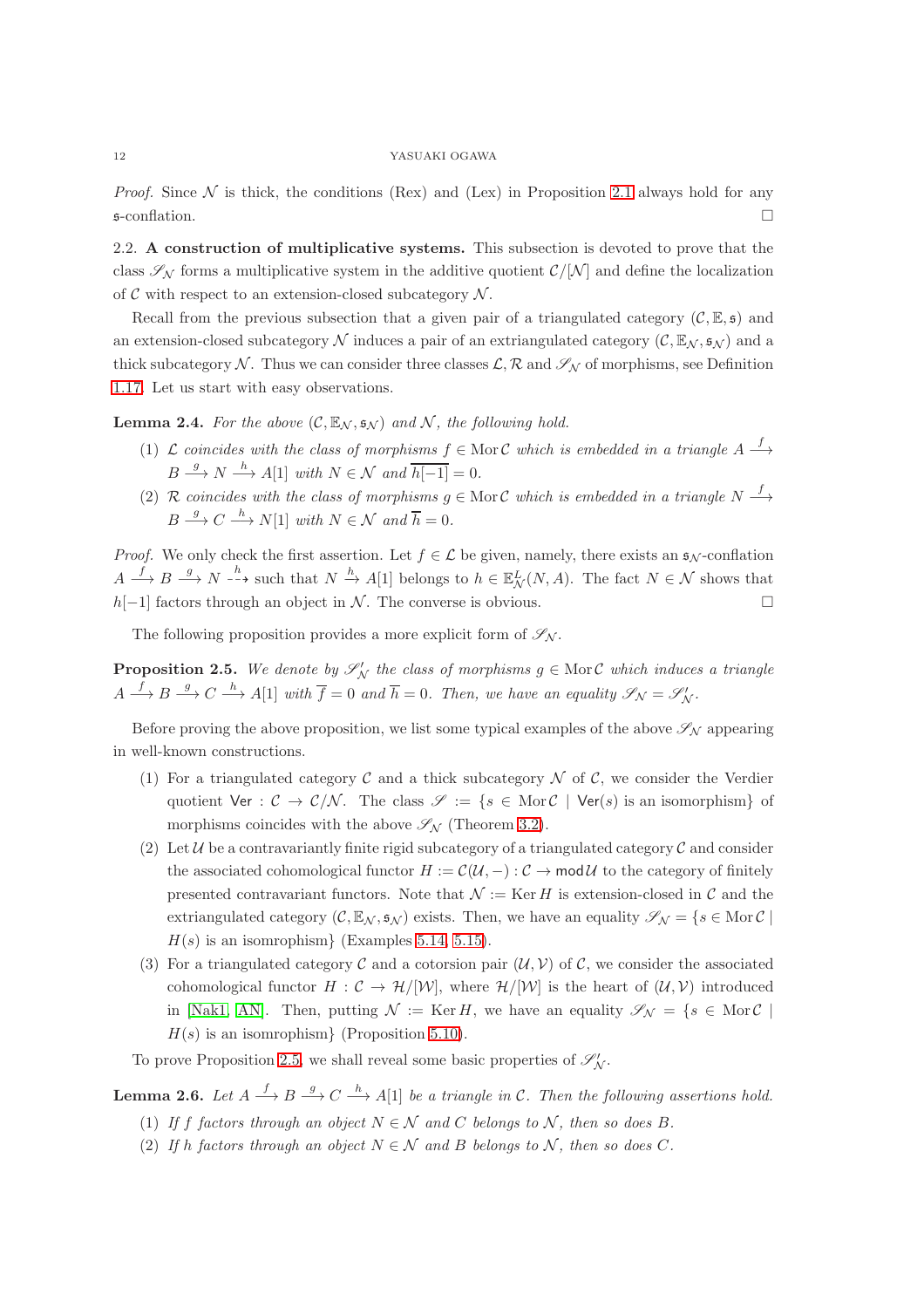*Proof.* We only check the assertion  $(1)$ , since  $(2)$  can be checked dually. By the assumption, f admits a factorization  $f: A \xrightarrow{f_1} N \xrightarrow{f_2} B$ . Taking a homotopy pushout of f along  $f_1$ , we get the following commutative diagram made of triangles.



Since f factors through  $f_1$ , b is a section. If  $C \in \mathcal{N}$ , since N is closed under taking extensions and direct summands, we get  $B' \in \mathcal{N}$  and  $B \in \mathcal{N}$ .

<span id="page-12-0"></span>**Lemma 2.7.** For a triangle  $A \xrightarrow{f} B \xrightarrow{g} C \xrightarrow{h} A[1]$  in C, the following are equivalent.

- (i)  $\overline{h} = 0$  *in*  $\overline{C}$ *.*
- (ii) *The morphism g admits a factorization*  $g = g_2 \circ g_1$  *with*  $Cone(g_1) \in \mathcal{N}$  *and*  $g_2$  *being a retraction.*
- (iii) The morphism  $\overline{q}$  is epic in  $\overline{C}$ .

*Dually the following assertions are equivalent.*

- $(i') \, \bar{f} = 0 \, in \, \bar{\mathcal{C}}$ .
- (ii) *The morphism g admits a factorization*  $g = g_2 \circ g_1$  *with*  $\text{CoCone}(g_2) \in \mathcal{N}$  *and*  $g_1$  *being a section.*
- (iii) *The morphism*  $\overline{q}$  *is monic in*  $\overline{C}$ *.*

*In particular,* g *belongs to*  $\mathscr{S}'_{\mathcal{N}}$  *if and only if*  $\overline{g}$  *is monic and epic in*  $\overline{\mathcal{C}}$ *.* 

*Proof.* (i)  $\Rightarrow$  (ii): By the assumption, h admits a factorization  $h: C \xrightarrow{h_1} N \xrightarrow{h_2} A[1]$  with  $N \in \mathcal{N}$ . Taking a homotopy pullback of h along  $h_2$  yields the commutative diagram below

<span id="page-12-1"></span>
$$
N[-1] \longrightarrow B \xrightarrow{\tilde{g}} \tilde{C} \longrightarrow N
$$
  
\n
$$
h_2[-1] \downarrow \qquad \qquad I \qquad \qquad \downarrow \qquad c \downarrow \qquad (Pb) \qquad \qquad h_2
$$
  
\n
$$
A \xrightarrow{f} B \xrightarrow{g} C \xrightarrow{h} A[1]
$$
  
\n
$$
(2.2)
$$

where all rows are triangles. Since h factors through  $h_2$ , c is a retraction. Hence we have an isomorphism  $\widetilde{C} \cong C \oplus C'$  for some C' and  $\widetilde{g}$  can be written as  $(g') : B \to C \oplus C'$ . Thus g admits a desired factorization  $g = (1 0) \circ \left(\frac{g}{g'}\right)$ .

 $(ii) \Rightarrow (i)$ : Due to the octahedral axiom, the assertion can be easily checked.

(i)  $\Leftrightarrow$  (iii): The implication (iii)  $\Rightarrow$  (i) follows from  $h \circ q = 0$ . To show the converse, we assume that h has a factorization  $h: C \xrightarrow{h_1} N \xrightarrow{h_2} A[1]$  with  $N \in \mathcal{N}$  and let  $C \xrightarrow{x} X$  be a morphism with  $\overline{x} \circ \overline{q} = 0$ . By taking a homotopy pullback of h along  $h_2$ , we obtain the same diagram as [\(2.2\)](#page-12-1). Our assumption shows that  $x \circ g$  admits a factorization  $x \circ g : B \xrightarrow{y_1} N' \xrightarrow{y_2} X$  with  $N' \in \mathcal{N}$ . Taking a homotopy pushout of  $\begin{pmatrix} g \\ g' \end{pmatrix}$  along  $y_1$ , we have the following commutative diagram made of triangles.

$$
N[-1] \longrightarrow B \xrightarrow{\binom{g}{g'}} C \oplus C^{j\frac{h_1 h_1'}{h_1'}} N
$$
  
\n
$$
\parallel \qquad y_1 \qquad \qquad (Po)
$$
  
\n
$$
N[-1] \longrightarrow N' \longrightarrow N'' \longrightarrow N
$$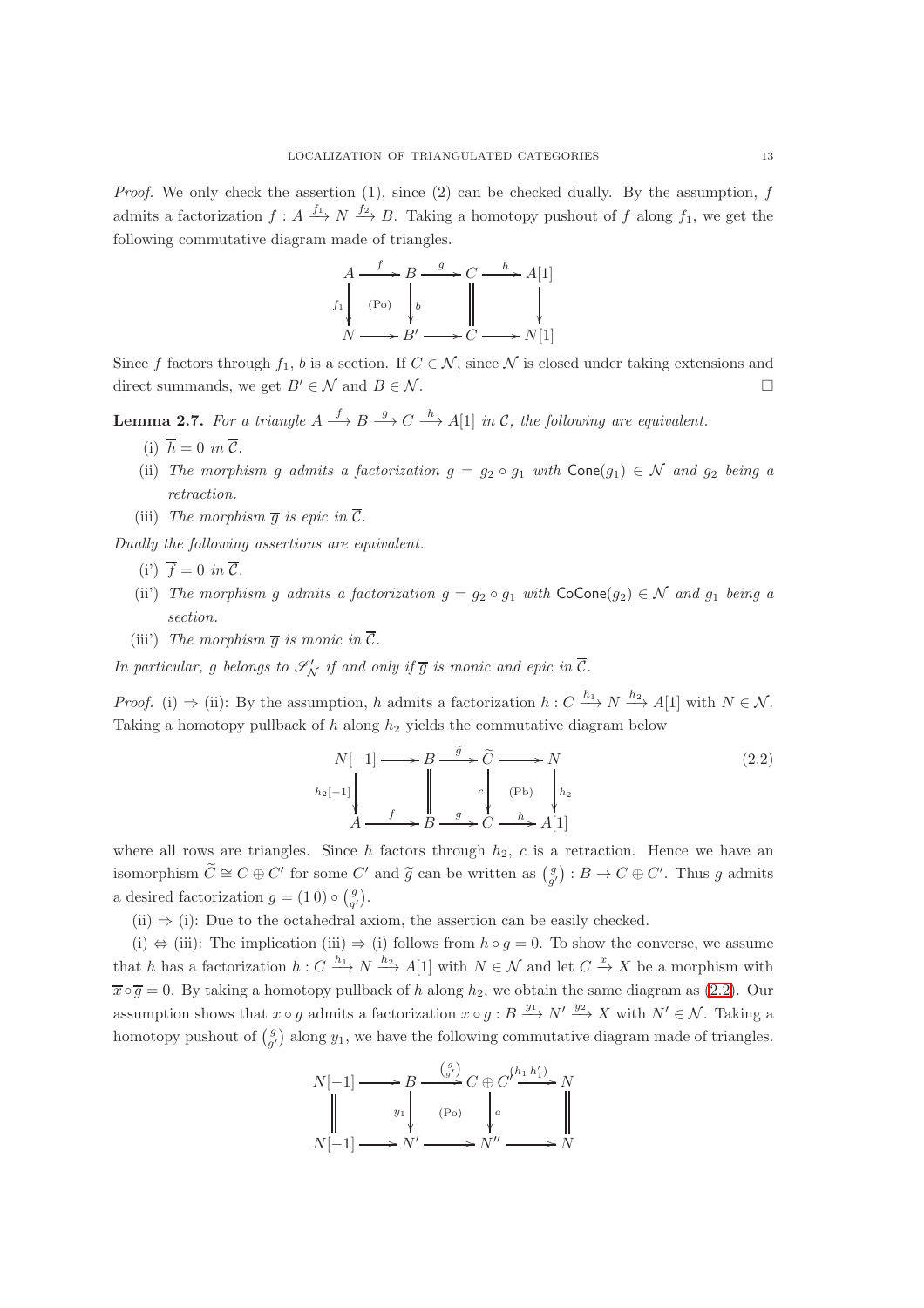Since N is extension-closed, we get  $N'' \in \mathcal{N}$ . Note that an equality  $(x\,0) \circ \begin{pmatrix} g \\ g' \end{pmatrix} = y_2 \circ y_1$  induces a morphism  $b: N'' \to X$  with  $b \circ a = (x \ 0)$  which is denoted by the dotted arrow in the commutative diagram below.



Hence we have  $x: C \xrightarrow{\binom{1}{0}} C \oplus C' \xrightarrow{a} N'' \xrightarrow{b} X$  showing that x factors through  $N'' \in \mathcal{N}$ . The remaining assertions can be proved in a dual manner.

Remark 2.8. We can find similar arguments to the above in the literature. In fact, it is an

analogue of well-known characterizations of pure-exact triangles, see [\[Bel1,](#page-29-4) [Kra\]](#page-30-18).

By a closer look at the above, we have useful descriptions of  $\mathscr{S}'_{\mathcal{N}}$  which matches well with the extriangulated localizations in Theorem [1.14.](#page-7-0)

<span id="page-13-0"></span>Corollary 2.9. *Consider the following classes of morphisms in* C*.*

- $\mathcal{L}_{\mathsf{sp}}:=$  the class of sections belonging to  $\mathcal{L}.$
- *-*  $\mathcal{R}_{\mathsf{sp}}$  := the class of retractions belonging to  $\mathcal{R}$ .

 $\emph{Then, we have $\mathscr{S}'_{\mathcal{N}} = \mathcal{R}_{\mathsf{sp}} \circ \mathcal{L} = \mathcal{R} \circ \mathcal{L}_{\mathsf{sp}}$.}$ 

*Proof.* Let  $A \xrightarrow{f} B \xrightarrow{s} C \xrightarrow{g} A[1]$  be a triangle in C and assume  $s \in \mathscr{S}'_{N}$ . Since g admits factorization  $g: C \stackrel{g_1}{\longrightarrow} N \stackrel{g_2}{\longrightarrow} A[1]$  with  $N \in \mathcal{N}$ . Considering a homotopy pullback of g along  $g_2$ , thanks to the octahedral axiom, we obtain the following commutative diagram.



Note that  $\overline{f} = 0$  forces  $\overline{s'f} = 0$ . By Lemma [2.6,](#page-11-1) the triangle  $N[-1] \longrightarrow A \stackrel{s'f}{\longrightarrow} N_C \longrightarrow N$ corresponding to the first column implies  $N_C \in \mathcal{N}$ . Since  $\binom{s}{s'} \in \mathcal{L}$  and the retraction  $C \oplus N_C \to C$ belongs to  $\mathcal{R}_{sp}$ , the factorization  $s = (1\ 0) \circ {s \choose s'}$  guarantees  $\mathscr{S}'_{\mathcal{N}} = \mathcal{R}_{sp} \circ \mathcal{L}$ .

By a dual argument, another equality can be verified.  $\square$ 

Now we are in position to prove Proposition [2.5.](#page-11-2)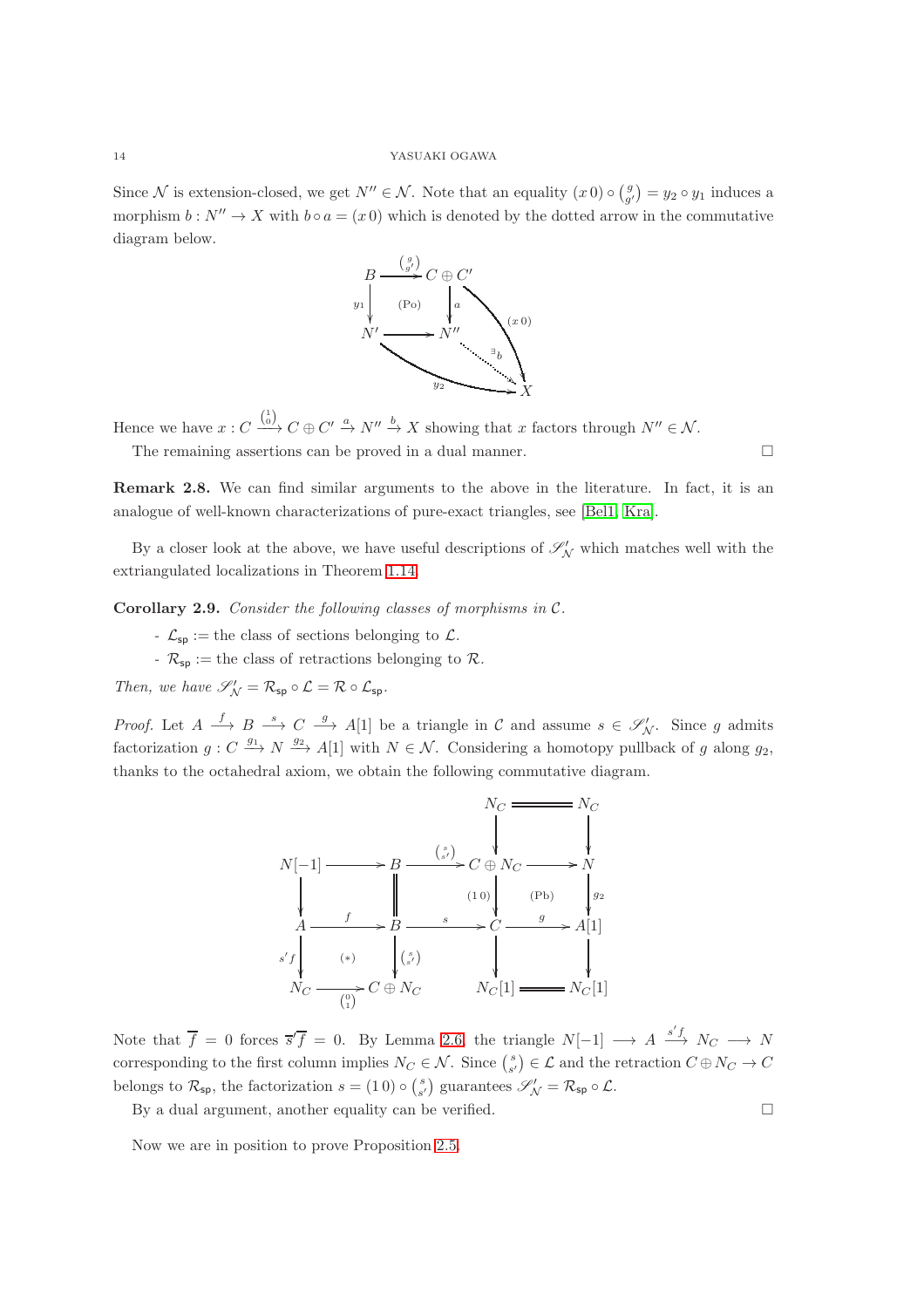*Proof of Proposition [2.5.](#page-11-2)* Since  $\mathscr{S}_{\mathcal{N}}$  consists of finite compositions of morphisms belonging to  $\mathcal{L}$  or R, by Corollary [2.9,](#page-13-0) the containment  $\mathscr{S}_{\mathcal{N}} \supseteq \mathscr{S}'_{\mathcal{N}}$  is obvious. Conversely, due to Lemma [2.7,](#page-12-0) any morphism in  $\mathcal{L} \cup \mathcal{R}$  becomes monic and epic in  $\overline{\mathcal{C}}$  and belongs to  $\mathscr{S}'_{\mathcal{N}}$ . Hence we have  $\mathscr{S}_{\mathcal{N}} = \mathscr{S}'_{\mathcal{N}}$ .  $\Box$ 

As a benefit of the description of  $\mathcal{S}_{\mathcal{N}}$  in Corollary [2.9,](#page-13-0) we can prove that  $\mathcal{S}_{\mathcal{N}}$  forms multiplicative system in  $\overline{\mathcal{C}}$ .

<span id="page-14-1"></span>**Proposition 2.10.** Let C and N be the above. Then,  $\overline{\mathscr{S}_{N}} = \overline{\mathscr{S}_{N}}^{*}$  holds and the class  $\overline{\mathscr{S}_{N}}$  is *a multiplicative system in the additive quotient*  $\overline{C} = C/N$ *. We define the* localization of C with respect to the subcategory N *as the Gabriel-Zisman localization*  $Q: \mathcal{C} \to \mathcal{C}[\mathcal{S}_{\mathcal{N}}^{-1}]$ .

*Proof.* By Lemma [2.7,](#page-12-0) morphisms  $f \in \mathscr{S}_{\mathcal{N}}$  are characterized by the property that  $\overline{f}$  is monic and epic in  $\overline{\mathcal{C}}$ . Hence we have  $\overline{\mathscr{S}_{\mathcal{N}}} = \overline{\mathscr{S}_{\mathcal{N}}}^*$ .

(MS0): If composable morphisms  $\overline{f}$  and  $\overline{q}$  are epic in  $\overline{C}$ , then so is  $\overline{q} \circ \overline{f}$ . Thus, due to Lemma [2.7,](#page-12-0) it follows that  $\mathscr{S}_{\mathcal{N}}$  is closed under composition. Obviously,  $\mathscr{S}_{\mathcal{N}}$  is closed under taking finite direct sums.

(MS2): Consider a sequence  $A \xrightarrow{f} B \xrightarrow{s} C$  in C with  $\overline{s} \circ \overline{f} = 0$  and  $s \in \overline{\mathscr{S}_{\mathcal{N}}}$ . Then, since  $\overline{s}$  is monic,  $f$  factors through an object in  $\mathcal N$ .

(MS1): Consider morphisms  $X \xleftarrow{x} A \xrightarrow{s} B$  in C and assume  $s \in \mathscr{S}_{\mathcal{N}}$ . Due to Corollary [2.9,](#page-13-0) there exists a morphism  $s': A \to N$  with  $N \in \mathcal{N}$  which induces a triangle  $N'[-1] \longrightarrow A \stackrel{s'}{\longrightarrow} B \oplus N \longrightarrow$ N' with N' ∈ N. The following pushout square of  $\binom{s}{s'}$  along x gives rise to a desired one:

$$
N'[-1] \longrightarrow A \xrightarrow{\binom{s'}{s'}} B \oplus N \longrightarrow N'
$$
  
\n
$$
\parallel x \downarrow \qquad \text{(Po)} \qquad \downarrow x' \downarrow \qquad \parallel
$$
  
\n
$$
N'[-1] \longrightarrow X \xrightarrow{t} X' \longrightarrow N'
$$

where all rows are triangles. In fact,  $t \in \mathscr{S}_{\mathcal{N}}$  and  $\overline{x}' \circ \overline{s} = \overline{t} \circ \overline{x}$  holds in  $\overline{\mathcal{C}}$ . The remaining conditions can be checked dually.  $\Box$ 

By the argument so far, we have a Gabriel-Zisman localization  $\overline{C} \to \overline{C}[(\overline{\mathscr{S}_{N}})^{-1}]$  admitting left and right fractions. Keeping in mind that, by the universality, there exists an equivalence  $\overline{\mathcal{C}}[(\overline{\mathscr{S}}_{\mathcal{N}})^{-1}] \simeq \mathcal{C}[\mathscr{S}_{\mathcal{N}}^{-1}]$ , we put  $\widetilde{\mathcal{C}}_{\mathcal{N}} := \mathcal{C}[\mathscr{S}_{\mathcal{N}}^{-1}]$  and call the natural functor  $Q: \mathcal{C} \to \widetilde{\mathcal{C}}_{\mathcal{N}}$  the *localization of* C *with respect to the full subcategory* N. In particular, any morphism  $\alpha : A \rightarrow B$  of  $\widetilde{\mathcal{C}}_{\mathcal{N}}$  can be represented by the commutative diagram in  $\overline{\mathcal{C}}$ :



with  $s, t \in \mathscr{S}_{\mathcal{N}}$ . More precisely, we get  $\alpha = Q(s)^{-1} \circ Q(f) = Q(g) \circ Q(t)^{-1}$ . Thanks to such descriptions of morphisms, we can confirm nicer properties of the localization  $\tilde{\mathcal{C}}_{\mathcal{N}} = \mathcal{C}[\mathcal{S}_{\mathcal{N}}^{-1}]$  with respect to  $N$ . In advance, we give characterizations of objects and morphisms which are zero in  $\widetilde{\mathcal{C}}_{\mathcal{N}}$ .

<span id="page-14-0"></span>Corollary 2.11. *The following assertions hold.*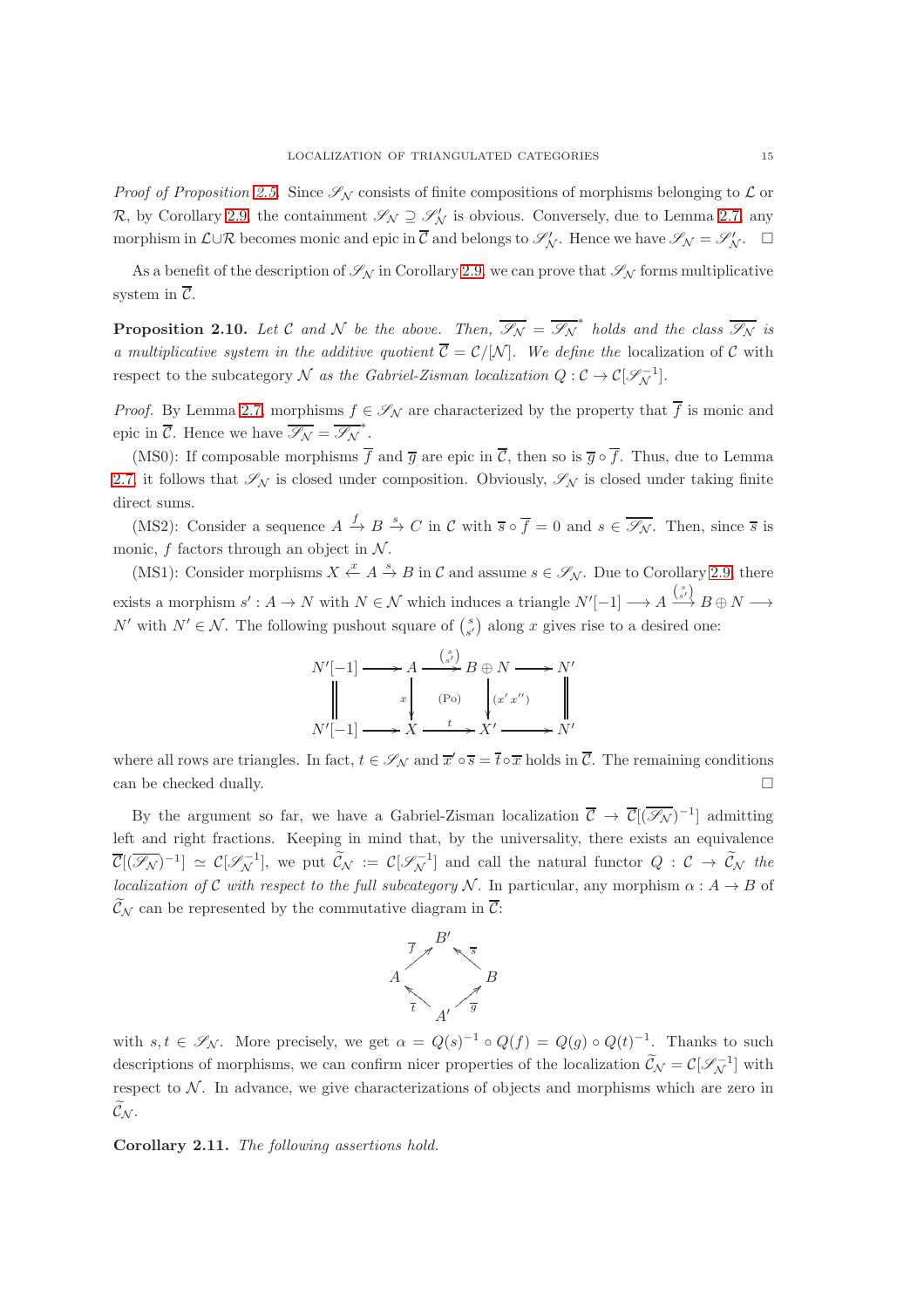- (1) *For any morphism*  $f \in \text{Mor } C$ ,  $Q(f) = 0$  *if and only if*  $f$  *factors through an object in*  $N$ *.*
- (2) For any object  $A \in \mathcal{C}$ ,  $Q(A) = 0$  if and only if  $A \in \mathcal{N}$ .

*Proof.* (1) Let  $f : A \to B$  be a morphism with  $Q(f) = 0$ . Then, there exists a morphism  $s : B \to B'$ of  $\mathscr{S}_{\mathcal{N}}$  such that  $\overline{s} \circ \overline{f} = 0$ . Since  $\overline{s}$  is monic, we have  $\overline{f} = 0$ . The converse is obvious.

(2) By the assertion (1),  $Q(A) = 0$  implies  $\overline{dq_A} = 0$ . Hence  $A \in \mathcal{N}$ .

The following provides characterizations of monomorphisms, epimorphisms and isomorphisms in  $\widetilde{\mathcal{C}}_{\mathcal{N}}$ .

<span id="page-15-0"></span>**Proposition 2.12.** Let  $A \stackrel{f}{\longrightarrow} B \stackrel{g}{\longrightarrow} C \stackrel{h}{\longrightarrow} A[1]$  be a triangle in C. Then the following are *equivalent.*

- (i) f *factors through an object in*  $N$ *.*
- (ii)  $\overline{q}$  *is a monomorphism in*  $\overline{C}$ *.*
- (iii)  $Q(q)$  *is a monomorphism in*  $\widetilde{\mathcal{C}}_{\mathcal{N}}$ *.*

*Dually the following assertions are equivalent.*

- (i) h *factors through an object in*  $N$ *.*
- (ii)  $\overline{g}$  *is an epimorphism in*  $\overline{C}$ *.*
- (iii)  $Q(g)$  *is an epimorphism in*  $\mathcal{C}_N$ *.*

*In particular,*  $Q(g)$  *is an isomorphism if and only if*  $g \in \mathscr{S}_N$ *.* 

*Proof.* (i)  $\Leftrightarrow$  (ii): It has been already confirmed in Lemma [2.7.](#page-12-0)

(ii)  $\Rightarrow$  (iii): Let  $x : X \rightarrow B$  be a morphism in C with  $Q(g \circ x) = 0$ . Corollary [2.11](#page-14-0) shows  $\overline{g} \circ \overline{x} = 0$ . As  $\overline{g}$  is monic, we have  $\overline{x} = 0$  and  $Q(x) = 0$ .

(iii)  $\Rightarrow$  (ii): Let  $x : X \to B$  be a morphism in C with  $\overline{g \circ x} = 0$ . Then,  $Q(g \circ x) = 0$  implies  $Q(x) = 0$ . Corollary [2.11](#page-14-0) guarantees  $\overline{x} = 0$ .

It remains to show the last assertion. If  $Q(g)$  is an isomorphism, then it is monic and epic. The implication (iii)  $\Rightarrow$  (i) and the dual guarantee that both f and h factors through objects in N. By definition, we get  $g \in \mathscr{S}_{\mathcal{N}}$ . The converse is obvious.

The property (MR1) directly follows from Proposition [2.12.](#page-15-0)

<span id="page-15-1"></span>Corollary 2.13. The multiplicative system  $\mathscr{S}_{\mathcal{N}}$  satisfies (MR1), namely, the 2-out-fo-3 with re*spect to compositions.*

*Proof.* Let  $A \stackrel{s}{\to} B \stackrel{t}{\to} C$  be a sequence in C and assume  $t \circ s, s \in \mathscr{S}_{\mathcal{N}}$ . Then  $Q(t)$  becomes isomorphism. Proposition [2.12](#page-15-0) shows  $t \in \mathscr{S}_{\mathcal{N}}$ . The other conditions can be easily checked.

Keeping in mind that our aim is to impose a natural extriangulated structure on  $\tilde{\mathcal{C}}_{\mathcal{N}}$ , we justify the definition of  $(C, \mathbb{E}_{\mathcal{N}}, s_{\mathcal{N}})$  through the following properties.

Lemma 2.14. Let  $A \stackrel{f}{\longrightarrow} B \stackrel{g}{\longrightarrow} C \stackrel{h}{\dashrightarrow}$  be an  $\mathfrak{s}_{\mathcal{N}}$ -triangle.

- (1) *If*  $A \in \mathcal{N}$ *, then*  $Q(g)$  *is an isomorphism.*
- (2) *If*  $C \in \mathcal{N}$ *, then*  $Q(f)$  *is an isomorphism.*

*Proof.* We only prove (1). By definition,  $A \in \mathcal{N}$  implies that h factors through an object in N. Hence  $g \in \mathscr{S}_{\mathcal{N}}$ .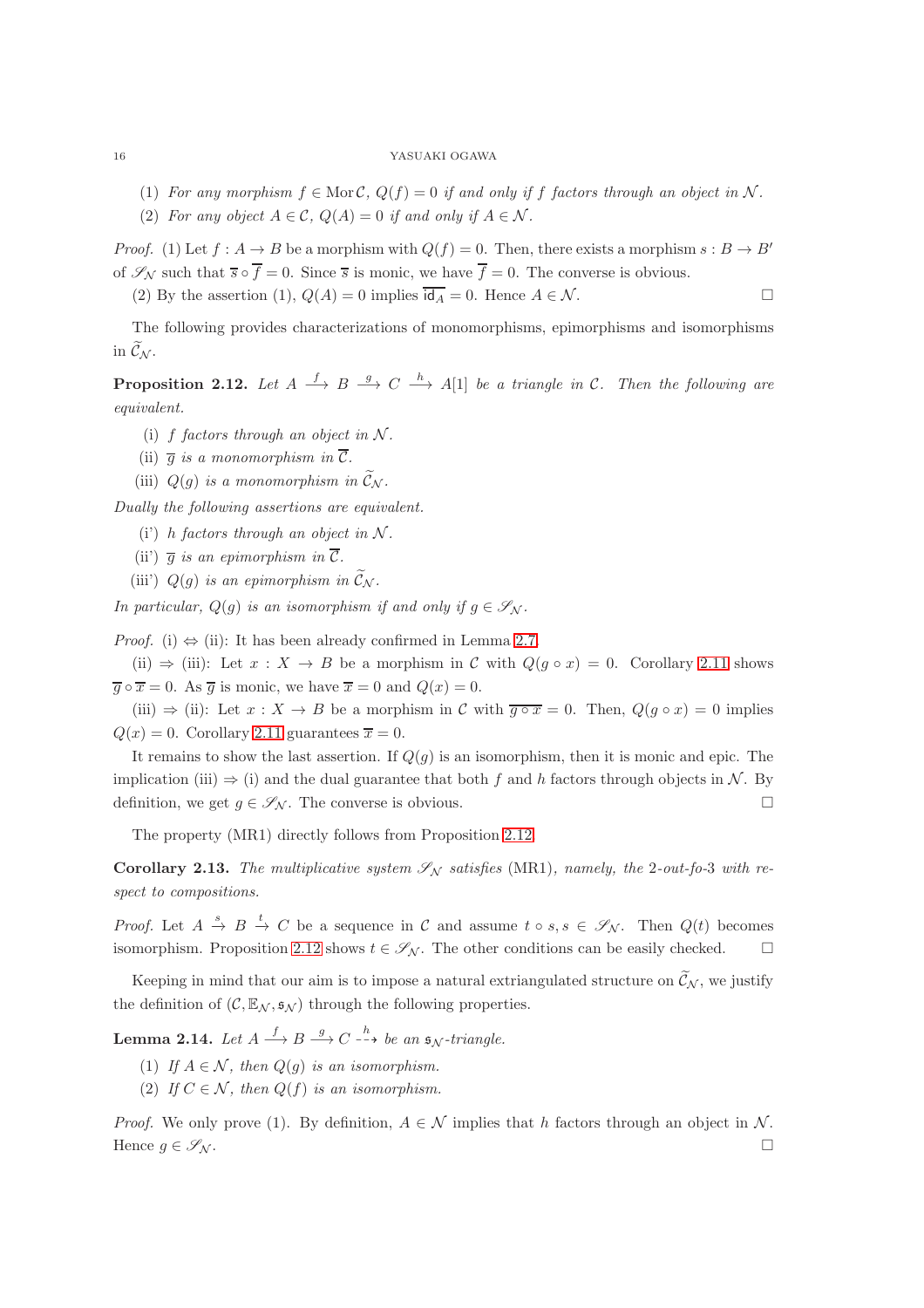<span id="page-16-0"></span>2.3. A construction of exact functors. This subsection is devoted to show that the localization  $Q: \mathcal{C} \to \widetilde{\mathcal{C}}_{\mathcal{N}}$  naturally imposes an extriangulated structure on  $\widetilde{\mathcal{C}}_{\mathcal{N}}$ .

The following theorem shows that, for a triangulated category  $\mathcal C$  and a full subcategory  $\mathcal N$ , the localization  $Q: \mathcal{C} \to \widetilde{\mathcal{C}}_N$  gives rise to an exact functor with respect to the relative extriangulated structure  $(C, \mathbb{E}_N, \mathfrak{s}_N)$ .

<span id="page-16-1"></span>**Theorem 2.15.** Let us consider the relative extriangulated category  $(C, \mathbb{E}_N, \mathfrak{s}_N)$  determined by the *full subcategory* N and the associated localization  $Q : (\mathcal{C}, \mathbb{E}_N, \mathfrak{s}_N) \to \widetilde{C}_N$ . Then, the multiplicative *system*  $\mathscr{S}_{\mathcal{N}}$  *satisfies the conditions* (MR1), ..., (MR4). In particular,  $\widetilde{\mathcal{C}}_{\mathcal{N}}$  *inherits an extriangulated structure from*  $C$  *and the functor*  $Q$  *gives rise to an exact functor*  $(Q, \mu)$  *which satisfies the universality: For any exact functor*  $(F, \phi) : (\mathcal{C}, \mathbb{E}_{\mathcal{N}}, \mathfrak{s}_{\mathcal{N}}) \to (\mathcal{D}, \mathbb{F}, \mathfrak{t})$  *between extriangulated categories with*  $\mathcal{N} \subseteq \text{Ker } F$ , there uniquely exists an exact functor  $(\widetilde{F}, \widetilde{\phi}) : \widetilde{\mathcal{C}}_{\mathcal{N}} \to \mathcal{D}$  with  $(F, \phi) = (\widetilde{F}, \widetilde{\phi}) \circ (Q, \mu)$ *as depicted below.*

$$
(\mathcal{C}, \mathbb{E}_{\mathcal{N}}, \mathfrak{s}_{\mathcal{N}}) \xrightarrow{(Q, \mu)} (\widetilde{\mathcal{C}}_{\mathcal{N}}, \widetilde{\mathbb{E}}_{\mathcal{N}}, \widetilde{\mathfrak{s}}_{\mathcal{N}})
$$
  
\n
$$
\downarrow (\widetilde{F}, \widetilde{\phi})
$$
  
\n
$$
(\mathcal{D}, \mathbb{F}, \mathfrak{t})
$$

*Proof.* The conditions (MR1), (MR2) have been checked in Proposition [2.10](#page-14-1) and Corollary [2.13.](#page-15-1)

(MR3): Let us consider the following morphism of triangles, and assume  $h \in \mathbb{E}_{\mathcal{N}}(C, A), h' \in$  $\mathbb{E}_{\mathcal{N}}(C', A')$  and  $a, c \in \mathscr{S}_{\mathcal{N}}$ .

$$
A \xrightarrow{f} B \xrightarrow{g} C \xrightarrow{h} A[1]
$$
\n
$$
A' \xrightarrow{f} \widetilde{B} \xrightarrow{\widetilde{g}} C \xrightarrow{\widetilde{h}} A'[1]
$$
\n
$$
A' \xrightarrow{f} B' \xrightarrow{g} C' \xrightarrow{\widetilde{h}} A'[1]
$$
\n
$$
A' \xrightarrow{h'} B' \xrightarrow{g'} C' \xrightarrow{h'} A'[1]
$$

We shall only show that, for given morphisms a and c, there is a choice of  $b_2$  which belongs to  $\mathscr{S}_{\mathcal{N}}$ , since the dual argument holds for  $b_1$ . Due to Corollary [2.9,](#page-13-0) we have  $c = c_2 \circ c_1$  with  $c_1 \in \mathcal{L}_{sp}$ ,  $c_2 \in \mathcal{R}$ . By taking a homotopy pullback of  $g'$  along  $c$ , we have the morphisms of three triangles below in the following commutative diagram of solid arrows.

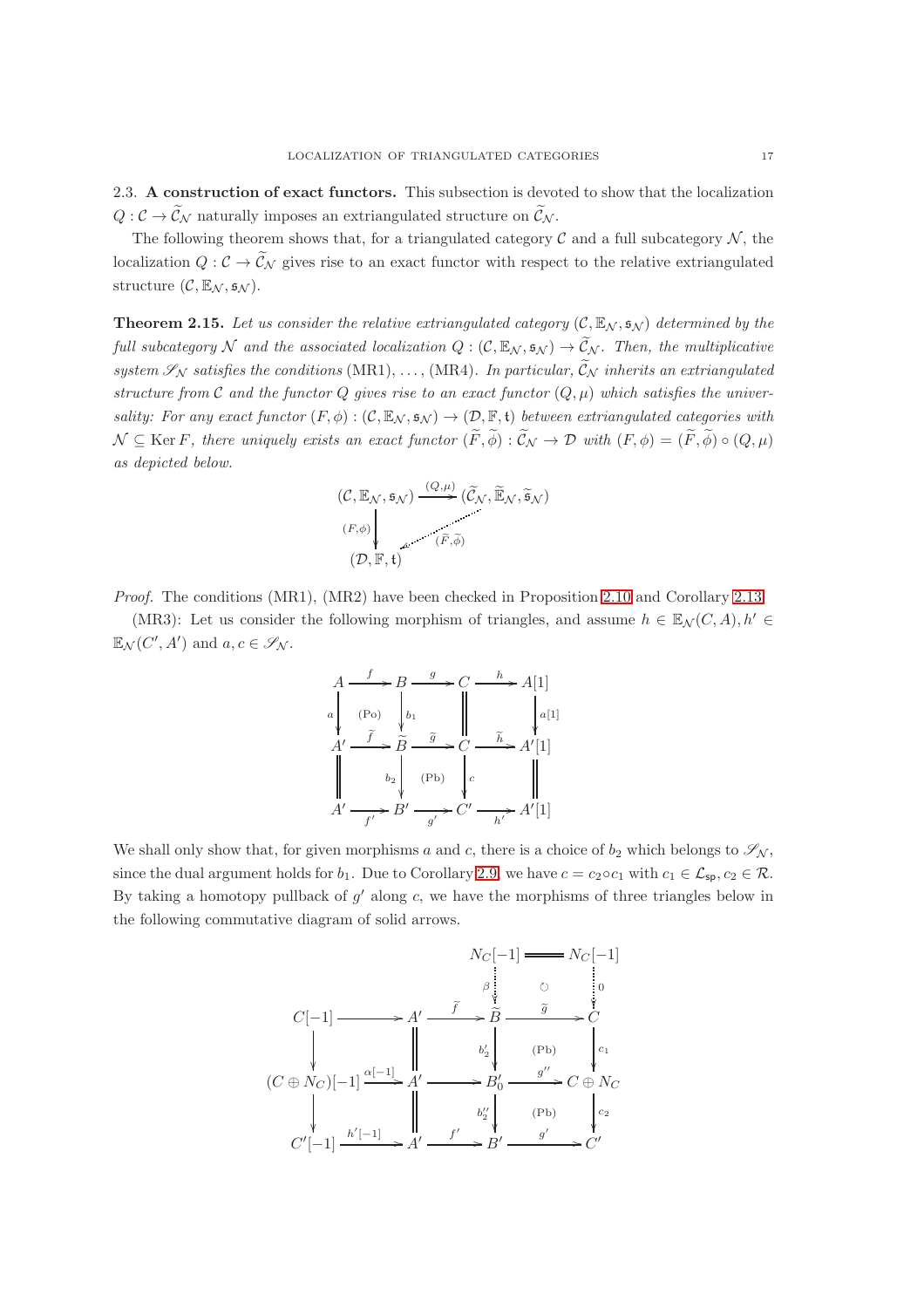Since  $c_2 \in \mathcal{R}$ , it is easily checked that  $b''_2$  belongs to  $\mathscr{S}_{\mathcal{N}}$ . We also get that  $\overline{b'_2}$  is an epimorphism in  $\overline{\mathcal{C}}$ . It remains to show that  $\overline{b'_2}$  is a monomorphism. To this end, we complete a triangle  $N_C[-1] \stackrel{\beta}{\rightarrow}$  $\widetilde{B} \xrightarrow{b'_2} B'_0 \to N_C$ . Recall that the upper square (Pb) forms a triangle

$$
(C \oplus N_C)[-1] \stackrel{\widetilde{f} \circ \alpha[-1]}{\longrightarrow} \widetilde{B} \stackrel{\binom{-\widetilde{g}}{b_2^j}}{\longrightarrow} C \oplus B_0' \stackrel{(c_1 g'')}{\longrightarrow} C \oplus N_C
$$

Since both  $b'_2 \circ \beta$  and  $\tilde{g} \circ \beta$  are zero morphisms,  $\beta$  admits a factorization  $\beta : N_C[-1] \to (C \oplus$  $N_C$ [-1]  $\xrightarrow{\alpha[-1]}$   $A' \xrightarrow{\tilde{f}} \tilde{B}$ . Note that  $h' \in \mathbb{E}_{\mathcal{N}}(C', A')$  forces  $\alpha \in \mathbb{E}_{\mathcal{N}}(C \oplus N_C, A')$ . Therefore  $\beta$ factors through an object in N, which guarantees that  $\overline{b'_2}$  is a monomorphism. Hence  $b := b_1 \circ b''_2 \circ b'_2$ belongs to  $\mathscr{S}_{N}$  and completes a desired morphism  $(a, b, c)$  of triangles.

(MR4): Since  $\mathscr{S}_{\mathcal{N}}$  is closed under compositions, it suffices to show that  $\overline{f} \circ \overline{s} \circ \overline{f}' \in \overline{\mathcal{M}}_{def}$  for any  $\mathfrak{s}$ -inflations  $f, f'$  and any  $s \in \mathscr{S}_{\mathcal{N}}$ . By Corollary [2.9,](#page-13-0) we have an equality  $s = r \circ l$  with  $l \in \mathcal{L}$ and  $r \in \mathcal{R}_{sp}$ . Since l is an s-inflation and  $\mathbb{E}_{\mathcal{N}}$  is closed, the composed morphism  $g := l \circ f'$  is still an s-inflation. The morphism r is, by definition, a retraction, so there exists a corresponding section r' which belongs to  $\mathcal{L}_{sp}$ . Taking a homotopy pushout of f along r' yields the following commutative diagram

$$
\begin{array}{c}\n f \\
\hline\n r' \\
\hline\n g\n \end{array}\n \begin{array}{c}\n f \\
\hline\n (Po) \\
\hline\n h\n \end{array}\n \begin{array}{c}\n t' \\
t' \\
\hline\n \end{array}
$$

where h is an  $\mathfrak{s}$ -inflation and  $t' \in \mathcal{L}_{\mathsf{sp}}$ . Again, we get a retraction  $t \in \mathcal{R}_{\mathsf{sp}}$  corresponding to t'. It is obvious that  $\overline{t} \circ \overline{h} \circ \overline{g} = \overline{f} \circ \overline{r} \circ \overline{g} = \overline{f} \circ \overline{s} \circ \overline{f}'$  holds. We have thus proved the assertion, since  $h \circ g$ is an  $\mathfrak{s}\text{-inflation}$  and  $t \in \mathscr{S}_{\mathcal{N}}$ . The remaining conditions can be checked dually.

Hence we obtain the extriangulated localization  $(Q, \mu) : (\mathcal{C}, \mathbb{E}_{\mathcal{N}}, \mathfrak{s}_{\mathcal{N}}) \to (\widetilde{\mathcal{C}}, \widetilde{\mathbb{E}}_{\mathcal{N}}, \widetilde{\mathfrak{s}}_{\mathcal{N}})$  with respect to  $\mathscr{S}_{\mathcal{N}}$ . The identity  $\widetilde{\mathcal{C}} \stackrel{\text{id}}{\rightarrow} \widetilde{\mathcal{C}}_{\mathcal{N}}$  imposes an extriangulated structure on  $\widetilde{\mathcal{C}}_{\mathcal{N}}$ .

It remains to show the universality. Let  $(F, \phi) : (\mathcal{C}, \mathbb{E}_{\mathcal{N}}, \mathfrak{s}_{\mathcal{N}}) \to (\mathcal{D}, \mathbb{F}, \mathfrak{t})$  be an exact functor with  $\mathcal{N} \subseteq \text{Ker } F$ . As we have a factorization  $\mathscr{S}_{\mathcal{N}} = \mathcal{R}_{\text{sp}} \circ \mathcal{L}$ , we have only to check that both  $F(\mathcal{R}_{\text{sp}})$ and  $F(\mathcal{L})$  consist of isomorphisms. In fact, it directly follows from the exactness of F. Thanks to Theorem [1.14,](#page-7-0) we have thus verified the universality.  $\Box$ 

We denote by  $(\widetilde{C}_N, \widetilde{\mathbb{E}}_N, \widetilde{\mathfrak{s}}_N)$  the extriangulated structure imposed through the identity  $\widetilde{C} \stackrel{\text{id}}{\rightarrow} \widetilde{C}_N$ *of additive categories*. The exact functor  $(Q, \mu)$  or the resulting category  $(\widetilde{\mathcal{C}}_{\mathcal{N}}, \widetilde{\mathbb{E}}_{\mathcal{N}}, \widetilde{\mathfrak{s}}_{\mathcal{N}})$  is called the *extriangulated localization* of  $C$  with respect to  $N$ .

## 3. Triangulated localizations

<span id="page-17-0"></span>Let C be a triangulated category and  $\mathcal N$  a full subcategory of C which is closed under direct summands, isomorphisms and extensions. In this section, we will prove that the resulting extriangulated category  $\widetilde{\mathcal{C}}_{\mathcal{N}}$  corresponds to a triangulated category if and only if the given subcategory N is thick. In this case, the localization  $(Q, \mu) : (\mathcal{C}, \mathbb{E}_{\mathcal{N}}, \mathfrak{s}_{\mathcal{N}}) \to (\widetilde{\mathcal{C}}, \widetilde{\mathbb{E}}_{\mathcal{N}}, \widetilde{\mathfrak{s}}_{\mathcal{N}})$  is the usual Verdier quotient. Moreover, we provide a precise connection between our localization, the Verdier quotient and the biresolving quotient in Example 1.18(3).

Before stating the assertion, we recall the following basic fact on the Verdier quotient.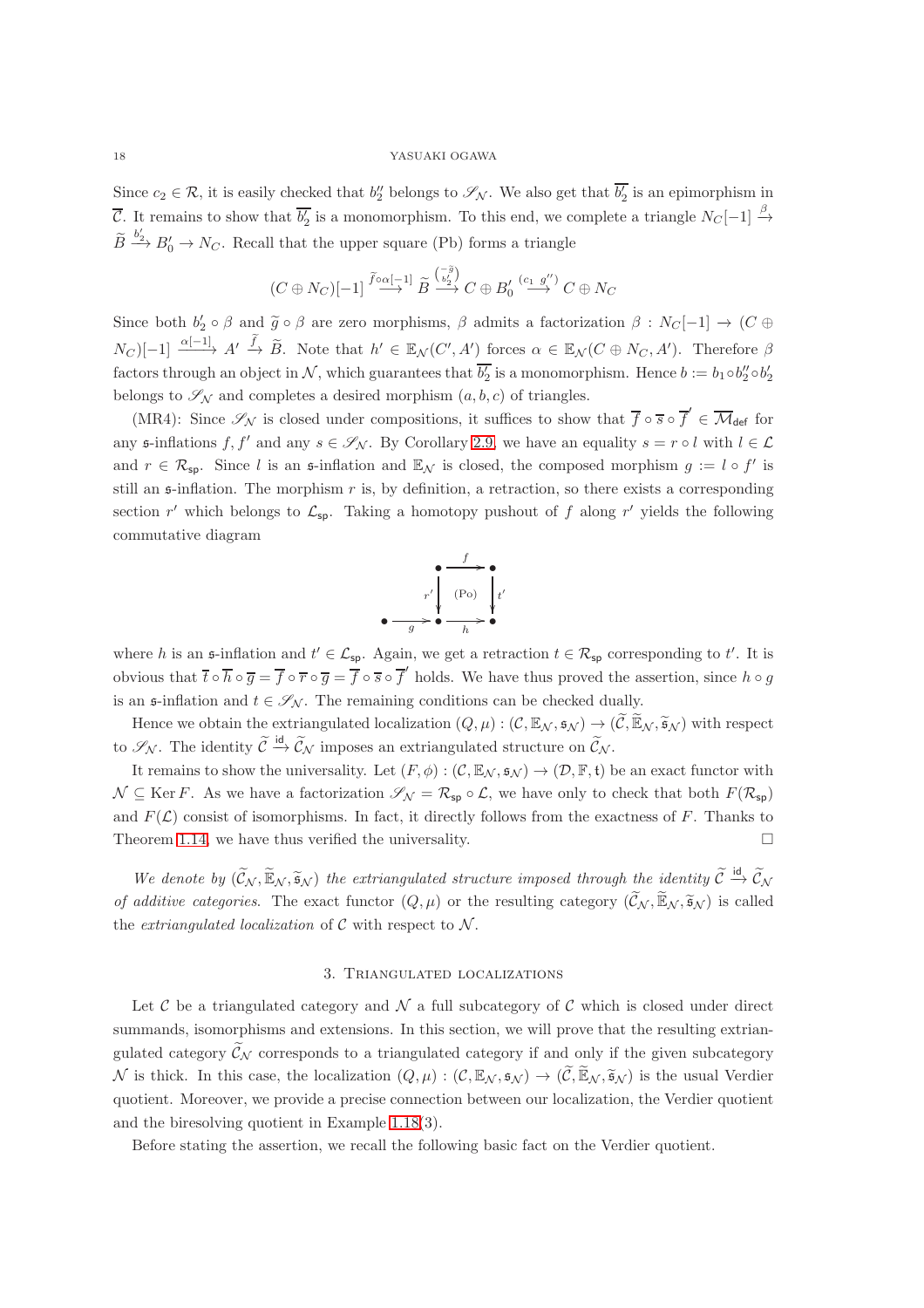<span id="page-18-1"></span>**Lemma 3.1.** Let us denote by  $\forall e : C \rightarrow C/N$  the Verdier quotient of a triangulated category C by *a thick subcategory*  $N \subseteq \mathcal{C}$ *. Then, a morphism*  $s \in \text{Mor } \mathcal{C}$  *belongs to*  $\mathcal{S}_N$  *if and only if*  $\text{Ver}(s)$  *is an isomorphism.*

*Proof.* Let  $A \stackrel{f}{\longrightarrow} B \stackrel{s}{\longrightarrow} C \stackrel{g}{\longrightarrow} A[1]$  be a triangle in C. If  $\overline{f} = \overline{g} = 0$ , applying Ver to the triangle, we get an isomorphism  $\text{Ver}(s)$ . Conversely, if  $\text{Ver}(s)$  is an isomorphism, we get  $\text{Ver}(f) = \text{Ver}(g) = 0$ . By the well-known property of Ver, we get  $\overline{f} = \overline{g} = 0$ .

Our localization the resulting category  $\widetilde{\mathcal{C}}_{\mathcal{N}}$  of which is triangulated is characterized as follows.

<span id="page-18-0"></span>**Theorem 3.2.** We consider the extriangulated category  $(C, \mathbb{E}_{N}, \mathfrak{s}_{N})$  and the localization  $(Q, \mu)$ :  $(C, \mathbb{E}_\mathcal{N}, \mathfrak{s}_\mathcal{N}) \to (\mathcal{C}_\mathcal{N}, \mathbb{E}_\mathcal{N}, \mathfrak{s}_\mathcal{N})$  with respect to the subcategory N. Then the following three conditions *are equivalent.*

- (i) The extriangulated category  $(\widetilde{C}_N, \widetilde{\mathbb{E}}_N, \widetilde{\mathfrak{s}}_N)$  corresponds to a triangulated category.
- (ii) N *is a thick subcategory of the triangulated category*  $(C, \mathbb{E}, \mathfrak{s})$ *.*
- (iii) N *is a biresolving subcategory of the extriangulated category*  $(C, \mathbb{E}_N, \mathfrak{s}_N)$ *.*

*Under the above equivalent conditions, the localization*  $Q : (\widetilde{C}, \widetilde{\mathbb{E}}, \widetilde{\mathfrak{s}}) \to (\widetilde{C}_{\mathcal{N}}, \widetilde{\mathbb{E}}_{\mathcal{N}}, \widetilde{\mathfrak{s}}_{\mathcal{N}})$  *coincides with the usual Verdier quotient.*

*Proof.* (ii)  $\Rightarrow$  (i): Lemma [2.3](#page-10-1) shows that  $\mathbb{E}_{\mathcal{N}}^L(C, A) = \mathbb{E}_{\mathcal{N}}^R(C, A) = \mathbb{E}(C, A)$  holds for any  $A, C \in \mathcal{C}$ . By Lemma [3.1,](#page-18-1) the localization  $Q: \mathcal{C} \to \widetilde{\mathcal{C}}_{\mathcal{N}}$  is nothing other than the Verdier quotient of  $\mathcal{C}$  with respect to the thick subcategory  $N$ .

(iii)  $\Rightarrow$  (ii): Let  $N \in \mathcal{N}$  be given. For the object  $N[1]$ , by definition, there exists an  $\mathfrak{s}_{\mathcal{N}}$ triangle  $N'' \longrightarrow N' \longrightarrow N[1] \longrightarrow$  with  $N' \in \mathcal{N}$ . Since the  $\mathfrak{s}_{N}$ -conflation is a part of a triangle  $N \longrightarrow N'' \longrightarrow N' \longrightarrow N[1]$  of C and N is extension-closed, we get  $N'' \in \mathcal{N}$ . It is sent to an  $\widetilde{\mathfrak{s}}_{\mathcal{N}}$ -triangle  $QN'' \longrightarrow QN' \longrightarrow QN[1] \longrightarrow$ , which gurantees  $QN[1] \cong 0$  and  $N[1] \in \mathcal{N}$ . Thus N is closed under suspensions [1]. By the dual argument, we obtain  $\mathcal{N}[-1] \subseteq \mathcal{N}$  and conclude that  $\mathcal{N}$ is a thick subcategory in  $(C, \mathbb{E}, \mathfrak{s})$ .

(i)  $\Rightarrow$  (iii): Suppose that  $\widetilde{\mathcal{C}}_{\mathcal{N}}$  is a triangulated category and let  $A \in \mathcal{C}$  be given. Let us consider a triangle  $QA \xrightarrow{\alpha} 0 \longrightarrow QA[1] \xrightarrow{id} QA[1]$  in  $\widetilde{C}_{\mathcal{N}}$ . Since  $QA \xrightarrow{\alpha} 0$  is an  $\widetilde{\mathfrak{s}}_{\mathcal{N}}$ -inflation, by Lemma [1.15,](#page-7-1)  $\alpha = \beta \circ Q(f) \circ \gamma$  holds for some isomorphisms  $QA \stackrel{\gamma}{\to} QA', QN \stackrel{\beta}{\to} 0$  and an  $\mathfrak{s}_{\mathcal{N}}$ -inflation  $A' \stackrel{f}{\to} N$ . Note that Corollary [2.11](#page-14-0) shows  $N \in \mathcal{N}$  and  $\gamma$  is represented by  $A \stackrel{s}{\to} A'' \stackrel{s'}{\leftarrow} A'$  with  $s, s' \in \mathscr{S}_{\mathcal{N}}$ . We may assume  $s \in \mathcal{L}$ . In fact, by Corollary [2.9,](#page-13-0) any  $s \in \mathscr{S}_{\mathcal{N}}$  can be factorized as  $s = s_2 \circ s_1$  with  $s_1 \in \mathcal{L}, s_2 \in \mathcal{R}_{\mathsf{sp}}$ . The retraction  $s_2$  has a right inverse  $s_2' \in \mathcal{L}_{\mathsf{sp}}$ . Thus,  $\gamma$  is also represented by  $A \xrightarrow{s_1} \bullet \leftarrow A'$  with  $s_1 \in \mathcal{L}$ .

Complete an  $\mathfrak{s}_{\mathcal{N}}$ -conflation  $A' \stackrel{f}{\longrightarrow} N \stackrel{g}{\longrightarrow} C$  and take a weak pushout of f along s' to get the following morphisms between  $\mathfrak{s}_N$ -conflations.

$$
A' \xrightarrow{f} N \xrightarrow{g} C
$$
  
\n
$$
s' \downarrow \text{(Po)} \qquad s'' \downarrow \qquad \qquad \parallel
$$
  
\n
$$
A'' \xrightarrow{f'} N' \xrightarrow{g'} C
$$

By (MR3), we may assume  $s'' \in \mathscr{S}_{\mathcal{N}}$ . Thus we get  $N' \in \mathcal{N}$ . As  $f'$  is an  $\mathfrak{s}_{\mathcal{N}}$ -inflation and  $s \in \mathcal{L}$ , the composed morphism  $f' \circ s : A \to N'$  is a desired one. Combining the dual argument, we finish the proof.  $\Box$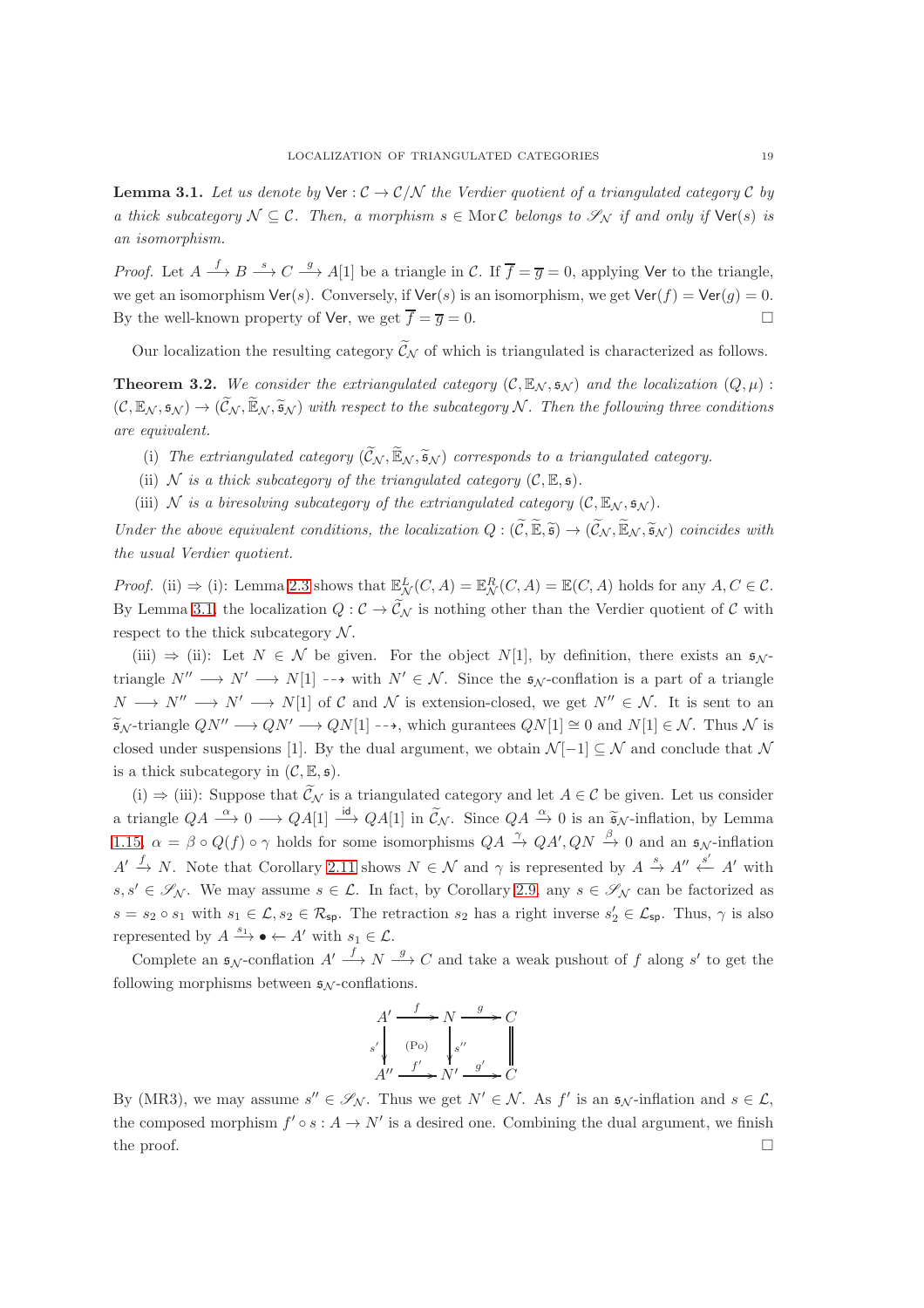<span id="page-19-0"></span>**Remark 3.3.** Combining Lemma [2.3](#page-10-1) and Theorem [3.2,](#page-18-0) if the extension-closed subcategory  $\mathcal{N} \subseteq \mathcal{C}$ becomes biresolving in  $(C, \mathbb{E}_{\mathcal{N}}, \mathfrak{s}_{\mathcal{N}})$ , then we have  $(C, \mathbb{E}_{\mathcal{N}}, \mathfrak{s}_{\mathcal{N}}) = (C, \mathbb{E}, \mathfrak{s}).$ 

# 4. Exact localizations

The aim of this section is to explore when the resulting category  $\tilde{\mathcal{C}}_N$  is an exact category. We keep our set-up on  $\mathcal C$  and  $\mathcal N$ , that is,  $\mathcal N$  is a full subcategory of a triangulated category  $\mathcal C$  which is closed under direct summands, isomorphisms and extensions, and consider the associated extriangulated category  $(C, \mathbb{E}_{\mathcal{N}}, \mathfrak{s}_{\mathcal{N}})$  together with the localization  $(Q, \mu) : (C, \mathbb{E}_{\mathcal{N}}, \mathfrak{s}_{\mathcal{N}}) \to (\widetilde{C}_{\mathcal{N}}, \widetilde{\mathbb{E}}_{\mathcal{N}}, \widetilde{\mathfrak{s}}_{\mathcal{N}})$  with respect to  $N$ .

If  $N$  is functorially finite, the following provides an exact version of Theorem [3.2.](#page-18-0) In advance, we prepare the following lemma for later use.

<span id="page-19-2"></span>**Lemma 4.1.** Assume that N satisfies the condition  $Cone(N, N) = C$  in the triangulated category  $(C, \mathbb{E}, \mathfrak{s})$ *. Then, any*  $\mathfrak{s}_{\mathcal{N}}$ -triangle  $A \xrightarrow{f} B \xrightarrow{g} C \xrightarrow{h} satisfies \overline{h} = \overline{h[-1]} = 0$ *. Hence we have that*  $Q(f)$  *is monic and*  $Q(g)$  *is epic.* 

*Proof.* Let  $A \xrightarrow{f} B \xrightarrow{g} C \xrightarrow{h}$  be an  $\mathfrak{s}_{\mathcal{N}}$ -conflation of C, that is,  $C \xrightarrow{h} A[1]$  belongs to  $\mathbb{E}_{\mathcal{N}}(C, A)$ . The assumption gives us a triangle  $N' \longrightarrow N \stackrel{c}{\longrightarrow} C \longrightarrow N'[1]$  in C with  $N, N' \in \mathcal{N}$ . We take a homotopy pullback of  $g$  along  $c$  and consider the commutative diagram below obtained by the octahedral axiom.



By definition,  $h'[-1]$  factors through an object in N, namely, there exists a factorization  $h'[-1]$ :  $N[-1] \stackrel{x_1}{\longrightarrow} N'' \stackrel{x_2}{\longrightarrow} A$  with  $N'' \in \mathcal{N}$ . By taking homotopy pushout of c[-1] along  $x_1$ , we get a morphism of triangles:



Since the cone N' of c[−1] belongs to N and N is extension-closed, it follows that  $C[-1] \xrightarrow{h[-1]} A$ factors through  $M \in \mathcal{N}$ . Hence, Proposition [2.12](#page-15-0) shows that  $Q(f)$  is monic. A dual argument shows that  $Q(g)$  is epic.

The first aim of this subsection is to prove the assertion below.

<span id="page-19-1"></span>Theorem 4.2. *Let us consider the following conditions.*

- (i) The extriangulated category  $(\widetilde{C}_N, \widetilde{\mathbb{E}}_N, \widetilde{\mathfrak{s}}_N)$  corresponds to an exact category.
- (ii) N *satisfies the condition*  $Cone(N, N) = C$  *in the triangulated category*  $(C, \mathbb{E}, \mathfrak{s})$ *.*
- (iii) N *is a Serre subcategory of the extriangulated category*  $(C, \mathbb{E}_N, \mathfrak{s}_N)$ *.*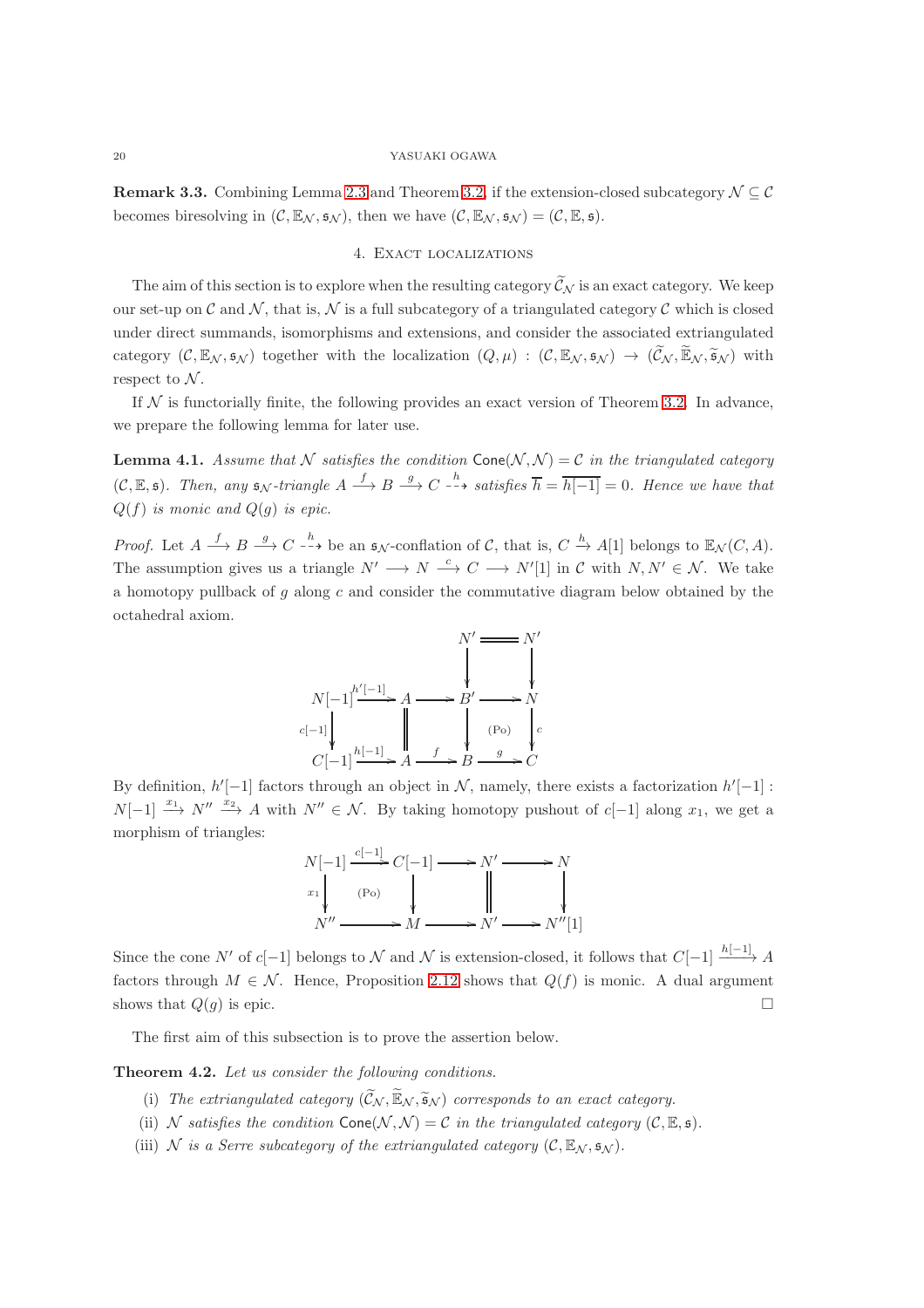*The condition* (ii) *always implies* (i) *and* (iii). Suppose that  $N$  *is functorially finite in*  $C$ *. Then, the all conditions are equivalent.*

*Proof.* (ii)  $\Rightarrow$  (i): Thanks to Lemmas [1.15](#page-7-1) and [4.1,](#page-19-2) we conclude that any  $\tilde{\mathfrak{s}}_{\mathcal{N}}$ -inflation and  $\tilde{\mathfrak{s}}_{\mathcal{N}}$ deflation turn out to be monic and epic, respectively. Therefore Proposition [1.7](#page-5-0) guarantees that the extriangulated structure on  $\tilde{\mathcal{C}}_N$  corresponds to an exact category.

(ii)  $\Rightarrow$  (iii): By the above argument, any  $\mathfrak{s}_{\mathcal{N}}$ -conflation  $A \xrightarrow{f} B \xrightarrow{g} C \xrightarrow{h}$  of C satisfies that h and h[−1] factor through objects in N. If  $B \in \mathcal{N}$ , by Lemma [2.6,](#page-11-1) we get  $A, C \in \mathcal{N}$ . Since N is extension-closed, it is a Serre subcategory of  $(C, \mathbb{E}_{\mathcal{N}}, s_{\mathcal{N}})$ .

*In the rest of the proof, we suppose that*  $N$  *is functorially finite in*  $C$ . To confirm implications (i)  $\Rightarrow$  (ii) and (iii)  $\Rightarrow$  (ii), we take an object  $C \in \mathcal{C}$ , and consider a right N-approximation y of C as a part of a triangle  $C' \stackrel{x}{\longrightarrow} N \stackrel{y}{\longrightarrow} C \stackrel{z}{\longrightarrow} C'[1]$  with  $N \in \mathcal{N}$ . Moreover, we consider a left N-approximation  $a: C' \to N'$  of C' and take a homotopy pushout of x along a, which induces a morphism of triangles.

$$
C' \xrightarrow{x} N \xrightarrow{y} C \xrightarrow{z} C'[1]
$$
\n
$$
a \downarrow \text{(Po)} \downarrow b \qquad \qquad \qquad \downarrow
$$
\n
$$
N' \xrightarrow{x'} B \xrightarrow{y'} C \xrightarrow{z'} N'[1]
$$
\n
$$
(4.1)
$$

Note that  $\binom{x}{a}$ :  $C' \rightarrow N \oplus N'$  is a left  $\mathcal N$ -approximation of  $C'$ . Moreover,  $(b x')$  is also a right N-approximation of B. In fact, if there exists a morphism  $f: N'' \to B$  from an object  $N'' \in \mathcal{N}$ , since y is a right N-approximation,  $y' \circ f$  factors through y, say  $y' \circ f = y \circ f'$  for some morphism  $f': N'' \to N$ . By the equality  $y' \circ (f - b \circ f') = (y - y' \circ b) \circ f' = 0$ , we conclude that f factors through  $N \oplus N'$ . Hence the triangle

<span id="page-20-0"></span>
$$
C' \xrightarrow{\binom{x}{-a}} N \oplus N' \xrightarrow{(b x')} B \longrightarrow C'[1]
$$
\n
$$
(4.2)
$$

corresponding to (Po) gives rise to an  $\mathfrak{s}_N$ -conflation.

By using the  $\epsilon_N$ -conflation [\(4.2\)](#page-20-0), we have the remaining implications.

(i)  $\Rightarrow$  (ii): Since any  $\tilde{\mathfrak{s}}_{\mathcal{N}}$ -inflation is monic due to our assumption, the  $\tilde{\mathfrak{s}}_{\mathcal{N}}$ -conflation  $QC' \rightarrow 0 \rightarrow QB$  -- $\rightarrow$ obtained from the triangle [\(4.2\)](#page-20-0) forces  $C' \in \mathcal{N}$ . Therefore we obtain  $C \in \mathsf{Cone}(\mathcal{N}, \mathcal{N})$ .

(iii)  $\Rightarrow$  (ii): Since N is a Serre subcategory, the  $\mathfrak{s}_{\mathcal{N}}$ -conflation [\(4.2\)](#page-20-0) shows  $C', B \in \mathcal{N}$ . Thus we conclude  $C \in \mathsf{Cone}(\mathcal{N}, \mathcal{N}).$ 

Next, we shall discuss on abelian exact structures on  $\widetilde{\mathcal{C}}_{\mathcal{N}}$ .

<span id="page-20-1"></span>**Corollary 4.3.** Assume that  $Cone(N, N) = C$  holds in the triangulated category  $(C, \mathbb{E}, \mathfrak{s})$ . Then, *the following assertions hold.*

- (1) The resulting extriangulated category  $(\widetilde{C}_N, \widetilde{\mathbb{E}}_N, \widetilde{\mathfrak{s}}_N)$  corresponds to an abelian exact cate*gory.*
- (2) *The exact functor*  $(Q, \phi) : (\mathcal{C}_{\mathcal{N}}, \mathbb{E}_{\mathcal{N}}, \mathfrak{s}_{\mathcal{N}}) \rightarrow (\widetilde{\mathcal{C}}_{\mathcal{N}}, \widetilde{\mathbb{E}}_{\mathcal{N}}, \widetilde{\mathfrak{s}}_{\mathcal{N}})$  *induces a cohomological functor*  $Q: (\mathcal{C}, \mathbb{E}, \mathfrak{s}) \to \widetilde{\mathcal{C}}_{\mathcal{N}}$  *from the original triangulated category.*

For the readability purpose, we divide the proof of Corollary [4.3](#page-20-1) in several steps.

<span id="page-20-2"></span>**Claim 1.** Assume that  $\mathsf{Cone}(\mathcal{N}, \mathcal{N}) = \mathcal{C}$  holds. Let us consider a triangle  $A \stackrel{f}{\longrightarrow} B \stackrel{g}{\longrightarrow} N[1] \stackrel{h}{\longrightarrow}$ A[1] with  $N \in \mathcal{N}$ . Then,  $Q(f)$  is an  $\widetilde{\mathfrak{s}}_{\mathcal{N}}$ -inflation.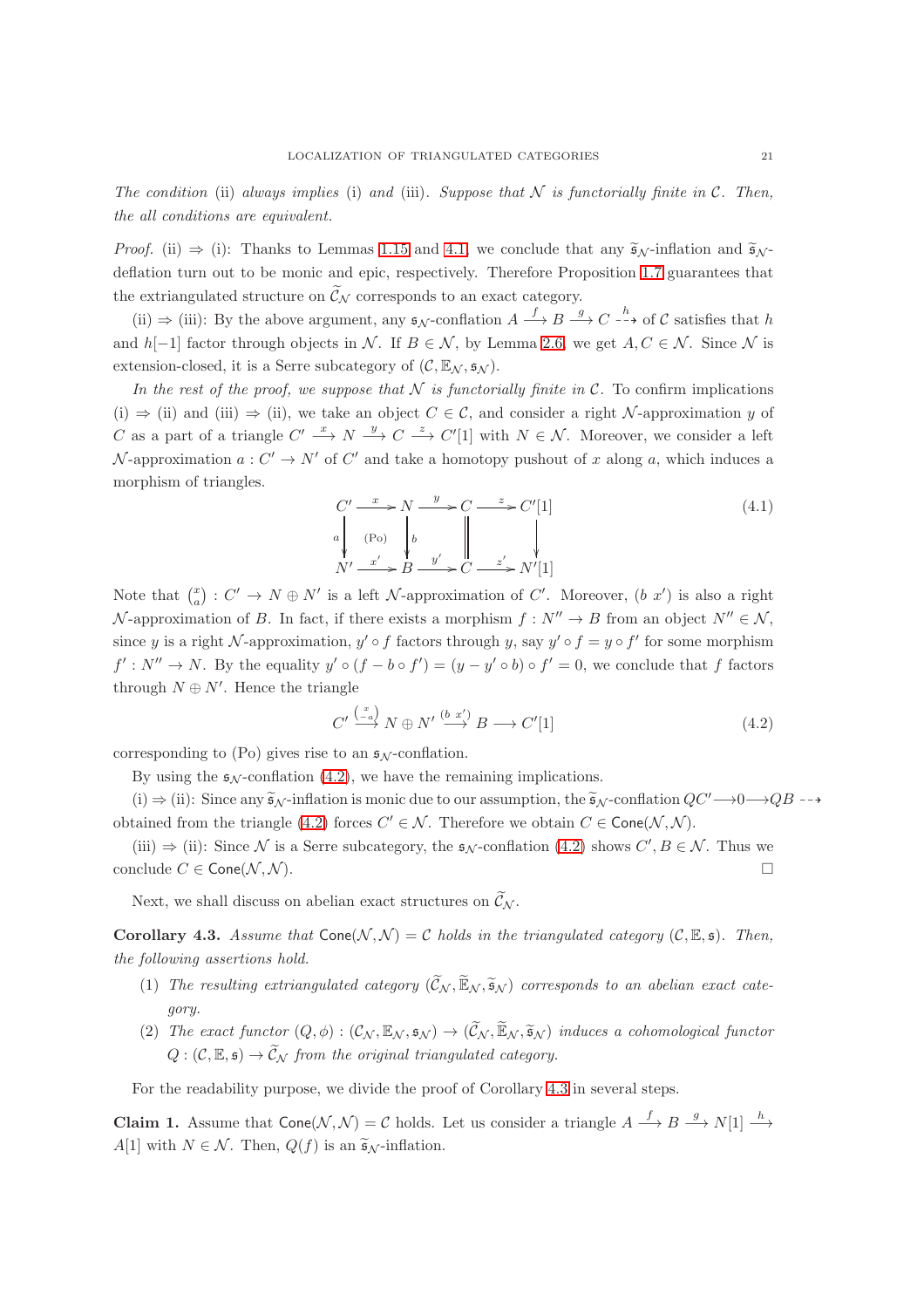*Proof.* By the assumption, as for the object A, there exists a triangle  $A \xrightarrow{x'} N'_1$  $\stackrel{y'}{\longrightarrow} N'_2$  $\xrightarrow{z'} A[1]$ with  $N'_1, N'_2 \in \mathcal{N}$ . Applying the octahedral axiom to the composed morphism  $f \circ z'[-1]$ , we have the following commutative diagram made of triangles.

$$
N'_1 \xrightarrow{N'_1} N'_1
$$
\n
$$
N'_2[-1] \xrightarrow{f'} B \xrightarrow{g'} C \xrightarrow{h'} N'_2
$$
\n
$$
z'[-1] \xleftarrow{f} B \xrightarrow{g} N[1] \xleftarrow{h} A[1]
$$
\n
$$
x'[1] \circ h \xleftarrow{h'} k'[1]
$$
\n
$$
N'_1[1] \xleftarrow{N'_1[1]}
$$

Again we take a homotopy pullback of g along c to obtain the following commutative diagram made of triangles.

$$
N'_{1} \longrightarrow N'_{1}
$$
\n
$$
A \longrightarrow B' \longrightarrow B' \longrightarrow C \longrightarrow h'' \longrightarrow A[1]
$$
\n
$$
A \longrightarrow B \longrightarrow B \longrightarrow N[1] \longrightarrow A[1]
$$
\n
$$
N'_{1}[1] \longrightarrow N'_{1}[1]
$$
\n
$$
N'_{1}[1] \longrightarrow N'_{1}[1]
$$
\n
$$
N'_{1}[1] \longrightarrow N'_{1}[1]
$$
\n
$$
(4.3)
$$
\n
$$
(4.3)
$$

The morphism b is a retraction as g factors through c, which guarantees  $b \in \mathscr{S}_{\mathcal{N}}$ . Hence we have an isomorphism  $Q(f) \cong Q(f'')$ . Note that f'' is an  $\mathfrak{s}_{\mathcal{N}}$ -inflation. In fact,  $h''[-1] = (h \circ c)[-1]$ factors through  $N \in \mathcal{N}$  and  $h'' = h \circ c = z' \circ h'$  factors through  $N'_2 \in \mathcal{N}$ . Therefore  $Q(f)$  turns out to be an  $\tilde{\mathfrak{s}}_{\mathcal{N}}$ -inflation.

<span id="page-21-0"></span>**Claim 2.** If  $\text{Cone}(\mathcal{N}, \mathcal{N}) = \mathcal{C}$  holds, then any morphism  $\alpha : A \to B$  in  $\widetilde{\mathcal{C}}_{\mathcal{N}}$  can be factorized as an epimorphism  $\alpha_1$  followed by a monomorphism  $\alpha_2$ , namely,  $\alpha = \alpha_2 \circ \alpha_1$ .

*Proof.* Let  $\alpha : A \to B$  be an morphism in  $\widetilde{\mathcal{C}}_{\mathcal{N}}$ . Since  $\overline{\mathcal{S}_{\mathcal{N}}}$  is a multiplicative system in  $\overline{\mathcal{C}}$ , it is represented by morphisms  $A \xrightarrow{f} B' \xleftarrow{s} B$  with  $s \in \mathscr{S}_{\mathcal{N}}$ , namely,  $\alpha = Q(s)^{-1} \circ Q(f)$ . We embed the morphism f into a triangle  $A \stackrel{f}{\longrightarrow} B' \stackrel{g}{\longrightarrow} C \stackrel{h}{\longrightarrow} A[1]$  and, by  $C \in \text{Cone}(\mathcal{N}, \mathcal{N})$ , get a triangle  $N_2 \stackrel{y}{\longrightarrow} N_1 \stackrel{x}{\longrightarrow} C \longrightarrow N[1]$  with  $N_1, N_2 \in \mathcal{N}$ . Applying the octahedral axiom to the composed morphism  $h \circ x$ , we have the following commutative diagram

<span id="page-21-1"></span>
$$
N_2 \longrightarrow N_2
$$
\n
$$
A \longrightarrow f' \longrightarrow B'' \longrightarrow g' \longrightarrow N_1 \longrightarrow h \circ x
$$
\n
$$
\downarrow \downarrow
$$
\n
$$
\downarrow
$$
\n
$$
\downarrow
$$
\n
$$
\downarrow
$$
\n
$$
\downarrow
$$
\n
$$
\downarrow
$$
\n
$$
\downarrow
$$
\n
$$
\downarrow
$$
\n
$$
\downarrow
$$
\n
$$
\downarrow
$$
\n
$$
\downarrow
$$
\n
$$
\downarrow
$$
\n
$$
\downarrow
$$
\n
$$
\downarrow
$$
\n
$$
\downarrow
$$
\n
$$
\downarrow
$$
\n
$$
\downarrow
$$
\n
$$
\downarrow
$$
\n
$$
\downarrow
$$
\n
$$
\downarrow
$$
\n
$$
\downarrow
$$
\n
$$
\downarrow
$$
\n
$$
\downarrow
$$
\n
$$
\downarrow
$$
\n
$$
\downarrow
$$
\n
$$
\downarrow
$$
\n
$$
\downarrow
$$
\n
$$
\downarrow
$$
\n
$$
\downarrow
$$
\n
$$
\downarrow
$$
\n
$$
\downarrow
$$
\n
$$
\downarrow
$$
\n
$$
\downarrow
$$
\n
$$
\downarrow
$$
\n
$$
\downarrow
$$
\n
$$
\downarrow
$$
\n
$$
\downarrow
$$
\n
$$
\downarrow
$$
\n
$$
\downarrow
$$
\n
$$
\downarrow
$$
\n
$$
\downarrow
$$
\n
$$
\downarrow
$$
\n
$$
\downarrow
$$
\n
$$
\downarrow
$$
\n
$$
\downarrow
$$
\n
$$
\downarrow
$$
\n
$$
\downarrow
$$
\n
$$
\downarrow
$$
\n
$$
\downarrow
$$
\n
$$
\downarrow
$$
\n
$$
\downarrow
$$
\n
$$
\downarrow
$$
\n
$$
\downarrow
$$
\n
$$
\downarrow
$$
\n
$$
\downarrow
$$
\n
$$
\downarrow
$$
\n
$$
\downarrow
$$
\n
$$
\downarrow
$$
\n
$$
\downarrow
$$
\n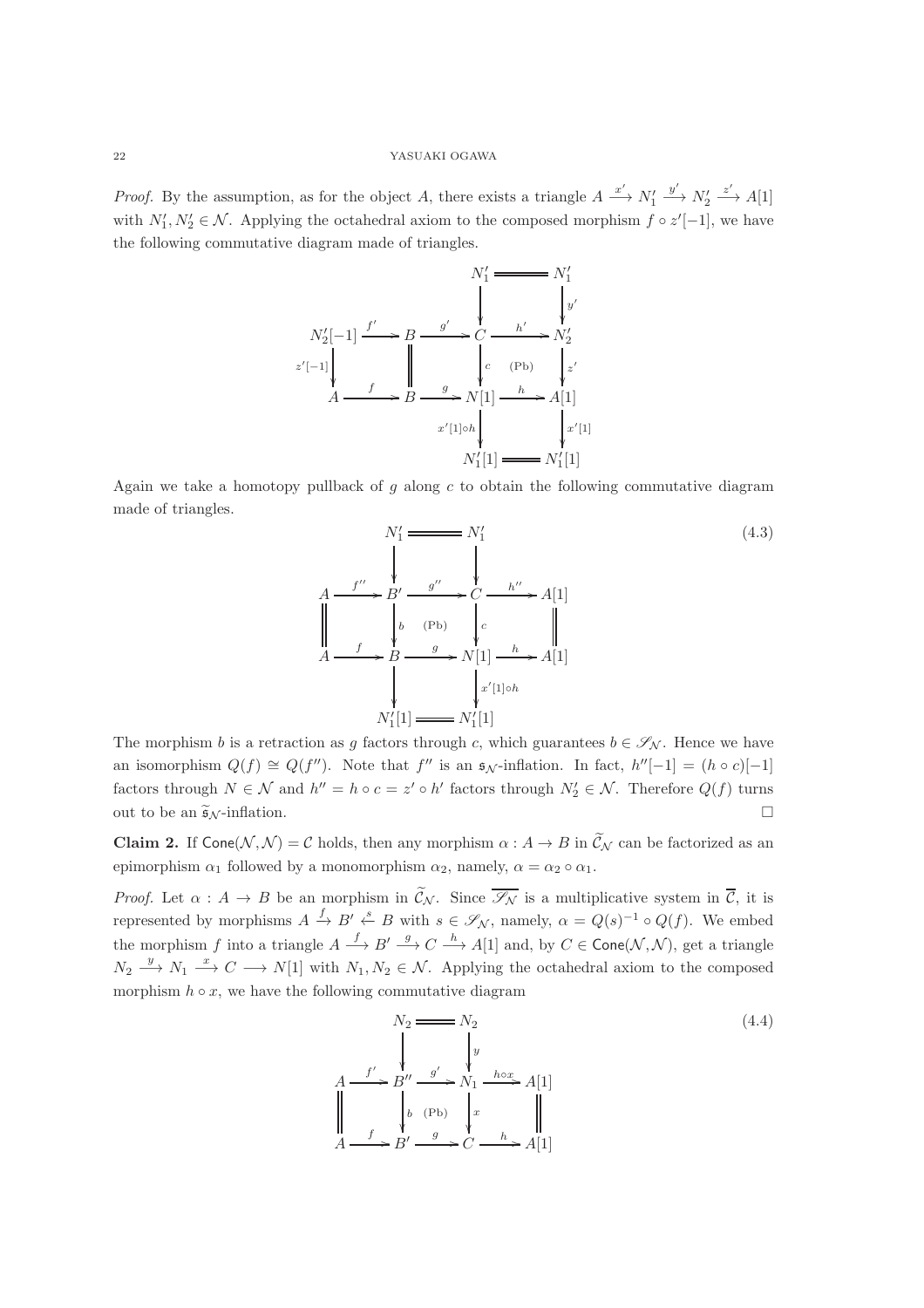Thus we get a desired factorization  $f = b \circ f'$ . In fact, Proposition [2.12](#page-15-0) shows that  $Q(f')$  is epic and  $Q(b)$  is monic in  $\widetilde{\mathcal{C}}_{\mathcal{N}}$ .

Combining Claims [1](#page-20-2) and [2,](#page-21-0) we can prove Corollary [4.3\(](#page-20-1)1).

*Proof of Corollary [4.3\(](#page-20-1)1).* Corollary [4.2](#page-19-1) (ii)  $\Rightarrow$  (i) shows that  $\widetilde{\mathcal{C}}_{\mathcal{N}}$  corresponds to an exact category. Hence it is enough to show that any morphism  $\alpha \in \text{Mor}\,\widetilde{\mathcal{C}}_{\mathcal{N}}$  is admissible in the sense that  $\alpha =$  $m \circ e$  for some  $\widetilde{\mathfrak{s}}_{\mathcal{N}}$ -deflation e and  $\widetilde{\mathfrak{s}}_{\mathcal{N}}$ -inflation m. Let  $\alpha : A \to B$  be a morphism in  $\widetilde{\mathcal{C}}_{\mathcal{N}}$ . By using the diagram [\(4.4\)](#page-21-1) in the proof of Claim [2,](#page-21-0) we may assume that there exists a factorization  $\alpha = Q(b) \circ Q(f')$  with  $\mathsf{Cone}(f'), \mathsf{CoCone}(b) \in \mathcal{N}$ . Due to Claim [1](#page-20-2) and its dual,  $Q(f')$  and  $Q(b)$  are  $\widetilde{\mathfrak{s}}_{\mathcal{N}}$ -deflation and  $\widetilde{\mathfrak{s}}_{\mathcal{N}}$ -inflation, respectively. Therefore the exact structure on  $\widetilde{\mathcal{C}}_{\mathcal{N}}$  is abelian.

To show the assertion (2) in Corollary [4.3,](#page-20-1) we need the following claim.

<span id="page-22-0"></span>**Claim 3.** Assume that  $\text{Cone}(\mathcal{N}, \mathcal{N}) = \mathcal{C}$  holds in the triangulated category  $(\mathcal{C}, \mathbb{E}, \mathfrak{s})$ . Let  $N[-1] \stackrel{f}{\longrightarrow}$  $B \xrightarrow{g} C \xrightarrow{h} N$  be a triangle in C with  $N \in \mathcal{N}$ . Then, the induces sequence  $QN[-1] \xrightarrow{Qf} QB \xrightarrow{Qg}$  $QC \rightarrow 0$  forms an exact sequence in the abelian category  $\widetilde{\mathcal{C}}_{N}$ .

*Proof.* Let  $N[-1] \stackrel{f}{\longrightarrow} B \stackrel{g}{\longrightarrow} C \stackrel{h}{\longrightarrow} N$  be a triangle with  $N \in \mathcal{N}$ . By the condition Cone( $\mathcal{N}, \mathcal{N}$ ) = C, the object C admits a triangle  $N_2 \stackrel{y}{\to} N_1 \stackrel{x}{\to} C \stackrel{g'}{\to} N_2[1]$  with  $N_1, N_2 \in \mathcal{N}$ . The octahedral axiom gives us the following commutative diagram made of triangles.



Note that the square (Pb) corresponds to an  $\mathfrak{s}_{\mathcal{N}}$ -conflation  $A_0 \xrightarrow{\binom{-f_0}{g'}} B \oplus N_1 \xrightarrow{(g x)} C \dashrightarrow$ . In fact, the morphism  $f'[1] \circ h : C \to A_0[1]$  obviously factors through  $N \in \mathcal{N}$  and  $\overline{f_0} = \overline{\binom{-f_0}{g'}}$  is monic in  $\overline{\mathcal{C}}$ . Therefore we get a short exact sequence  $0 \to QA_0 \stackrel{Qf_0}{\longrightarrow} QB \stackrel{Qg}{\longrightarrow} QC \to 0$  in  $\widetilde{\mathcal{C}}_{\mathcal{N}}$ . Since  $f = f_0 \circ f'$ and  $Qf'$  is epic, we have a desired exact sequence  $QN[-1] \stackrel{Qf}{\longrightarrow} QB \stackrel{Qg}{\longrightarrow} QC \rightarrow 0.$ 

Now we complete the proof of Corollary [4.3.](#page-20-1)

*Proof of Corollary* [4.3\(](#page-20-1)2). Let  $A \xrightarrow{f} B \xrightarrow{g} C \xrightarrow{h} A[1]$  be a triangle in  $(C, \mathbb{E}, \mathfrak{s})$ . To show that the induced sequence  $QA \xrightarrow{Qf} QB \xrightarrow{Qg} QC$  is exact in  $\widetilde{C}_N$ , we will show Im  $Qf = \text{Ker }Qg$ . First, using the condition  $\mathsf{Cone}(\mathcal{N}, \mathcal{N}) = \mathcal{C}$ , we take a triangle  $N' \xrightarrow{y} N \xrightarrow{x} A[1] \xrightarrow{z} N'[1]$  with  $N, N' \in \mathcal{N}$ .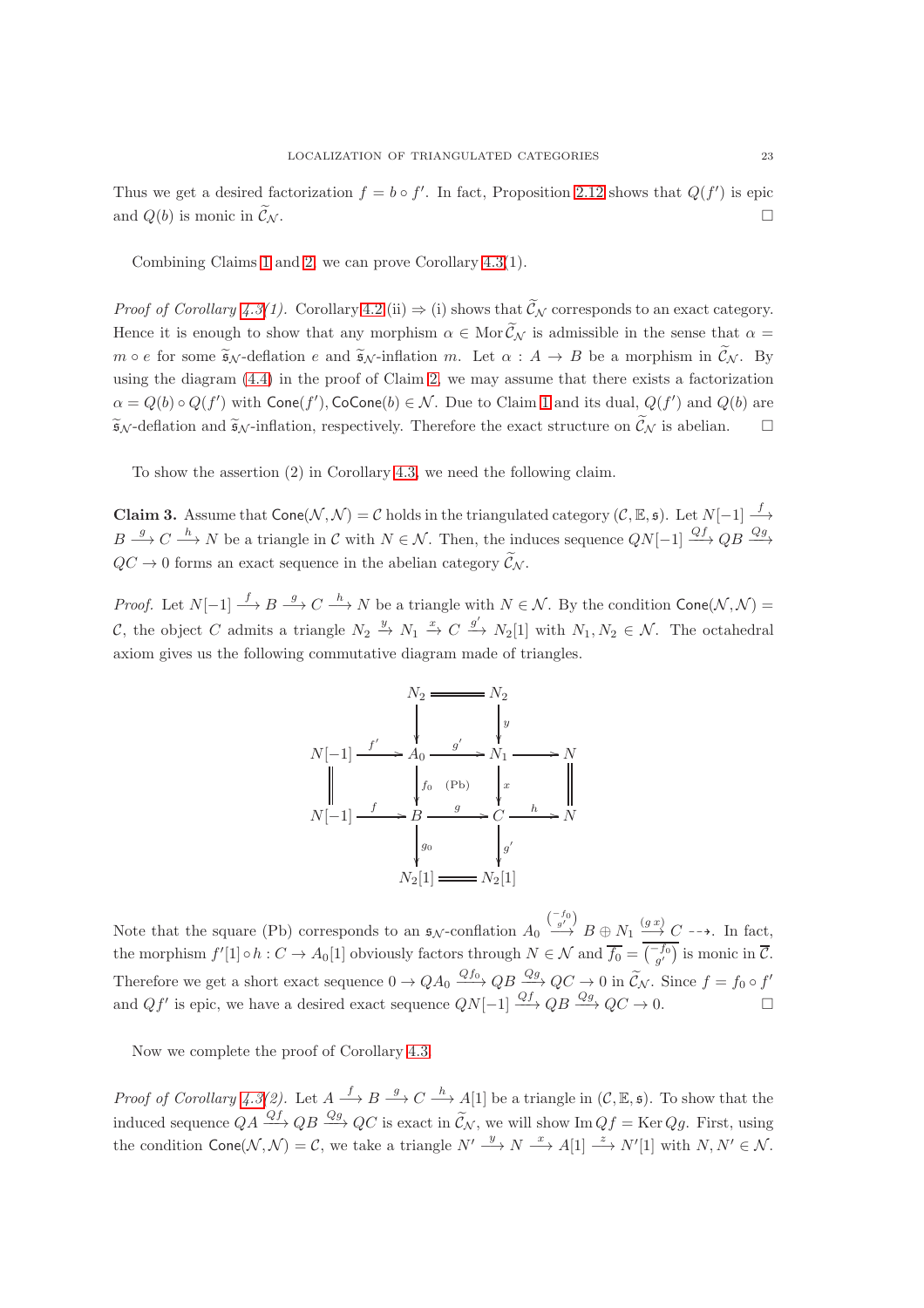Thus, by octahedral axiom, we have the following commutative diagram made of triangles.



As we can easily check that  $Q(x[-1])$  is epic and  $Qc$  is monic by Proposition [2.12,](#page-15-0) we get equalities  $\text{Im }Qf = \text{Im }Qf \circ Q(x[-1]) = \text{Im }Qf'$  and  $\text{Ker }Qg = \text{Im }Qc \circ Qg' = \text{Ker }Qg'.$  Claim [3](#page-22-0) tells us Im  $Qf' = \text{Ker }Qg'$ . We have thus obtained Im  $Qf = \text{Ker }Qg$ , namely, the functor Q is cohomological.

The following is straightforward by the proof of Corollary [4.3.](#page-20-1)

<span id="page-23-2"></span>**Corollary 4.4.** *The exact functor*  $(Q, \phi) : (\mathcal{C}_{\mathcal{N}}, \mathbb{E}_{\mathcal{N}}, \mathfrak{s}_{\mathcal{N}}) \rightarrow (\widetilde{\mathcal{C}}_{\mathcal{N}}, \widetilde{\mathbb{E}}_{\mathcal{N}}, \widetilde{\mathfrak{s}}_{\mathcal{N}})$  *induces a left exact*  $functor Q: (\mathcal{C}, \mathbb{E}^L_N, \mathfrak{s}^L_N) \to \widetilde{\mathcal{C}}_N$  in the sense of [\[Oga1\]](#page-30-23), namely, Q sends any  $\mathfrak{s}^L_N$ -conflation  $A \stackrel{f}{\longrightarrow}$  $B \stackrel{g}{\longrightarrow} C$  *to a left exact sequence*  $0 \longrightarrow QA \stackrel{Qf}{\longrightarrow} QB \stackrel{Qg}{\longrightarrow} QC$  *in*  $\widetilde{C}_{\mathcal{N}}$ *. Similarly, we have a right exact functor*  $Q: (\mathcal{C}, \mathbb{E}_{\mathcal{N}}^R, \mathfrak{s}_{\mathcal{N}}^R) \to \widetilde{\mathcal{C}}_{\mathcal{N}}.$ 

## 5. Relation to cohomological functors

<span id="page-23-0"></span>In this section, we shall study how our localization relates to cohomological functors. Let  $\mathcal C$ be a triangulated category. In [\[Sak\]](#page-30-24), it was shown that any cohomological functor  $H : \mathcal{C} \to \mathsf{Ab}$ naturally determines an extriangulated structure  $(C, \mathbb{E}_H, \mathfrak{s}_H)$  which makes  $H : (C, \mathbb{E}_H, \mathfrak{s}_H) \to \text{Ab}$ exact. Here Ab stands for the category of abelian groups. Of particular interest to us is the cases the structure  $(C, \mathbb{E}_H, \mathfrak{s}_H)$  coincides with our structure  $(C, \mathbb{E}_N, \mathfrak{s}_N)$  for  $\mathcal{N} := \text{Ker } H$ . Such cases include the heart of t-structures in  $\mathcal{C}$ , the abelian quotient of  $\mathcal{C}$  by a 2-cluster-tilting subcategory as well as a more general concept, the heart of cotorsion pairs. Our localization serves us a good understanding of such cohomological functors.

<span id="page-23-1"></span>5.1. Relative structures from cohomological functors. Let us consider a cohomological (covariant) functor  $H: \mathcal{C} \to \mathsf{Ab}$  from a triangulated category  $\mathcal{C}$ . Remind that the extriangulated structure on C corresponding to the triangulated structure is denoted by  $(C, \mathbb{E}, \mathfrak{s})$ . First, we recall the following result.

**Definition 5.1.** [\[Sak,](#page-30-24) Def. 3.2] A subset  $\mathbb{E}_H^R(C, A)$  of  $\mathbb{E}(C, A)$  is defined to be a collection of h which induces a triangle  $A \stackrel{f}{\longrightarrow} B \stackrel{g}{\longrightarrow} C \stackrel{h}{\longrightarrow} A[1]$  with  $H(g)$  epic in Ab. Similarly, we define a subset  $\mathbb{E}_{H}^{L}(C, A)$  of  $\mathbb{E}(C, A)$  consisting of h such that  $H(f)$  monic in Ab. Moreover, we put  $\mathbb{E}_H(C, A) := \mathbb{E}_H^L(C, A) \cap \mathbb{E}_H^R(C, A).$ 

Proposition 5.2. [\[Sak,](#page-30-24) Prop. 3.3] *The following hold.*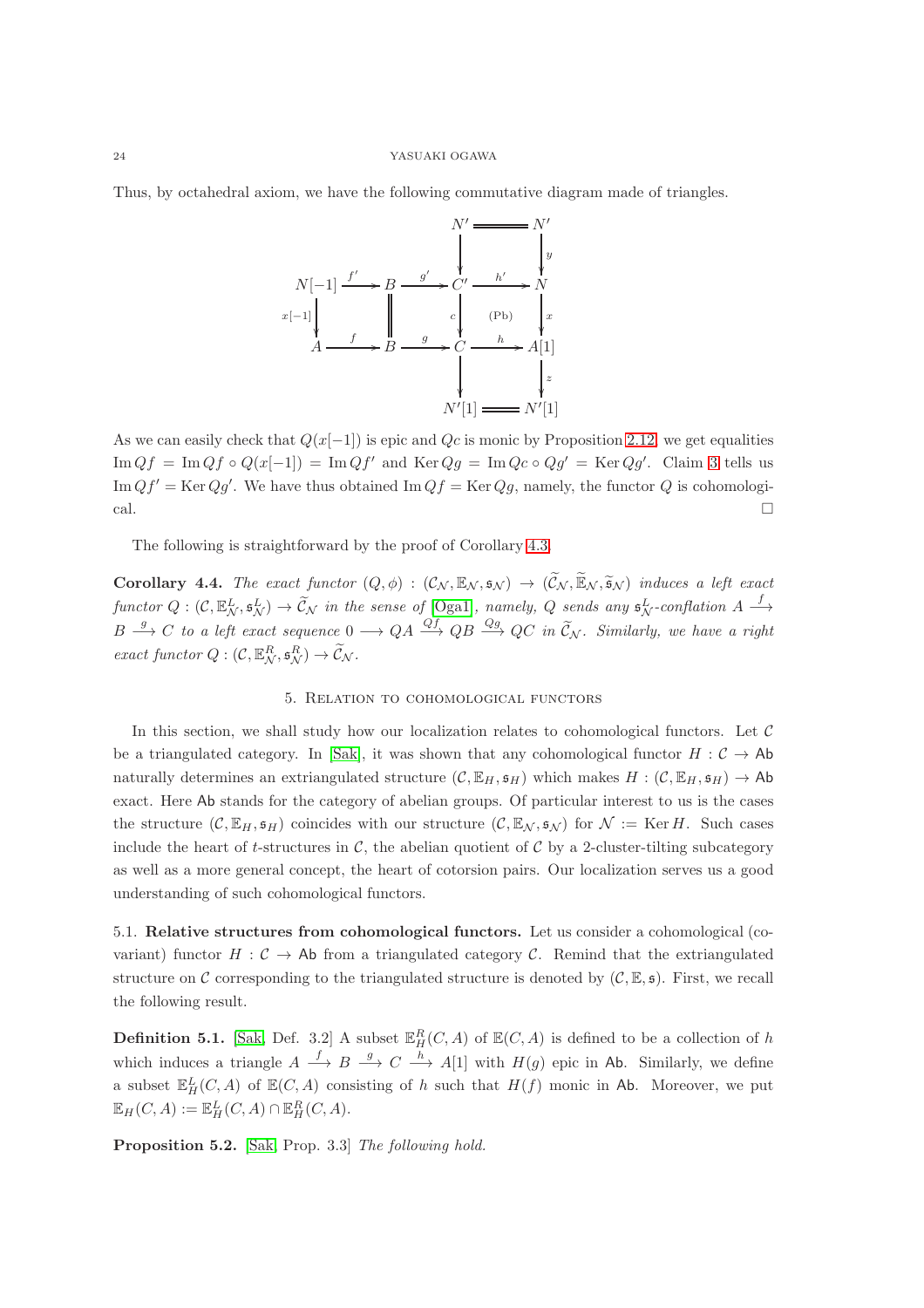- (1) Both  $\mathbb{E}_{H}^{R}$  and  $\mathbb{E}_{H}^{L}$  give rise to closed subfunctors of  $\mathbb{E}$ , hence we have an extriangulated *structure*  $(C, \mathbb{E}_H, \mathfrak{s}_H)$  *relative to*  $(C, \mathbb{E}, \mathfrak{s})$ *, where*  $\mathfrak{s}_H$  *is a restriction of*  $\mathfrak{s}$  *to*  $\mathbb{E}_H$ *.*
- (2) H gives rise to an exact functor  $(H, \phi) : (\mathcal{C}, \mathbb{E}_H, \mathfrak{s}_H) \to \text{Ab}.$

Put  $\mathcal{N} := \text{Ker } H$  and note that  $\mathcal{N}$  is closed under direct summands, isomorphisms and extensions in the triangulated category  $(C, \mathbb{E}, \mathfrak{s})$ , where we can consider the extriangulated category  $(C, \mathbb{E}_N, \mathfrak{s}_N)$ . The following lemma follows from Theorem [4.2](#page-19-1) and Lemma [4.1.](#page-19-2)

<span id="page-24-1"></span>**Lemma 5.3.** Suppose that  $\text{Cone}(\mathcal{N}, \mathcal{N}) = C$  and  $\overline{f} = 0$  if and only if  $H(f) = 0$  for any morphism  $f \in \text{Mor }\mathcal{C}$ .

- (1) *The relative structure*  $(C, \mathbb{E}_{\mathcal{N}}, \mathfrak{s}_{\mathcal{N}})$  *coincides with*  $(C, \mathbb{E}_{H}, \mathfrak{s}_{H})$ *.*
- (2) *The cohomological functor* H *uniquely factors through the localization*  $(Q, \mu) : (C, \mathbb{E}_N, \mathfrak{s}_N) \rightarrow$  $(\widetilde{\mathcal{C}}_{\mathcal{N}}, \widetilde{\mathbb{E}}_{\mathcal{N}}, \widetilde{\mathfrak{s}}_{\mathcal{N}})$  *as depicted below.*

$$
(\mathcal{C}, \mathbb{E}_{\mathcal{N}}, \mathfrak{s}_{\mathcal{N}}) \xrightarrow{(Q, \mu)} (\widetilde{\mathcal{C}}_{\mathcal{N}}, \widetilde{\mathbb{E}}_{\mathcal{N}}, \widetilde{\mathfrak{s}}_{\mathcal{N}})
$$
  
\n
$$
\downarrow (\widetilde{H}, \widetilde{\phi})
$$
  
\n
$$
\downarrow \qquad (\widetilde{H}, \widetilde{\phi})
$$

*Furthermore, the induced functor*  $(\widetilde{H}, \widetilde{\phi})$  *is a faithful exact functor.* 

*Proof.* By the assumption and Lemma [4.1,](#page-19-2) we have the assertion (1). As for (2), Theorem [4.2](#page-19-1) shows that there uniquely exists an exact functor  $(\widetilde{H}, \widetilde{\phi}) : (\widetilde{\mathcal{C}}_{\mathcal{N}}, \widetilde{\mathbb{E}}_{\mathcal{N}}, \widetilde{\mathfrak{s}}_{\mathcal{N}}) \to \mathsf{Ab}$  such that  $(H, \phi) =$  $(\widetilde{H}, \widetilde{\phi}) \circ (Q, \mu)$ . To show the faithfulness of  $\widetilde{H}$ , let  $\alpha : QA \to QB$  be a morphism in  $\widetilde{C}_{\mathcal{N}}$  which is represented by morphisms  $A \xrightarrow{f} Y' \xleftarrow{s} Y$  with  $s \in \mathscr{S}_{\mathcal{N}}$  and assume  $\widetilde{H}(\alpha) = 0$ . Note that, due to (1),  $H(s)$  is an isomorphism in Ab. Thus we get  $\widetilde{H}(\alpha) = H(s)^{-1} \circ H(f) = 0$ . By the assumption,  $H(f) = 0$  implies  $\overline{f} = 0$ . Hence we have  $Q(f) = 0$  and  $\alpha = 0$ .

<span id="page-24-0"></span>5.2. Heart construction. We should recall from [\[Nak1,](#page-30-22) [AN\]](#page-29-8) the construction of the heart of cotorsion pair  $(U, V)$  in a triangulated category C. Our aim of this subsection is to show that the heart can be regarded as the localization of  $\mathcal C$  with respect to a certain subcategory  $\mathcal N$ .

A pair  $(U, V)$  of full subcategories closed under direct summands in C is called a *cotorsion pair* if the following conditions are fulfilled, which goes back to [\[Sal\]](#page-30-25).

- 
$$
\mathbb{E}(\mathcal{U}, \mathcal{V}) = 0;
$$
  
- Cone( $\mathcal{V}, \mathcal{U}$ ) =  $\mathcal{C}$  = CoCone( $\mathcal{V}, \mathcal{U}$ ).

**Definition 5.4.** Let C be a triangulated category equipped with a cotorsion pair  $(\mathcal{U}, \mathcal{V})$  in C, and put  $W := U \cap V$ . We define the following associated subcategories:

$$
\mathcal{C}^- := \mathcal{U}[-1] * \mathcal{W}; \ \mathcal{C}^+ := \mathcal{W} * \mathcal{V}[1]; \ \mathcal{H} := \mathcal{C}^+ \cap \mathcal{C}^-.
$$

The additive quotient  $\mathcal{H}/[\mathcal{W}]$  is called the *heart* of  $(\mathcal{U}, \mathcal{V})$ .

We denote by  $\pi: \mathcal{C} \to \mathcal{C}/|\mathcal{W}|$  the additive quotient with respect to W. Abe and Nakaoka showed the following assertions.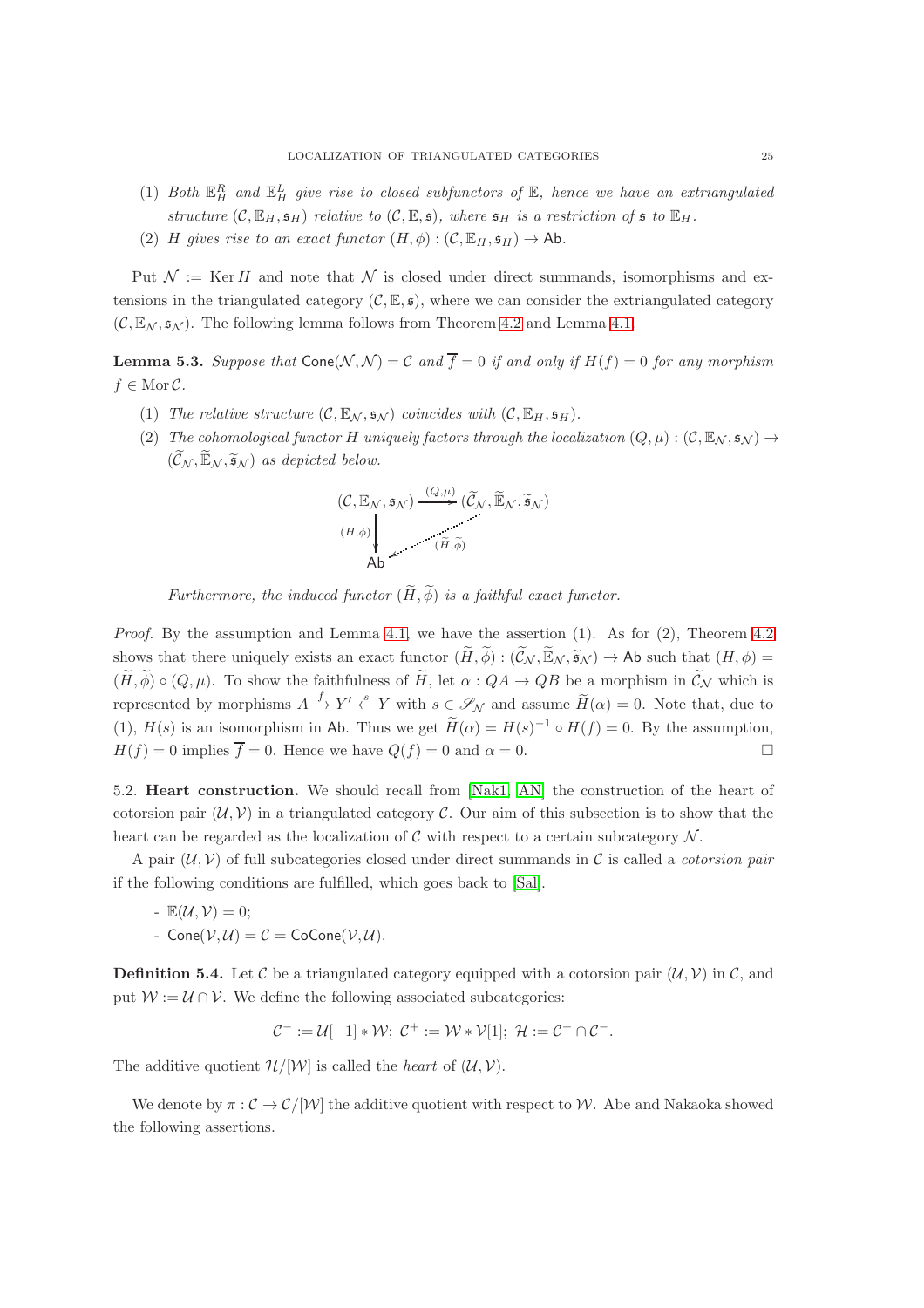**Lemma 5.5.** [\[AN,](#page-29-8) Def. 3.5] *For any*  $X \in \mathcal{C}$ *, there exists a commutative diagram* 

<span id="page-25-1"></span>
$$
V_X \longrightarrow X^- \xrightarrow{\alpha_X} X \longrightarrow V_X[1] \tag{5.1}
$$

*where*  $V_X, V'_X \in \mathcal{V}$ ,  $\alpha_X$  *is a right* (C<sup>-</sup>)-approximation of X and the first row is a triangle. Such a *triangle is called a* coreflection triangle *of* X*. Dually, there exists a* reflection triangle *of* X*:*

<span id="page-25-0"></span>
$$
U_X[-1] \longrightarrow X \xrightarrow{\beta_X} X^+ \longrightarrow U_X \tag{5.2}
$$

*where*  $U_X, U'_X \in \mathcal{U}, \beta_X$  *is a left*  $(\mathcal{C}^+)$ *-approximation of* X *and the first row is a triangle.* 

*Proof.* For later use, we recall a construction of a reflection triangle [\(5.2\)](#page-25-0) of  $X \in \mathcal{C}$ . Since  $(\mathcal{U}, \mathcal{V})$  is a cotorsion pair, we have a triangle  $V'_X \longrightarrow U'_X \longrightarrow X \longrightarrow V'_X[1]$  with  $U'_X \in \mathcal{U}, V'_X \in \mathcal{V}$ . Similarly,  $U'_X \in \mathsf{Cone}(\mathcal{V}[-1], \mathcal{U}[-1])$  shows the existence of a triangle  $W_X[-1] \longrightarrow U_X[-1] \longrightarrow U'_X \longrightarrow W_X$ with  $U_X \in \mathcal{U}, W_X \in \mathcal{V}$ . Note that the extension-closedness of  $\mathcal{U}$  forces  $W_X \in \mathcal{W}$ . Applying the octahedral axiom to the composable morphisms  $U_X[-1] \to U'_X \to X$ , we have the following commutative diagram made of triangles.

<span id="page-25-2"></span>
$$
U_X[-1] \longrightarrow U_X[-1]
$$
\n
$$
V'_X \longrightarrow U'_X \longrightarrow g'_X \longrightarrow X \longrightarrow h'_X
$$
\n
$$
V'_X \longrightarrow g'_X \longrightarrow g_X \longrightarrow g_X
$$
\n
$$
V'_X \longrightarrow W_X \longrightarrow g_X \longrightarrow X + \longrightarrow h_X \longrightarrow V'_X[1]
$$
\n
$$
U_X \longrightarrow U_X
$$
\n
$$
U_X \longrightarrow U_X
$$
\n(5.3)

Then the third column is a reflection triangle. A construction of a coreflection triangle [\(5.1\)](#page-25-1) will be needed. To construct a coreflection triangle, we use the dual of [\(5.3\)](#page-25-2) as follows.

<span id="page-25-3"></span>
$$
V_X = V_X
$$
\n
$$
U'_X[-1] \xrightarrow{a_X} X^- \longrightarrow W_X \longrightarrow U'_X
$$
\n
$$
U'_X[-1] \xrightarrow{a'_X} X \longrightarrow (Pb) \qquad \qquad W_X \longrightarrow U'_X
$$
\n
$$
U'_X[-1] \xrightarrow{a'_X} X \longrightarrow V'_X \longrightarrow U'_X
$$
\n
$$
V_X[1] \longrightarrow V_X[1]
$$
\n
$$
(5.4)
$$

The second column is a coreflection triangle of X.  $\Box$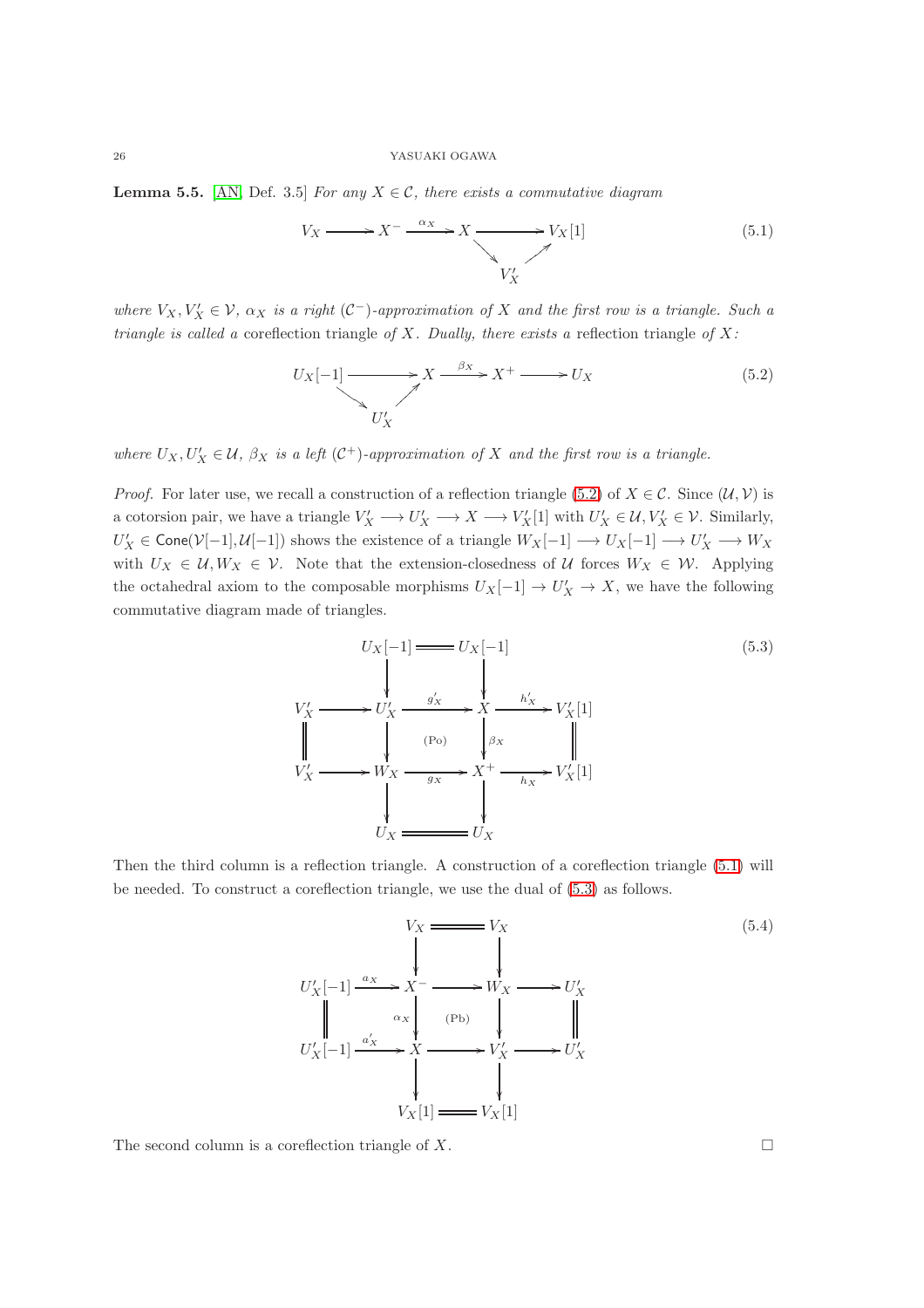By a closer look at the above, it follows that the correspondence  $X \mapsto X^+$  gives rise to a right adjoint R of the inclusion  $C^+/[\mathcal{W}] \hookrightarrow C/[\mathcal{W}]$ . Dually, a left adjoint L of the inclusion  $\mathcal{C}^-/[\mathcal{W}] \hookrightarrow \mathcal{C}/[\mathcal{W}]$  exits. Moreover, the following holds.

**Lemma 5.6.** [\[AN,](#page-29-8) Lem. 4.2] *A right adjoint* R of  $C^+/[W] \hookrightarrow C/[W]$  *restricts to the functor*  $R: C^+/[W] \to H/[W]$ . Dually, a left adjoint L of  $C^-/[W] \hookrightarrow C/[W]$  restricts to the functor  $L: \mathcal{C}^{-}/[W] \to \mathcal{H}/[W]$ . Furthermore, there exists a natural isomorphism  $\eta: LR \xrightarrow{\sim} RL$ .

We turn our attention to the following cohomological functor.

Theorem 5.7. [\[Nak1,](#page-30-22) Thm. 6.4][\[AN,](#page-29-8) Thm. 5.7] *The heart* H/[W] *is abelian. Moreover, the functor*  $H := LR\pi : C \to \mathcal{H}/[\mathcal{W}]$  *is cohomological.* 

In the rest, we shall show that the cohomological functor  $H$  can be regarded as the localization of C with respect to  $\mathcal{N} := \text{Ker } H$  the resulting category  $\widetilde{\mathcal{C}}_{\mathcal{N}}$  of which corresponds to an abelian category. The following sharpens the above theorem in the sense that it explains the universality of H and how abelian exact structure of the heart inherits from the given triangulated category  $\mathcal{C}$ .

<span id="page-26-2"></span>**Theorem 5.8.** Let  $H: \mathcal{C} \to \mathcal{H}/|\mathcal{W}|$  be the cohomological functor associated to a cotorsion pair (U, V) *in* C*. Then the following assertions hold.*

- (1) *The functor* H *gives rise to an exact functor*  $(H, \phi) : (\mathcal{C}, \mathbb{E}_N, \mathfrak{s}_N) \to \mathcal{H}/[W]$ .
- (2) The localization  $(\widetilde{\mathcal{C}}_{\mathcal{N}}, \widetilde{\mathbb{E}}_{\mathcal{N}}, \widetilde{\mathfrak{s}}_{\mathcal{N}})$  of C with respect to N corresponds to an abelian category.
- (3) The induced unique functor  $(\widetilde{H}, \widetilde{\phi}) : (\widetilde{C}_{\mathcal{N}}, \widetilde{\mathbb{E}}_{\mathcal{N}}, \widetilde{\mathfrak{s}}_{\mathcal{N}}) \to \mathcal{H}/[\mathcal{W}]$  is an exact equivalence.

To prove the theorem, we reveal some properties of  $\mathcal N$ . Let us begin with a bit more observations on (co)reflection triangles.

<span id="page-26-1"></span>**Lemma 5.9.** Let  $f : A \rightarrow B$  be a morphism in C and consider reflection triangles [\(5.2\)](#page-25-0) of A and B. If the induced morphism  $f^+ : A^+ \to B^+$  factors through an object in W, then f factors through *an object in* U*.*

*Proof.* We consider commutative diagrams [\(5.3\)](#page-25-2) for  $X = A, B$ . Since  $\beta_X$  is a left  $(C^+)$ -approximation of X, we get a commutative diagram below.

$$
A \xrightarrow{\beta_A} A^+
$$
  

$$
f \downarrow_{\beta_B} A^+
$$
  

$$
B \xrightarrow{\beta_B} B^+
$$

By the assumption,  $f^+$  factors through  $W \in W$  and  $h_B \circ f^+ = 0$ . Thus we have  $h'_B \circ f =$  $h_B \circ \beta_B \circ f = h_B \circ f^+ \circ \beta_A = 0$ . Hence, the second row of [\(5.3\)](#page-25-2) shows that f factors through  $U_I'$  $B'_B \in \mathcal{U}.$ 

The kernel of H has the following nice properties which permit us to use Lemma [5.3.](#page-24-1)

<span id="page-26-0"></span>**Proposition 5.10.** *The following hold for the kernel*  $\mathcal{N} := \text{Ker } H$ .

- (1)  $\mathcal{N} = \text{add}(\mathcal{U} * \mathcal{V})$  *is true. In particular,*  $\text{Cone}(\mathcal{N}, \mathcal{N}) = \mathcal{C}$  *holds.*
- (2) Let  $f \in \text{Mor } C$  *be given. Then*  $H(f) = 0$  *if and only if* f factors through an object in N.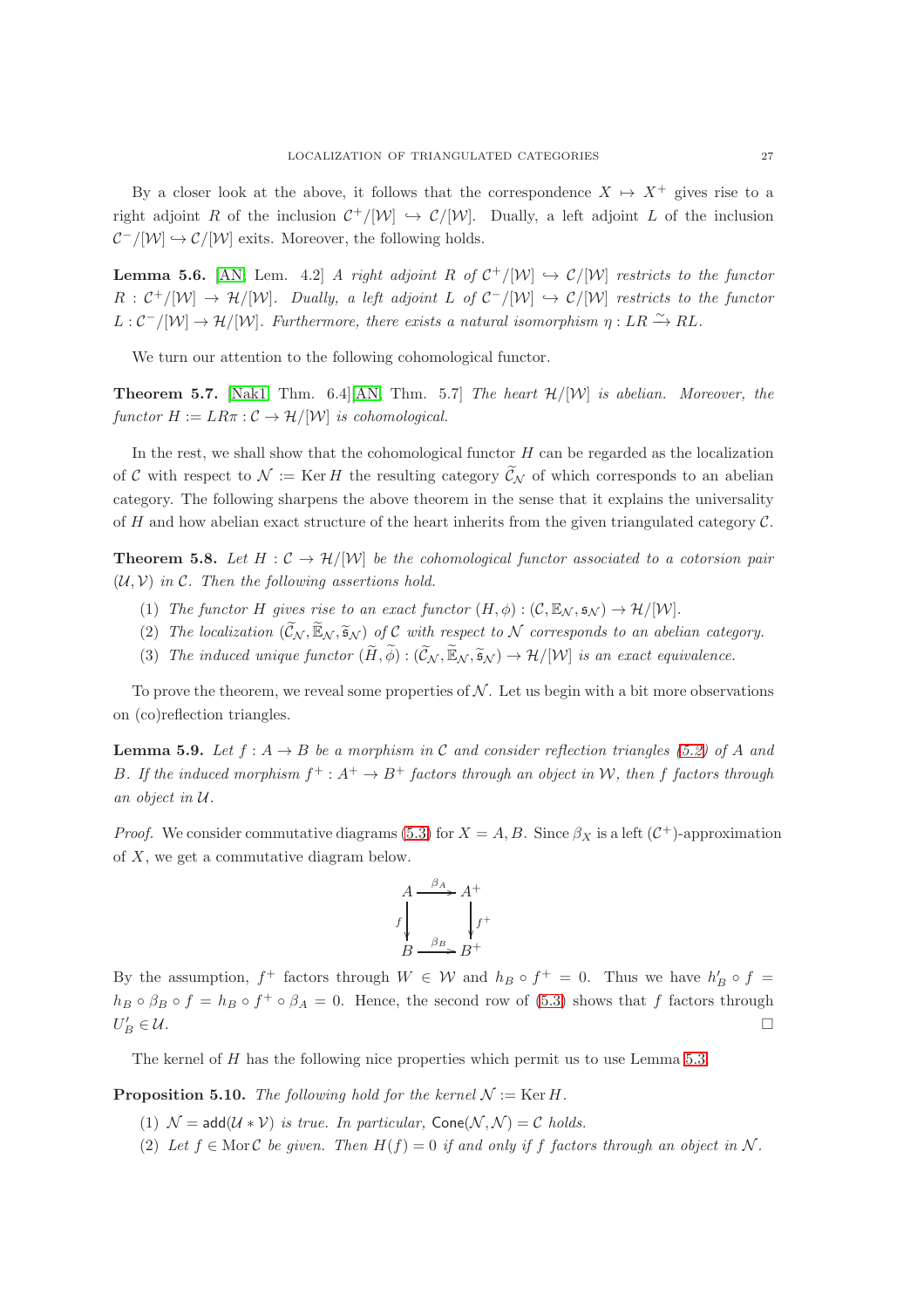*Proof.* The assertion (1) is proved in [\[LN,](#page-30-7) Cor. 3.8]. To prove the assertion (2), let  $f : A \rightarrow B$  be a morphism in C. Since the 'if' part is obvious, to prove the 'only if' part, we assume  $H(f) = 0$ . By taking coreflection triangles of A, B and reflection triangles of  $A^-$ , B<sup>−</sup> successively, we get the following commutative squares (∗) and (∗∗):

$$
A \xleftarrow{\alpha_A} A^{-} \xrightarrow{\beta_A -} A^{\pm}
$$
  

$$
f \downarrow \qquad (*) \qquad f^{-} \downarrow \qquad (*) \qquad f^{\pm}
$$
  

$$
B \xleftarrow{\alpha_B} B^{-} \xrightarrow{\beta_B -} B^{\pm}
$$

where we abbreviate the symbol  $(X^-)^+$  by  $X^{\pm}$ . By definition of H,  $f^{\pm}$  factors through an object in W. Thanks to Lemma [5.9,](#page-26-1)  $f^-$  factors through an object  $U \in \mathcal{U}$ . We consider the diagrams [\(5.4\)](#page-25-3) for  $X = A, B$  and notice that  $f \circ a'_{A} = f \circ a_{A} \circ a_{A} = a_{B} \circ f^{-} \circ a_{A}$  is also factors through U, say  $f \circ a'_A : U'_X[-1] \stackrel{b}{\to} U \stackrel{c}{\to} B$ . Taking a homotopy pushout of  $a'_X$  along b yields the following morphism of triangles.



The commutative square corresponding to  $\cosh = f \circ a'_A$  shows that f factors through  $K \in \mathcal{U} * \mathcal{V}$ .  $\Box$ 

The following description of morphisms in the heart  $\mathcal{H}/|\mathcal{W}|$  is fundamental, e.g., [\[Oga2,](#page-30-10) Cor. 2.8].

<span id="page-27-1"></span>**Lemma 5.11.** *Consider a morphism*  $\gamma : H(X) \to H(Y)$  *in*  $\mathcal{H}/[W]$ *. We also let*  $\alpha_X : X^- \to X$ and  $\beta_Y : Y \to Y^+$  be a right  $C^-$ -approximation of X and a left  $C^+$ -approximation of Y in [\(5.1\)](#page-25-1) *and* [\(5.2\)](#page-25-0), respectively. Then, there exists a morphism  $c: X^- \to Y^+$  in C such that  $\gamma = H(\beta_Y)^{-1} \circ$  $H(c) \circ H(\alpha_X)^{-1}.$ 

Now we are in position to prove Theorem [5.8.](#page-26-2)

*Proof of Theorem [5.8.](#page-26-2)* Due to Proposition [5.10,](#page-26-0) Lemma [5.3](#page-24-1) shows that the relative extriangulated structure  $(C, \mathbb{E}_{\mathcal{N}}, \mathfrak{s}_{\mathcal{N}})$  with respect to  $\mathcal{N} = \text{Ker } H$  coincides with  $(C, \mathbb{E}_{H}, \mathfrak{s}_{H})$  determined by H. It is obvious that  $Cone(\mathcal{N}, \mathcal{N}) = \mathcal{C}$  is true, which shows that  $(\widetilde{\mathcal{C}}_{\mathcal{N}}, \widetilde{\mathbb{E}}_{\mathcal{N}}, \widetilde{\mathfrak{s}}_{\mathcal{N}})$  corresponds to an abelian category. Thus, by Lemma [5.3,](#page-24-1) the unique exact functor  $(\widetilde{H}, \widetilde{\phi}) : (\widetilde{\mathcal{C}}_{\mathcal{N}}, \widetilde{\mathbb{E}}_{\mathcal{N}}, \widetilde{\mathfrak{s}}_{\mathcal{N}}) \to \mathcal{H}/[\mathcal{W}]$  is faithful. The functor  $H: \mathcal{C} \to \mathcal{H}/|\mathcal{W}|$  is essentially surjective, so is  $\widetilde{H}$ . To show the fullness of  $\widetilde{H}$ , we consider a morphism  $\gamma : HA \to HB$  in  $\mathcal{H}/|\mathcal{W}|$ . By Lemma [5.11,](#page-27-1) considering a coreflection triangle [\(5.1\)](#page-25-1) of A and a reflection triangle [\(5.2\)](#page-25-0) of B, we have  $\gamma = H(\beta_B)^{-1} \circ H(f) \circ H(\alpha_A)^{-1}$ for some morphism  $f: A^- \to B^+$ . Since  $\alpha_A, \beta_B \in \mathscr{S}_{\mathcal{N}}$ , the morphism  $Q(\beta_B)^{-1} \circ Q(f) \circ Q(\alpha_A)^{-1}$ exists and corresponds to  $\gamma$  through  $\tilde{H}$ . We conclude that  $\tilde{H}$  is an equivalence. Since the structure  $(\widetilde{C}_N, \widetilde{\mathbb{E}}_N, \widetilde{\mathfrak{s}}_N)$  corresponds to an abelian exact structure and  $\mathcal{H}/[\mathcal{W}]$  is abelian, we have thus obtained a desired exact equivalence  $(\tilde{H}, \tilde{\phi})$ .

<span id="page-27-0"></span>5.3. Examples. Let us demonstrate how our localization relates to some known constructions of cohomological functors. The first two examples are extremal cases of cotorsion pairs (see [\[Nak1,](#page-30-22) Prop. 2.6]).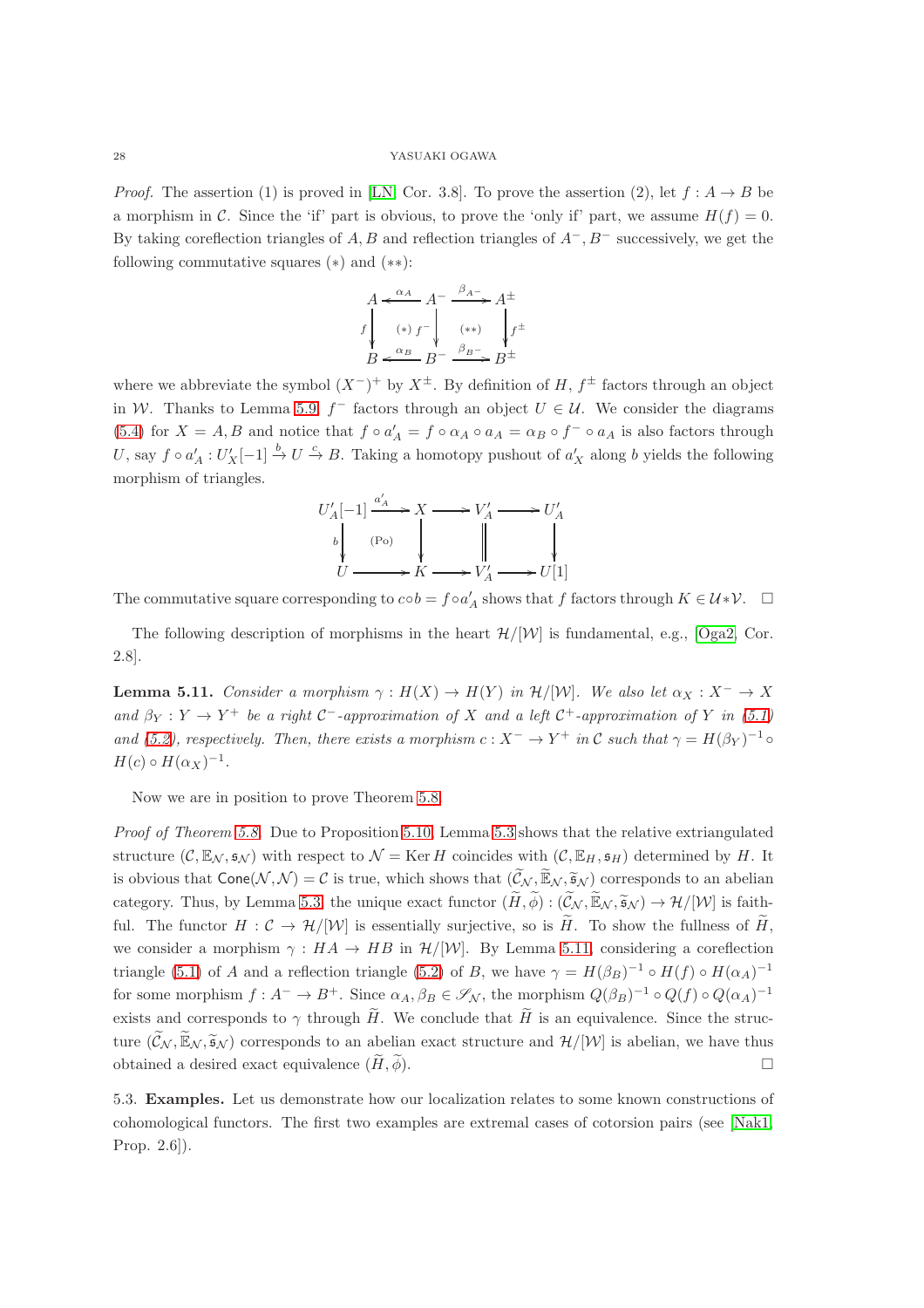<span id="page-28-2"></span>**Example 5.12.** [\[KZ\]](#page-30-26) Let C be a triangulated category and assume that  $U$  is a 2-cluster tilting subcategory of C, equivalently,  $(U, U)$  forms a cotorsion pair. Then, the ideal quotient  $C/|U|$  is abelian and the natural functor  $\pi : \mathcal{C} \to \mathcal{C}/[\mathcal{U}]$  is cohomological.

*Proof.* The pair  $(\mathcal{U}, \mathcal{U})$  forms a cotorsion pair and we get its heart  $\mathcal{H}/[\mathcal{W}] = \mathcal{C}/[\mathcal{U}]$ . We put  $\mathcal{N} := \mathcal{U}$ and consider the relative structure  $(C, \mathbb{E}_N, \mathfrak{s}_N)$ . Then, Theorem [5.8](#page-26-2) shows that the functor  $\pi$  gives rise to a cohomological functor  $(\pi, \mu): (\mathcal{C}, \mathbb{E}, \mathfrak{s}) \to (\widetilde{\mathcal{C}}_{\mathcal{N}}, \widetilde{\mathbb{E}}_{\mathcal{N}}, \widetilde{\mathfrak{s}}_{\mathcal{N}})$  together with the exact equivalence  $(\widetilde{\pi}, \widetilde{\mu}) : (\widetilde{\mathcal{C}}_{\mathcal{N}}, \widetilde{\mathbb{E}}_{\mathcal{N}}, \widetilde{\mathfrak{s}}_{\mathcal{N}}) \xrightarrow{\sim} \mathcal{C}/[\mathcal{U}].$ 

**Example 5.13.** [\[BBD\]](#page-29-9) Let C be a triangulated category and  $(\tau^{\leq 0}C, \tau^{\geq 0}C)$  be a t-structure of C. Then, the subcategory  $\mathcal{H} := \tau^{\leq 0} C \cap \tau^{\geq 0} C$  is abelian and there exists the natural cohomological functor  $H: \mathcal{C} \to \mathcal{H}$ .

*Proof.* The pair  $(\mathcal{U}, \mathcal{V}) := (\tau^{\leq 0} C[1], \tau^{\geq 0} C[-1])$  forms a cotorsion pair and we get its heart  $\mathcal{H}/[\mathcal{W}] =$ H. We put  $\mathcal{N} := \mathsf{add}(\mathcal{U} * \mathcal{V})$  and consider the relative structure  $(\mathcal{C}, \mathbb{E}_{\mathcal{N}}, \mathfrak{s}_{\mathcal{N}})$ . Then, by Theorem [5.8,](#page-26-2) we have the extriangulated localization  $(H, \mu) : (\mathcal{C}, \mathbb{E}_{\mathcal{N}}, \mathfrak{s}_{\mathcal{N}}) \to (\widetilde{\mathcal{C}}_{\mathcal{N}}, \widetilde{\mathbb{E}}_{\mathcal{N}}, \widetilde{\mathfrak{s}}_{\mathcal{N}})$  together with the exact equivalence  $(\widetilde{H}, \widetilde{\mu}) : (\widetilde{C}_{\mathcal{N}}, \widetilde{\mathbb{E}}_{\mathcal{N}}, \widetilde{\mathfrak{s}}_{\mathcal{N}}) \xrightarrow{\sim} \mathcal{H}$  and the functor  $H : (\mathcal{C}, \mathbb{E}, \mathfrak{s}) \to (\widetilde{C}_{\mathcal{N}}, \widetilde{\mathbb{E}}_{\mathcal{N}}, \widetilde{\mathfrak{s}}_{\mathcal{N}})$  from the original triangulated category is cohomological.

The next example was proved by Buan-Marsh as a generalization of Example [5.12.](#page-28-2) It is still considered as a special case of Theorem [5.8.](#page-26-2)

<span id="page-28-0"></span>**Example 5.14.** [\[BM2,](#page-29-3) Thm. 5.1] Let k be a field. Assume that C is a k-linear Hom-finite Krull-Schmidt triangulated category equipped with a Serre functor and  $\mathcal{U}$  is a contravariantly finite rigid subcategory of C, i.e.,  $\mathcal{C}(\mathcal{U}, \mathcal{U}[1]) = 0$ . Then, the cohomological functor  $\mathcal{C}(\mathcal{U}, -) : \mathcal{C} \to \mathsf{mod} \mathcal{U}$  is factored as follows:

<span id="page-28-3"></span>

where  $\mathcal{U}^{\perp}$  denotes the subcategory of objects X in C with  $\mathcal{C}(\mathcal{U},X)=0$  and Loc is a Gabriel-Zisman localization which admits left and right fractions.

*Proof.* We recall that, since  $U$  is contravariantly finite, it admits weak-kernels. Thus, the category  $mod \mathcal{U}$  of finitely presented contravariant functors is abelian.

Using the Serre duality, we can check that the pair  $(U[1], U^{\perp})$  forms a cotorsion pair in C and its heart is  $\mathcal{H}/[\mathcal{W}] = \frac{\mathcal{U} * (\mathcal{U}[1])}{[\mathcal{U}[1]]}$ . Due to [\[IY,](#page-30-27) Prop. 6.2(3)], we get an equivalence  $\mathcal{C}(\mathcal{U},-)$ :  $\mathcal{H}/[\mathcal{W}] \stackrel{\sim}{\to} \text{mod}\,\mathcal{U}$ . Thus, putting  $\mathcal{N} := \mathcal{U}^{\perp}$ , the functor  $\mathcal{C}(\mathcal{U}, -) : \mathcal{C} \to \text{mod}\,\mathcal{U}$  can be regarded as the cohomological functor  $Q: (\mathcal{C}, \mathbb{E}, \mathfrak{s}) \to (\widetilde{\mathcal{C}}_{\mathcal{N}}, \widetilde{\mathbb{E}}_{\mathcal{N}}, \widetilde{\mathfrak{s}}_{\mathcal{N}})$  with respect to  $\mathcal{N}$ . By the definition,  $Q$ factors through the ideal quotient  $\pi : \mathcal{C} \to \mathcal{C}/[\mathcal{U}^{\perp}],$  which explains the above diagram [\(5.5\)](#page-28-3).  $\square$ 

Beligiannis generalized the above construction by dropping the assumptions on  $\mathcal C$  as follows. Note that, in this case, the pair  $(\mathcal{U}, \mathcal{U}^{\perp}[-1])$  does not form a cotorsion pair in general.

<span id="page-28-1"></span>**Example 5.15.** [\[Bel2,](#page-29-1) Thm. 4.6] Let C be a triangulated category and U a contravariantly finite rigid subcategory of C. Then, the cohomological functor  $H := \mathcal{C}(\mathcal{U}, -): \mathcal{C} \to \mathsf{mod}\,\mathcal{U}$  is factored as in the diagram [\(5.5\)](#page-28-3).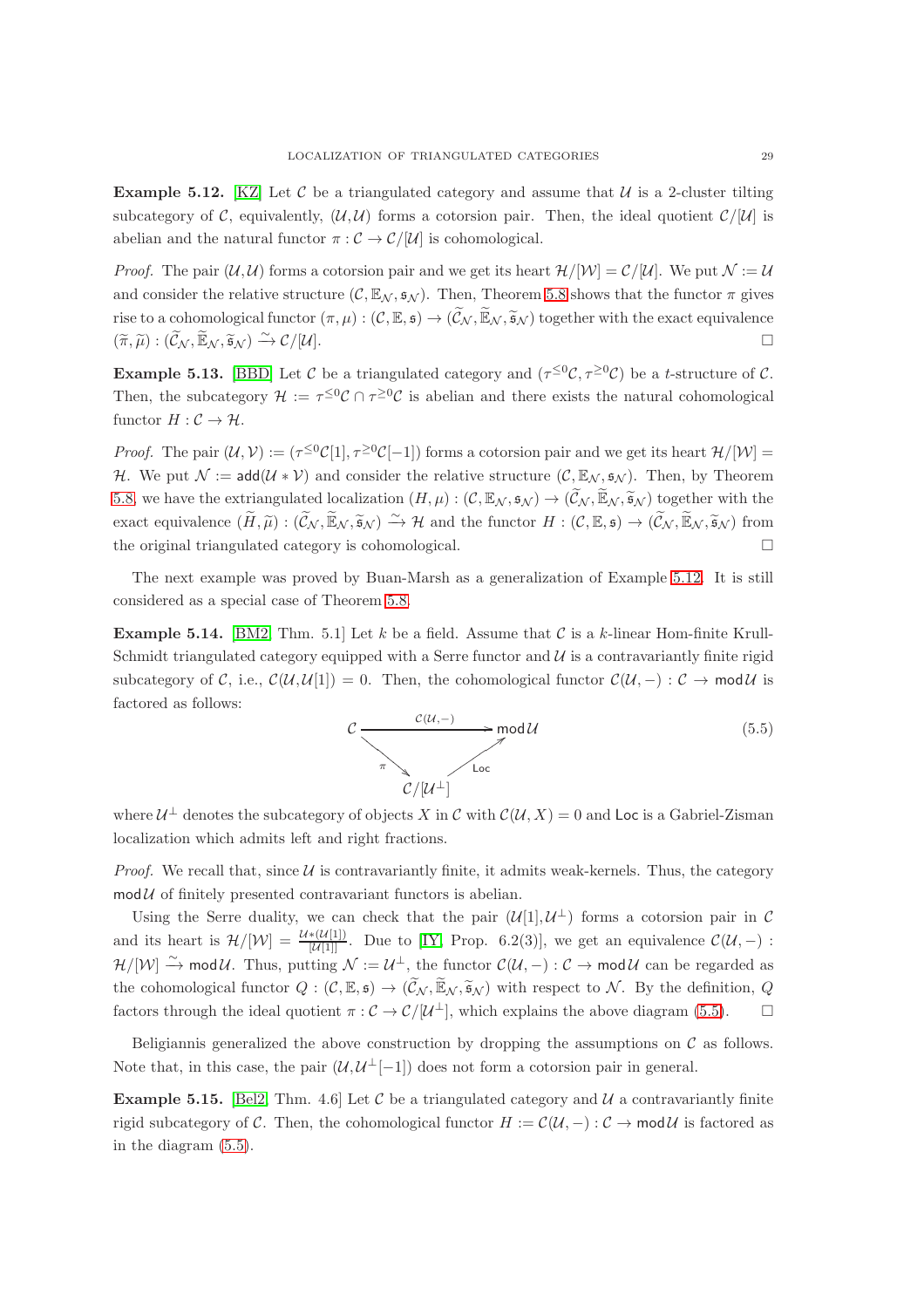*Proof.* Put  $\mathcal{N} := \mathcal{U}^{\perp}$  and consider the associated extriangulated localization  $(Q, \mu) : (\mathcal{C}, \mathbb{E}_{\mathcal{N}}, \mathfrak{s}_{\mathcal{N}}) \rightarrow$  $(\widetilde{C}_N, \widetilde{\mathbb{E}}_N, \widetilde{\mathfrak{s}}_N)$ . It is easy to check that H gives rise to an exact functor  $(H, \phi) : (C, \mathbb{E}_N, \mathfrak{s}_N) \to \mathsf{mod}\,\mathcal{U}$ in an obvious sense. In fact, any  $\mathfrak{s}_{\mathcal{N}}$ -conflation  $A \xrightarrow{f} B \xrightarrow{g} C \xrightarrow{h}$  is a triangle such that h and h[−1] factors through an object in N. Thus, we get an short exact sequence  $0 \to HA \to HB \to$  $HC \rightarrow 0$  in mod U. Since Ker  $H = \mathcal{N}$ , by the universality of  $(Q, \mu)$ , we have the unique exact functor  $(\widetilde{H}, \widetilde{\phi}) : (\widetilde{\mathcal{C}}_{\mathcal{N}}, \widetilde{\mathbb{E}}_{\mathcal{N}}, \widetilde{\mathfrak{s}}_{\mathcal{N}}) \to \text{mod}\,\mathcal{U}$  which makes the following diagram commutative.

$$
(\mathcal{C}, \mathbb{E}_{\mathcal{N}}, \mathfrak{s}_{\mathcal{N}}) \xrightarrow{(Q, \mu)} (\widetilde{\mathcal{C}}_{\mathcal{N}}, \widetilde{\mathbb{E}}_{\mathcal{N}}, \widetilde{\mathfrak{s}}_{\mathcal{N}})
$$
  
\n
$$
\downarrow (\widetilde{H}, \widetilde{\phi})
$$
  
\n
$$
\text{mod } \mathcal{U}
$$

Thanks to Theorem [4.2](#page-19-1) and Corollary [4.3,](#page-20-1) it remains to show that  $\widetilde{H}$  is full and essentially surjective. Essential surjectivity of  $\widetilde{H}$  is follows from that of H. Since the fullness of  $\widetilde{H}$  can be confirmed by a typical argument, we omit the details.

Under the set-up same as in Example [5.15,](#page-28-1) Jørgensen-Shah considered a relative extriangulated structure on C determined by the rigid subcategory  $U$  as follows. The idea goes back to [\[PPPP\]](#page-30-14) where it was introduced to investigate relations between g-vectors and cluster categories. We will check that their relative structure is same as  $(C, \mathbb{E}^L_N, \mathfrak{s}^L_N)$ .

**Definition 5.16.** Define a closed subfunctor of  $E$  as follows.

$$
\mathbb{E}^{\mathcal{N}}(C, A) := \{ h \in \mathbb{E}(C, A) \mid h \circ x = 0 \text{ for all } x : U \to C \text{ with } U \in \mathcal{U} \}
$$

Thus, we have a relative extriangulated category  $(C, \mathbb{E}^N, \mathfrak{s}^N)$  for  $\mathfrak{s}^N := \mathfrak{s}|_{\mathbb{E}^N}$ .

For any object  $C \in \mathcal{C}$ , a right U-approximation  $f: U \to C$  of C yields a triangle  $U \stackrel{f}{\longrightarrow} C \stackrel{g}{\longrightarrow}$  $N \stackrel{h}{\longrightarrow} U[1]$  with  $N \in \mathcal{N}$ . Since  $U[1] \in \mathcal{N}$ , we get  $\mathsf{Cone}(\mathcal{N}, \mathcal{N}) = \mathcal{C}$ . Thus, Lemma [4.1](#page-19-2) tells us that  $(C, \mathbb{E}^N, \mathfrak{s}^N) = (C, \mathbb{E}^L_N, \mathfrak{s}^L_N)$  is true. Moreover, Corollary [4.4](#page-23-2) shows that the natural functor  $\mathcal{C}(\mathcal{U}, -): (\mathcal{C}, \mathbb{E}^{\mathcal{N}}, \mathfrak{s}^{\mathcal{N}}) \to \mathsf{mod} \, \mathcal{U}$  is left exact.

#### <span id="page-29-0"></span>**REFERENCES**

- <span id="page-29-8"></span>[AN] N. Abe, H. Nakaoka, *General heart construction on a triangulated category (II): Associated homological functor*. Appl. Categ. Structures 20 (2012), no. 2, 161–174.
- [Aus] M. Auslander, *Coherent functors*. 1966 Proc. Conf. Categorical Algebra (La Jolla, Calif., 1965) pp. 189–231 Springer, New York.
- <span id="page-29-5"></span>[AS] M. Auslander, Ø. Solberg, *Relative homology and representation theory. I. Relative homology and homologically finite subcategories*. Comm. Algebra 21 (1993), no. 9, 2995–3031.
- <span id="page-29-9"></span>[BBD] A. Beilinson, J. Bernstein, P. Deligne, *Faisceaux Pervers (Perverse sheaves)*. Analysis and Topology on Singular Spaces, I, Luminy, 1981, Asterisque 100 (1982) 5–171 (in French).
- <span id="page-29-4"></span>[Bel1] A. Beligiannis, *Relative homological algebra and purity in triangulated categories*. J. Algebra 227 (2000), no. 1, 268–361.
- <span id="page-29-1"></span>[Bel2] A. Beligiannis, *Rigid objects, triangulated subfactors and abelian localizations*. Math. Z. 274 (2013), no. 3-4, 841–883.
- <span id="page-29-6"></span>[B-TS] R. Bennett-Tennenhaus, A. Shah, *Transport of structure in higher homological algebra*. J. Algebra 574 (2021), 514–549.
- <span id="page-29-2"></span>[BM1] A. Buan, R. Marsh, *From triangulated categories to module categories via localisation*. Trans. Amer. Math. Soc. 365 (2013), no. 6, 2845–2861.
- <span id="page-29-3"></span>[BM2] A. Buan, R. Marsh, *From triangulated categories to module categories via localization II: calculus of fractions*. J. Lond. Math. Soc. (2) 86 (2012), no. 1, 152–170.
- <span id="page-29-7"></span>[C-E] M. E. C´ardenas-Escudero, *Localization for exact categories*. Thesis (Ph.D.)–State University of New York at Binghamton. 1998.